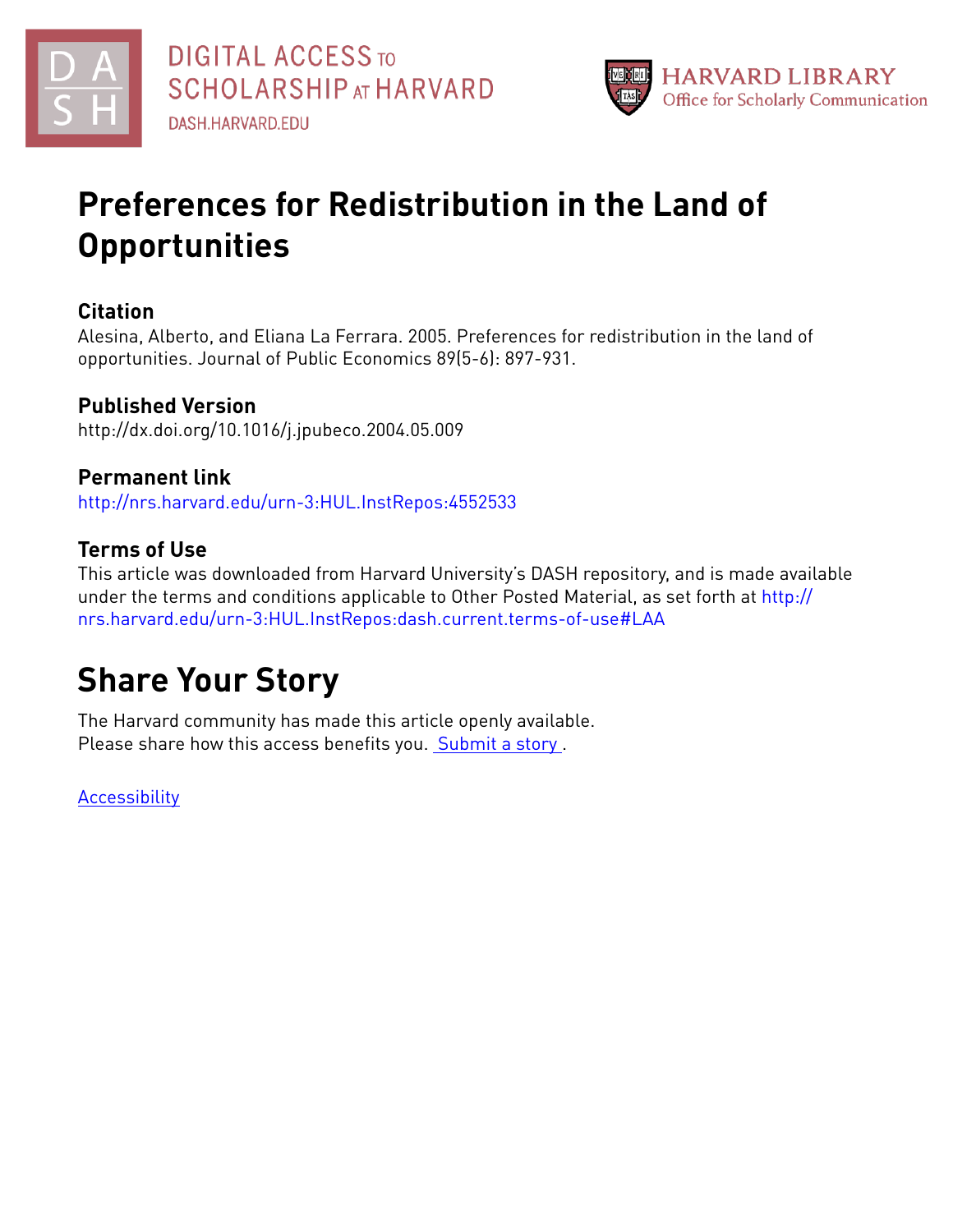

## Harvard Institute of Economic Research

Discussion Paper Number 1936

# *Preferences for Redistribution in the Land of Opportunities*

By

## Alberto Alesina and Eliana La Ferrara

November 2001

Harvard University Cambridge, Massachusetts

This paper can be downloaded without charge from the:

http://post.economics.harvard.edu/hier/2001papers/2001list.html

This paper available from the Social Science Research Network at: http://papers.ssrn.com/abstract=293779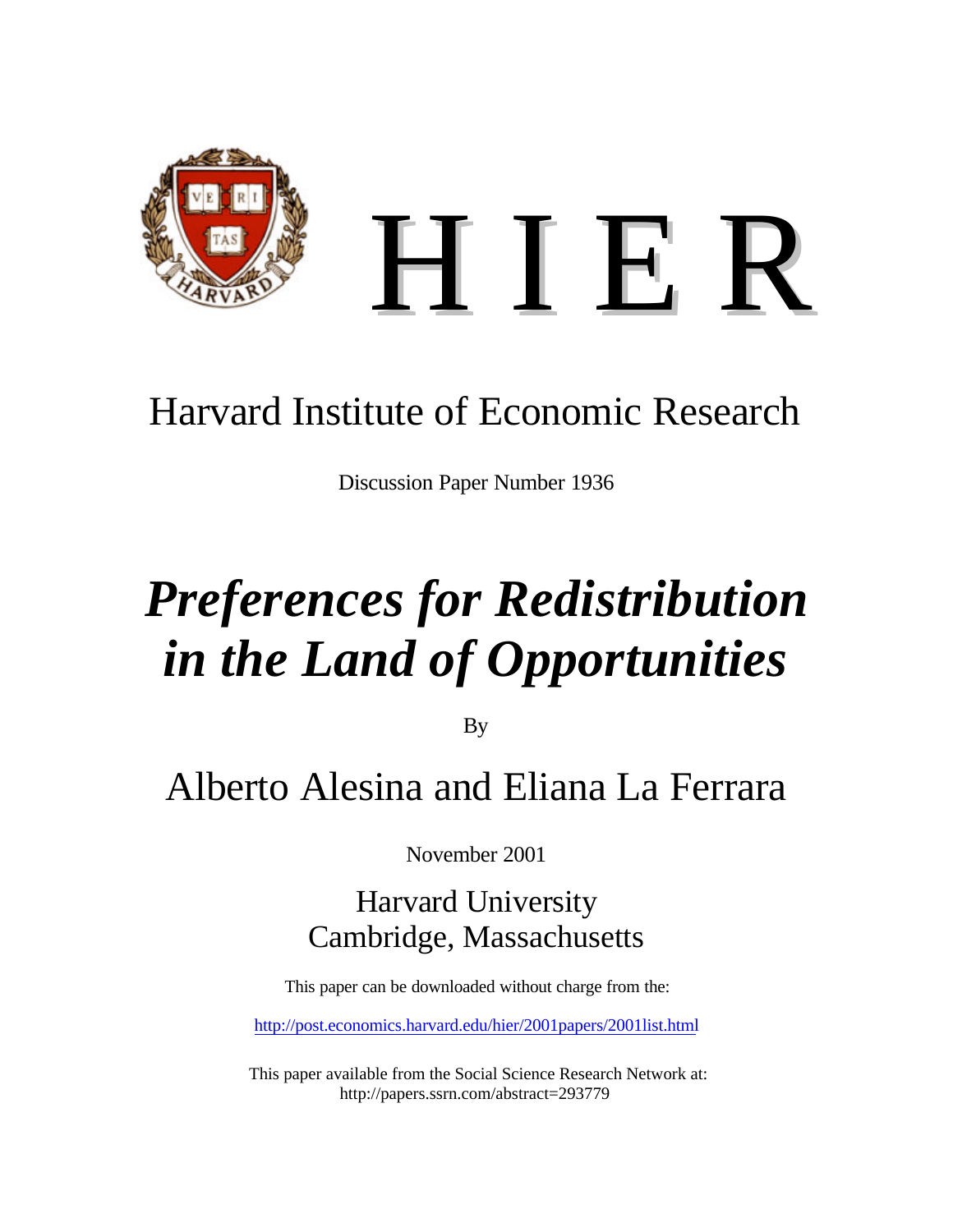## Preferences for Redistribution in the Land of Opportunities<sup>1</sup>

Alberto Alesina Harvard University, NBER and CEPR

Eliana La Ferrara Bocconi University, IGIER and CEPR

July 2000 Revised: March 2001

1We thank Daniele Checchi, Frank Cowell, Caroline Hoxby, Larry Katz, Roberto Perotti, Thomas Romer, and participants in seminars at Harvard, World Bank, Bocconi University, University of Milan, CEPR Public Policy Symposium, and Weatherhead Center for International A¤airs Conference at Harvard for useful suggestions. Daniela Iorio and Luca Opromolla provided excellent research assistance. Alesina gratefully aknowledges financial support from the NSF through the NBER, and La Ferrara from Bocconi University.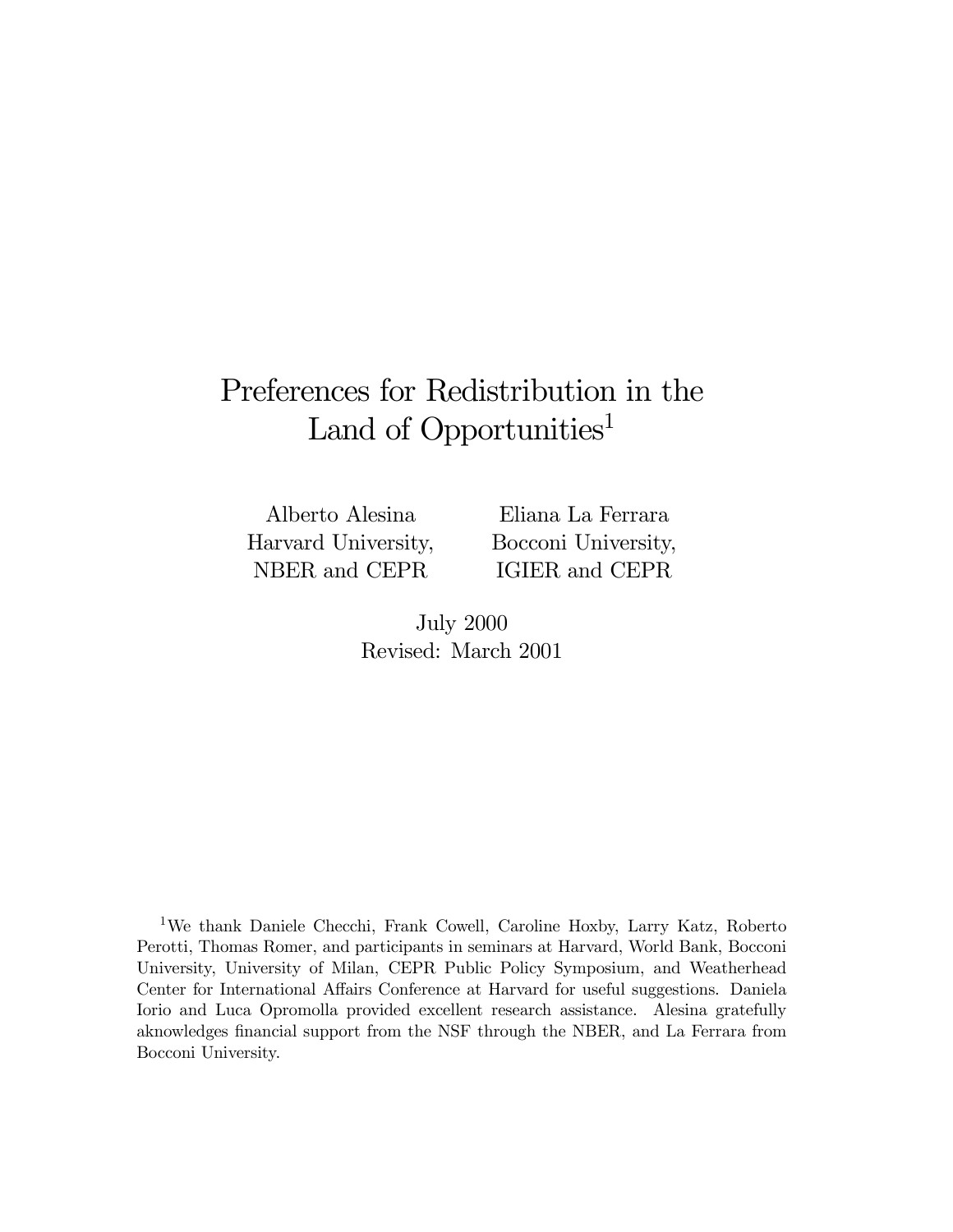#### Abstract

The poor favor redistribution and the rich oppose it, but that is not all. Social mobility may make some of today's poor into tomorrow's rich and since redistributive policies do not change often, individual preferences for redistribution should depend on the extent and the nature of social mobility. We estimate the determinants of preferences for redistribution using individual level data from the US, and we find that individual support for redistribution is negatively affected by social mobility. Furthermore, the impact of mobility on attitudes towards redistribution is affected by individual perceptions of fairness in the mobility process. People who believe that the American society offers equal opportunities to all are more averse to redistribution in the face of increased mobility. On the other hand, those who see the social rat race as a biased process do not see social mobility as an alternative to redistributive policies.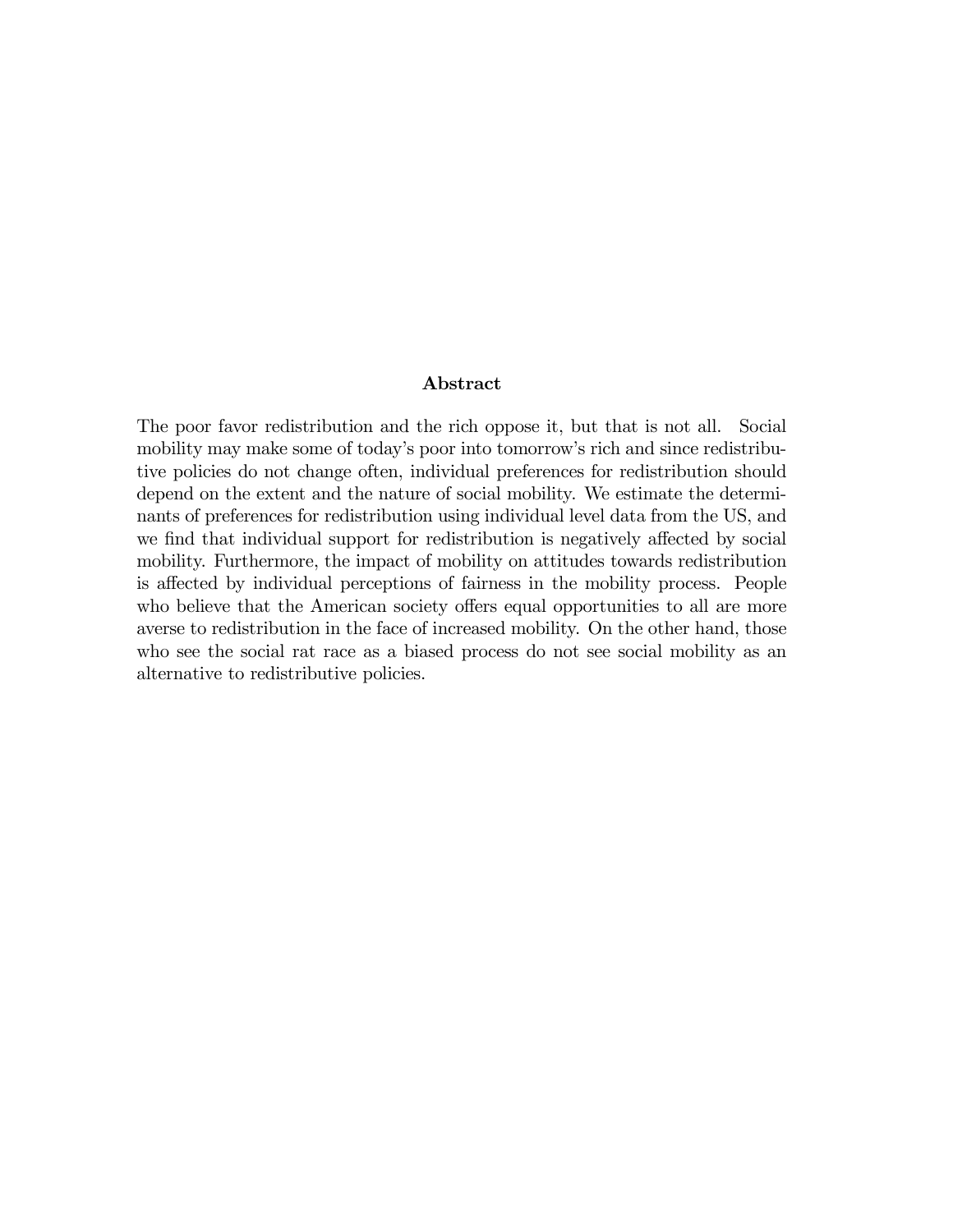## 1 Introduction

.

Amongst the three traditional roles of the government, provision of public goods, stabilization and redistribution, the latter is increasingly important in today's industrial countries. In 1960 the average share of government transfers was about 8 per cent of GDP in OECD countries, versus about 15 percent of provision of public goods and services. Today these two figures are about 16 per cent and 17 per cent. Thus, while the share of social spending and transfers has doubled, that of government consumption has stayed roughly constant: the growth of government of the last few decades is largely due to the growth of the redistributive side of government policies.<sup>1</sup> In order to explain the size of government in industrial democracies one must therefore understand what are the determinants of the demand for redistributive policies.

Since redistribution is intended to go from the wealthy to the poor, one would expect the latter to favor it and the former to oppose it.<sup>2</sup> However, the political economy of redistribution is more complex. To the extent that today's poor may be the wealthy of tomorrow, *social mobility* should affect individual preferences for redistributive policies. Thus, in more socially mobile communities, the support for redistribution should be lower. We find considerable support for this effect in our analysis of United States data: the higher the chance that an individual has to become relatively "rich", the lower her support for redistributive policies. In order to evaluate individual chances of upward mobility, we study both the individual's actual history of social mobility and the degree of social mobility in the state where the individual lives or in the United States as a whole. It would be interesting to explore cross country comparisons of social mobility and redistributive policies, but data limitations are prohibitive at this point.<sup>3</sup>

An important debate in public policy concerns the question of whether equal opportunities for all make redistributive policies unnecessary. We find that, to some extent, people see substitutability between equal opportunities and redistribution: in particular, those who believe that the United States is a land of (equal)

<sup>&</sup>lt;sup>1</sup>All the data are from OECD. These figures may actually underestimate the amount of redistribution since some of the government wage bill, which is classified as consumption of goods and services, has a redistributive component (see Alesina, Baqir and Easterly (2000) on US data, and Alesina, Denninger and Rostagno (2001) on Italian data).

<sup>&</sup>lt;sup>2</sup>Sometimes the lower middle class may benefit more than the very poor from redistributive policies, as argued by Peltzman (1980) for the United States, by Van de Walle and Nead (1995) for developing countries, and in a survey by Alesina (1998).

<sup>3</sup>See Atkinson, Bourguignon and Morrison (1992). After a comprehensive review of the literature, these authors conclude that "it is impossible to draw general conclusions" about cross country comparisons of social mobility. The literature that followed has not changed this conclusion significantly, yet.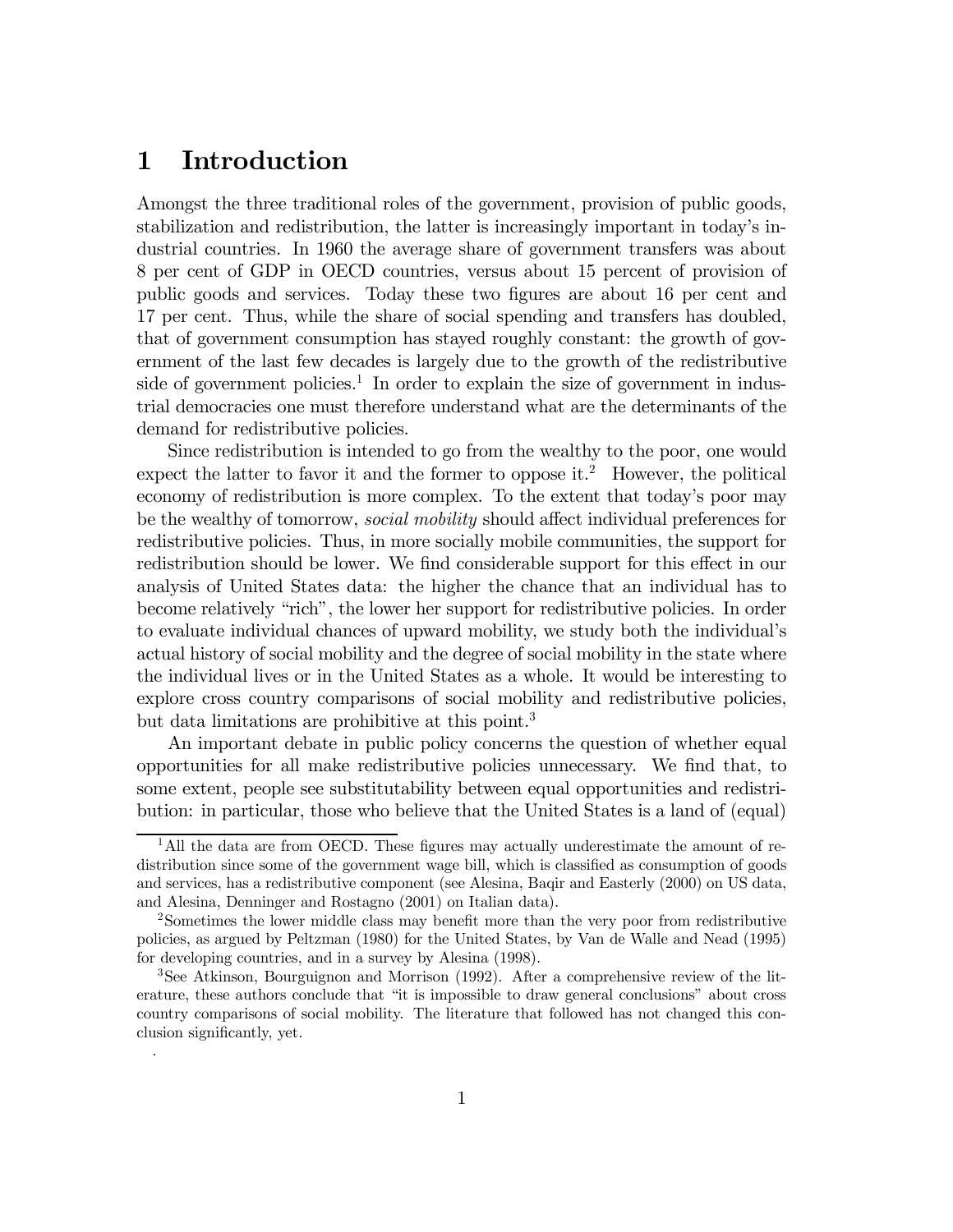opportunities for all do not look favorably at government redistribution. Instead, those who believe that the social "rat race" is not a fair game, support government intervention in redistributive matters and do not appreciate social mobility as a substitute for redistribution, precisely because they perceive the social mobility as systematically biased. We also find that altruism and risk aversion make people more sympathetic toward redistribution and that individual characteristics like sex, race and education also matter. Ceteris paribus, the respondents' preferences for redistribution decrease with their level of education; women are more favorable to redistribution, as are racial minorities (in particular, blacks). The latter result is consistent with a vast literature on the racial dimensions of redistributive policies in the US.4

Important contributions in this area include Romer (1975) and Meltzer and Richards (1981) who uncovered the basic relationships between income distribution and redistributive policies. More recently, Benabou and Ok (2001) have modelled the "prospect of upward mobility" (POUM) hypothesis. According to their model, when redistributive policies cannot be changed too frequently there can be a range of individuals with income below the mean who oppose such policies because they rationally expect to be above the mean in the future, and the mass of people who oppose redistribution can be a majority in the population.

Several empirical papers have tried to measure social mobility.<sup>5</sup> The relationship between social mobility and demand for redistribution is studied by Ravallion and Lokshin (2000) on Russian data, Corneo and Gruner (2001) using an international survey on several OECD countries, and by Corneo (2000) for Germany and the United States. $6$  All these papers use *self-assessments* measures of upward mobility and conclude that the latter significantly affects attitudes towards redistribution. Checchi, Ichino and Rustichini (1999) found that intergenerational social mobility is higher in the United States than in Italy, and redistributive policies are more extensive in Italy than in the US. In a comparison of Sweden and the US, Bjorklund and Jantti (1997) reach inconclusive results. Looking at British data Gardiner and Hills (1999) find mixed evidence on the pattern of income mobility in the U.K. and on whether these patterns can explain the types of redistributive policies adopted. Gottschalk and Spolaore (2000) examine different measures of mobility in Germany and the United States and they conclude that income mobility is higher in the United States. This holds especially for the middle class, which

<sup>4</sup>For extensive discussion and illustration of this point, see Gilens (1999) and Kinder and Sanders (1996).

<sup>5</sup>For a survey and assessment of data problems see Atkinson, Bourguignon and Morrison (1992).

 $6$ In the paper by Corneo and Gruner (2001), other motivations of the demand for redistribution, along with the political-economic channel, are taken into account, and the results are shown to differ for Eastern European countries and for Western ones.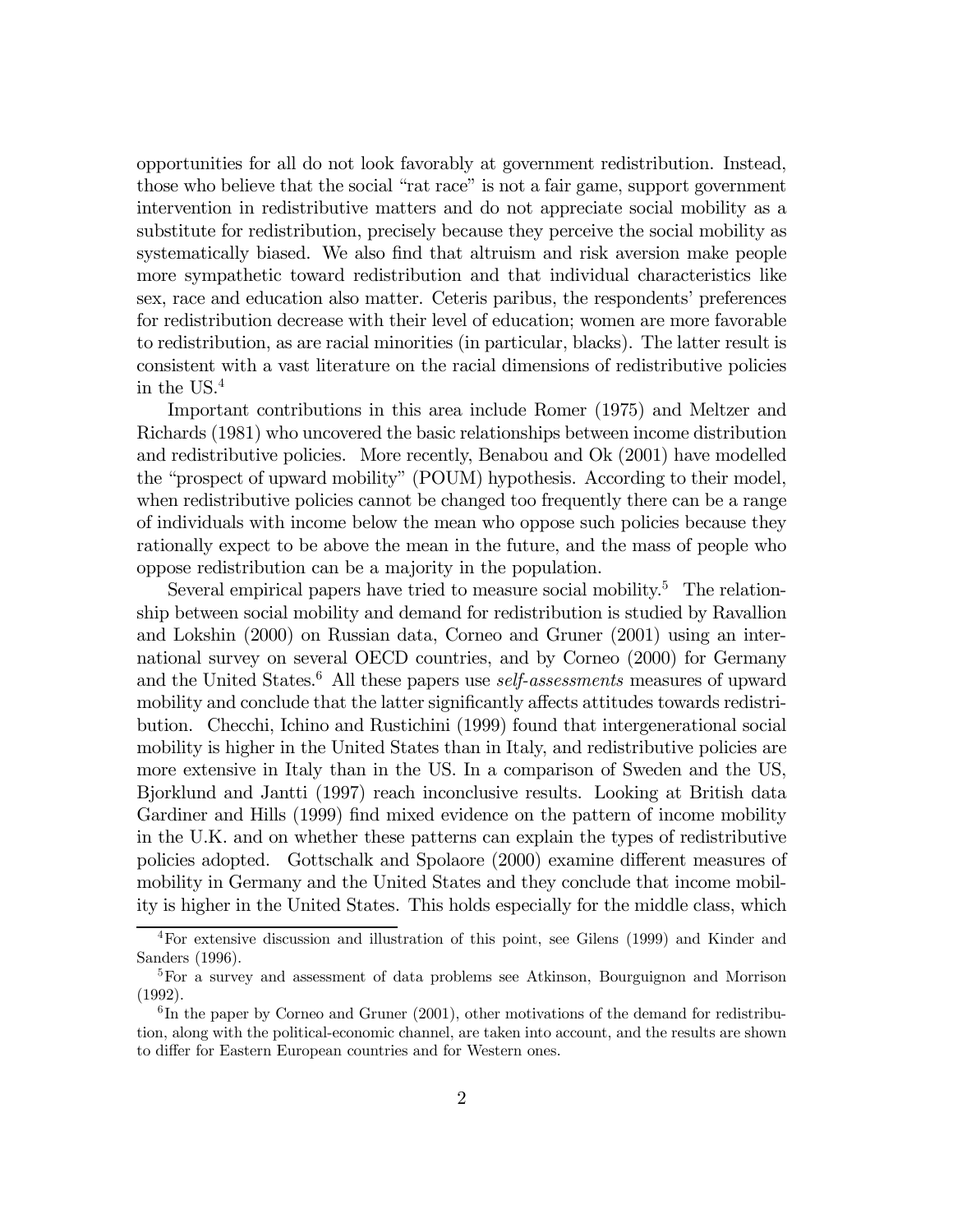is particularly important in any voting model where the position of the median voter matters.

This paper differs from the existing empirical literature in several respects. First, while all existing studies relate an individual's attitude towards redistributive policies to *her own* past experience of mobility (e.g., the individual's education, wealth, or social status compared to the parent's), we also consider the role of *general* mobility in society. In fact, someone who lives in a particularly mobile environment may be convinced that she has good prospects of moving up the income ladder regardless of whether this has already happened to her. For this purpose, we match the information contained in the GSS with representative mobility measures at the national or state level constructed from the Panel Study of Income Dynamics (PSID). In other words, while the existing literature has either looked at the individual determinants of the demand for redistribution, or assessed the extent of general mobility in the United States, we carry out both efforts at the same time because we believe the two sides cannot be disjoint if we are trying to understand who wants redistributive policies and why. Secondly, we do not rely on a generic measure of mobility, but rather we define an index that is as close as possible to what economic theory predicts should be the "rational" measure to employ, either expected future income, or the likelihood moving above a given income threshold –say the mean or the median– thus being a net loser from redistribution. We test these measures against other indexes and find that they have considerably more explanatory power. Thirdly, we investigate the interplay between one's perceptions about "equal opportunities" and the influence of upward mobility on the preference for redistribution: in fact, mobility per se is not enough if some categories of individuals are systematically less likely to benefit from it. Finally, to our knowledge this is the first study on the determinants of preferences for redistribution in the US using individual level data that span two decades, that is the General Social Survey (GSS).

The rest of the paper is organized as follows. Section 2 briefly discusses the determinants of the demand for redistributive policies. Section 3 presents our empirical strategy and data. Section 4 illustrates our econometric results and the last section concludes.

## 2 The demand for redistribution

Who is in favor of redistributive policies? First of all, *current income* should be a good predictor of individual attitudes towards redistribution, in the sense that the poor should be the main supporters of redistributive policies. The seminal work by Romer (1975) and Meltzer and Richards (1981) provides a useful benchmark. In their framework a proportional tax on income is levied on individuals with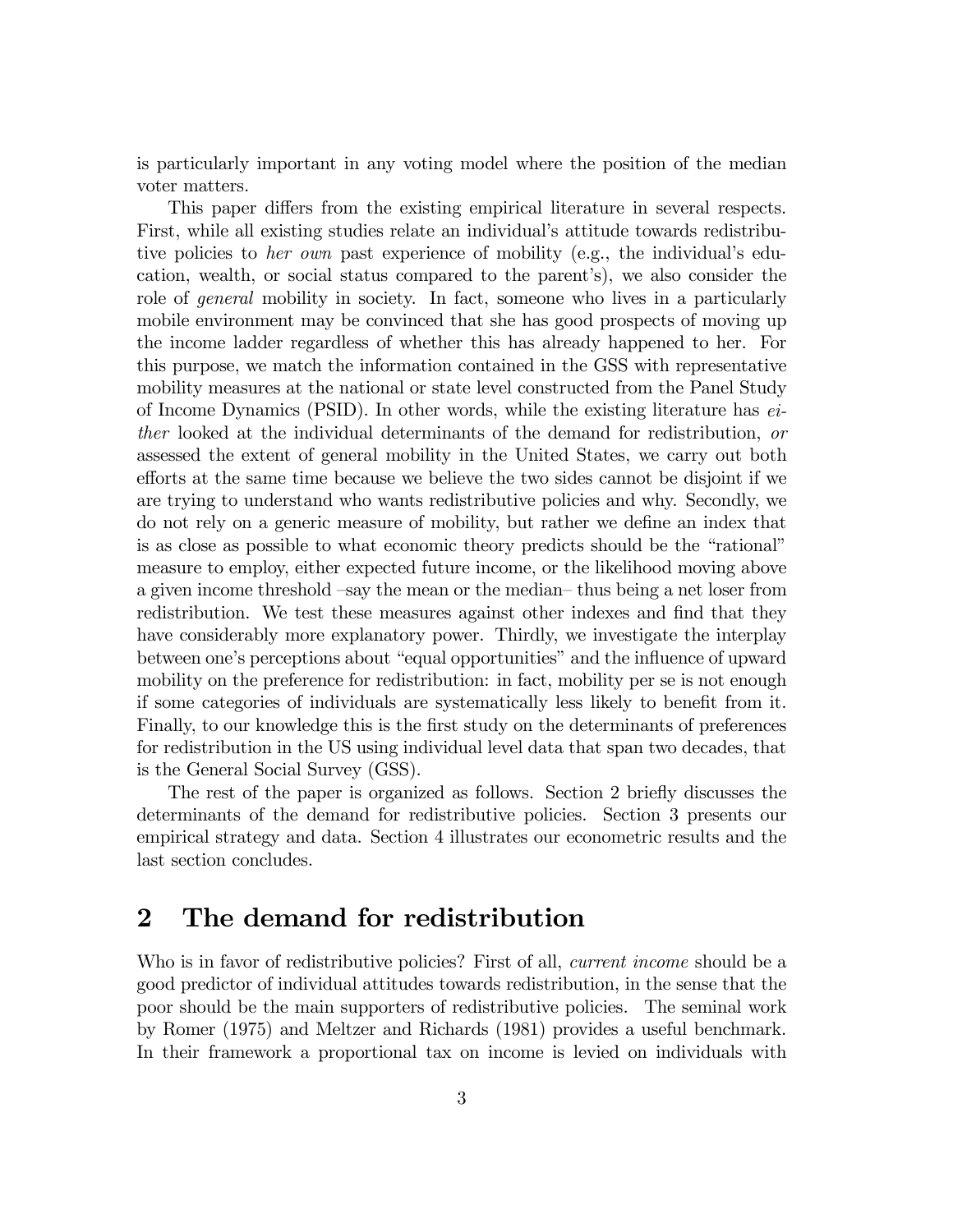different productivity, and the proceeds are redistributed in a lump sum manner. The lower is the pre-tax income of an individual, the higher is her desired tax rate, that is the extent of redistribution. Anybody with a pre-tax income above the mean would vote for a zero tax, but if the median is below the mean, the median voter would choose a positive tax rate.7

Some of today's poor may become rich tomorrow and –to the extent that redistributive policies cannot be changed very frequently– they may oppose redistributive schemes that, although advantageous today, may make them net losers in the future. In other words, the prospect of upward mobility influences preferences for redistributive policies, under the reasonable assumption that once in place these policies are relatively stable over time. Thus, in the context of the "linear tax with lump sum redistribution" model discussed above, expected future income, in addition to current income, should influence the preference for the size of redistribution.

In models à la Meltzer and Richards, particularly important is the mobility of the voters close to the median, as a determinant of the equilibrium amount of redistribution. In fact, Benabou and Ok (2000) show that there exists a range of individuals with below-mean income who oppose redistribution if their expected income is a concave function of today's income. This concavity is reasonably realistic: it implies that future income prospects are increasing in today's income but at a decreasing rate, a sort of decreasing return in opportunities.<sup>8</sup>

In reality, redistributive programs are more complex than those implied by the linear tax schedule à la Meltzer and Richards. In particular, one can conceive a political equilibrium in which a majority of voters –say, all those with income below the median– choose to tax very heavily those above the median. In other words, a majority of voters may choose a non linear redistributive scheme. In this case, the probability of being above the relevant income threshold should be an indicator of how social mobility influences individual preferences for redistribution.<sup>9</sup> In summary, measures of expected future income and chances of being above some given income threshold (which depends on the nature of redistribution) should

<sup>9</sup>An elementary example of this case is one in which the redistributive scheme implies a lump sum tax on all those above the income threshold and a lump sum subsidy to all those below it.

<sup>7</sup>Alesina and Rodrik (1994) and Persson and Tabellini (1994) apply these ideas to dynamic models that link growth, income inequality and the equilibrium level of redistribution, but social mobility plays no role because the relative ranking of individuals is invariant.

 $8$ This restriction would be satisfied for instance in models with credit constraints in borrowing to invest in education and decreasing returns on investment in human capital. See Benabou (1996) for a survey of these types of models. Another assumption in Benabou and Ok's analysis is that redistributive policies cannot be changed too frequently. In fact, ceteris paribus, the longer is the horizon for which redistributive schemes are fixed, the stronger the effect of the POUM hypothesis. This assumption of stickiness or "status quo bias" is also quite realistic. For models exhibiting status quo bias see Fernandez and Rodrik (1990) and Persson and Tabellini (2000).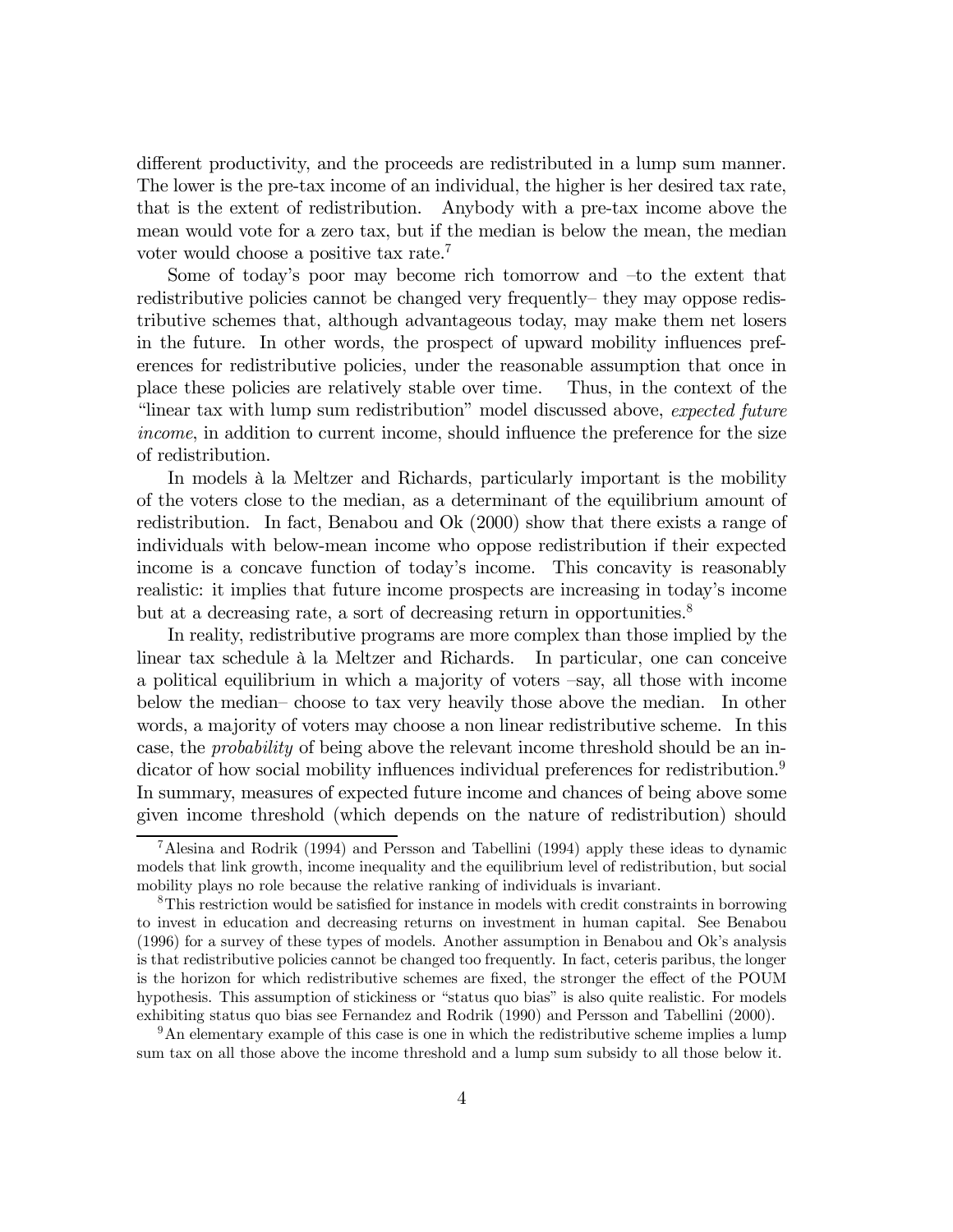influence individual preferences.

A third factor, beyond current income and mobility, should in‡uence attitudes towards redistribution: *risk aversion*. In fact, for a given degree of mobility, more risk-averse individuals should be more favorable to redistribution because they weigh the possibility of moving below the mean more heavily. For sufficiently risk-averse individuals, even though today's redistributive policies may bring a net loss, they may constitute a desirable means of insuring against future downward mobility.

Piketty (1995) emphasizes that individuals may not know their "true" chances of being upwardly mobile and that, if learning it is costly, differences of opinions about redistribution will persist. From an empirical standpoint, this implies that individuals may extract signals about their prospects of future mobility from their own recent experience of upward (or downward) mobility. In other words, apart from the opportunities that society objectively offers (which are captured by relative upward mobility as discussed above), we can expect one's personal history of mobility to affect views about the desirability of redistributive policies.

Even wealthy individuals may be in favor of redistribution purely for a sense of altruism, if they see redistributive policies as a substitute to charity. A related point is that observing poverty may have a negative effect on individuals's utility, therefore to some extent rich voters may favor policies that make them net losers on the income front but increase their overall utility by reducing observed poverty.<sup>10</sup>

Finally, in a land of *equal opportunities* redistributive policies may be seen as unnecessary in the presence of mobility. On the other hand, if someone believes that family background or other exogenous factors unduly in‡uence one's position in the income ladder, this person may favor redistribution regardless of her wealth or mobility prospects, simply to correct for "unfair advantages." In fact, for those who believe that opportunities are not really equal, then upward mobility is not an unbiased index of individual success. People with these beliefs may want the government to engage in policies that help the least successful, perhaps precisely to correct the bias or "market failure" that occurs in the social rat race. In this case, one cannot see the "biased" social mobility as an alternative to redistribution.

In summary, theory identifies: a) current income; b) measures of income mobility; c) risk aversion; d) personal history of income mobility; e) altruism; and f) beliefs in the existence of equal opportunities for all, as variables that should influence people's preferences concerning government redistributive policies. In what follows we test the significance of these different channels.

 $10$ It is also true that observed poverty may have the opposite effect: for somebody who works, the observation of many people who live on welfare may convey the impression of being "exploited" and increase aversion to redistributive policies (see Luttmer (1997) for evidence on the latter point).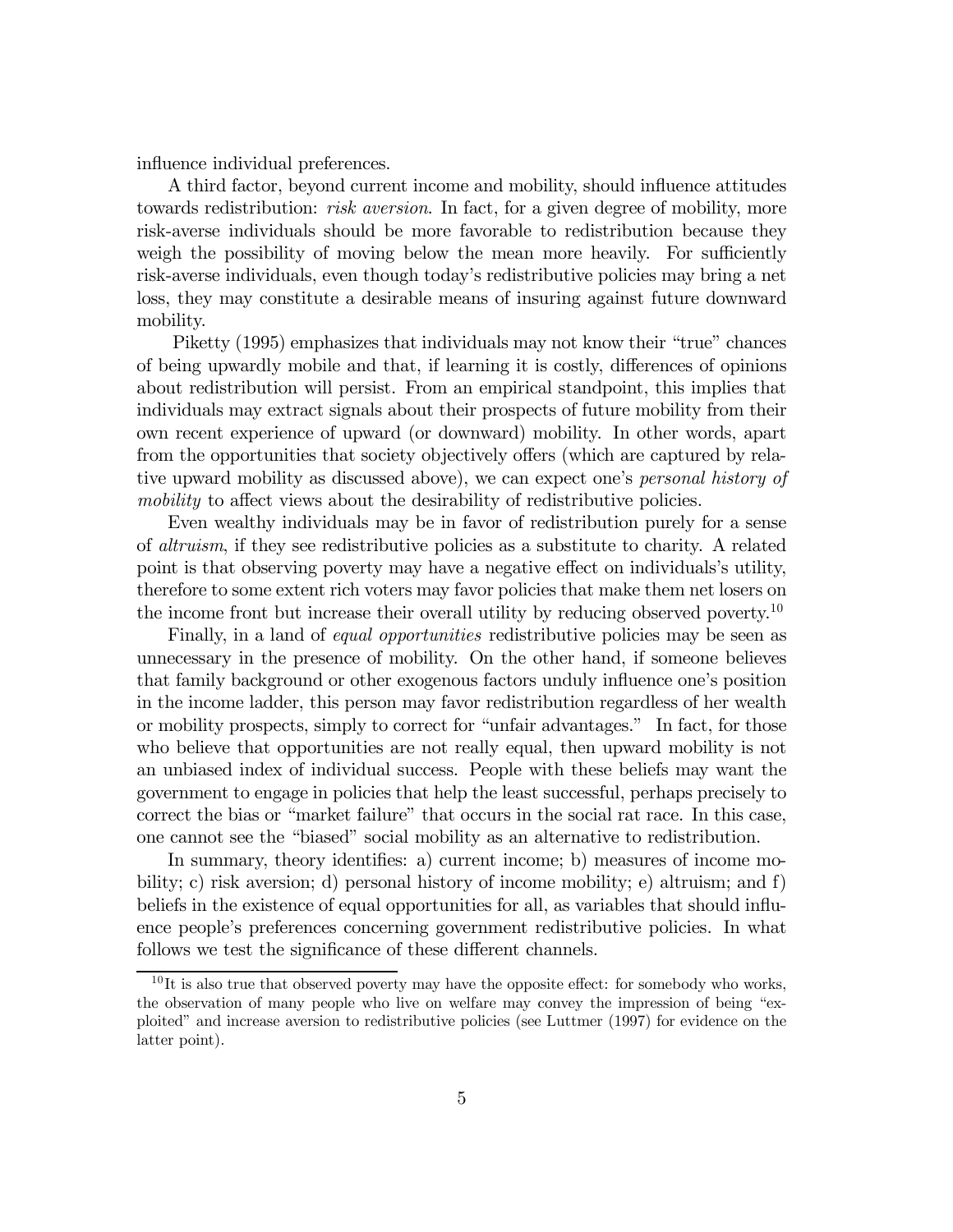## 3 Empirical strategy and data

In our baseline specification, we assume that the support for redistribution of individual i living in state s at time t can be characterized by a "latent variable":

$$
Y_{ist}^* = X_{ist}\beta + M_{ist}\gamma + S\lambda + T\xi + \varepsilon_{ist} \tag{1}
$$

where  $X_{ist}$  is a vector of individual characteristics such as age, education, etc., which also includes proxies for risk aversion and altruism;  $M_{ist}$  is a dummy capturing the individual's personal history of mobility;  $S$  is a vector of state dummies; T is a vector of year dummies, and  $\varepsilon_{ist}$  is an error term. The vectors  $\beta, \gamma, \lambda$ , and  $\xi$  are parameters.

We do not observe  $Y_{ist}^*$  but a variable  $Y_{ist}$  taking values 1 to 7 increasing in individual support for redistribution. In particular, we have

$$
Y_{ist} = 1 \quad \text{if } Y_{ist}^* \le \mu_1
$$
  
\n
$$
Y_{ist} = 2 \quad \text{if } \mu_1 < Y_{ist}^* \le \mu_2
$$
  
\n...  
\n
$$
Y_{ist} = 7 \quad \text{if } \mu_6 < Y_{ist}^* \le \mu_7
$$
\n
$$
(2)
$$

where  $\mu_1, ..., \mu_7$  are unknown parameters to be estimated with  $\beta, \gamma, \lambda$ , and  $\xi$ . Assuming that the distribution of the error term is logistic, we estimate an ordered logit model. In order to facilitate the interpretation of the magnitude of the coefficients, we also collapse the dependent variable into a binary variable taking value 1 (support redistribution) if  $Y_{ist} > 4$ , and 0 (not support) if  $Y_{ist} \leq 4$ .

We begin by estimating our model using individual level data to assess the relative size and significance of the vector of coefficients  $\beta$  (capturing various determinants of preferences) and of  $\gamma$  (capturing the mobility experienced by the individual). Section 4.1 describes the results of this procedure.

We next move to study the *prospects* of future mobility that the individual may face. In order to do this, we use a long panel to construct indexes of expected income and of upward mobility which vary by state or by year for each decile of the income distribution. We then identify the decile to which each individual belongs and match the individual with the appropriate mobility index. In terms of the above specification, this amounts to replacing  $(1)$  with:

$$
Y_{ist}^{d*} = X_{ist}\beta + M_{ist}\gamma + R_{st}^d\delta + S\lambda + T\xi + \varepsilon_{ist}
$$
\n(3)

where d indicates the decile to which individual i belongs, and  $R_{st}^d$  is the relative upward mobility index for the  $d^{th}$  decile at time t in state s. In most of our empirical analysis, we will not employ an index that is time and state-varying at the same time, because this would not leave us with enough observations in the transition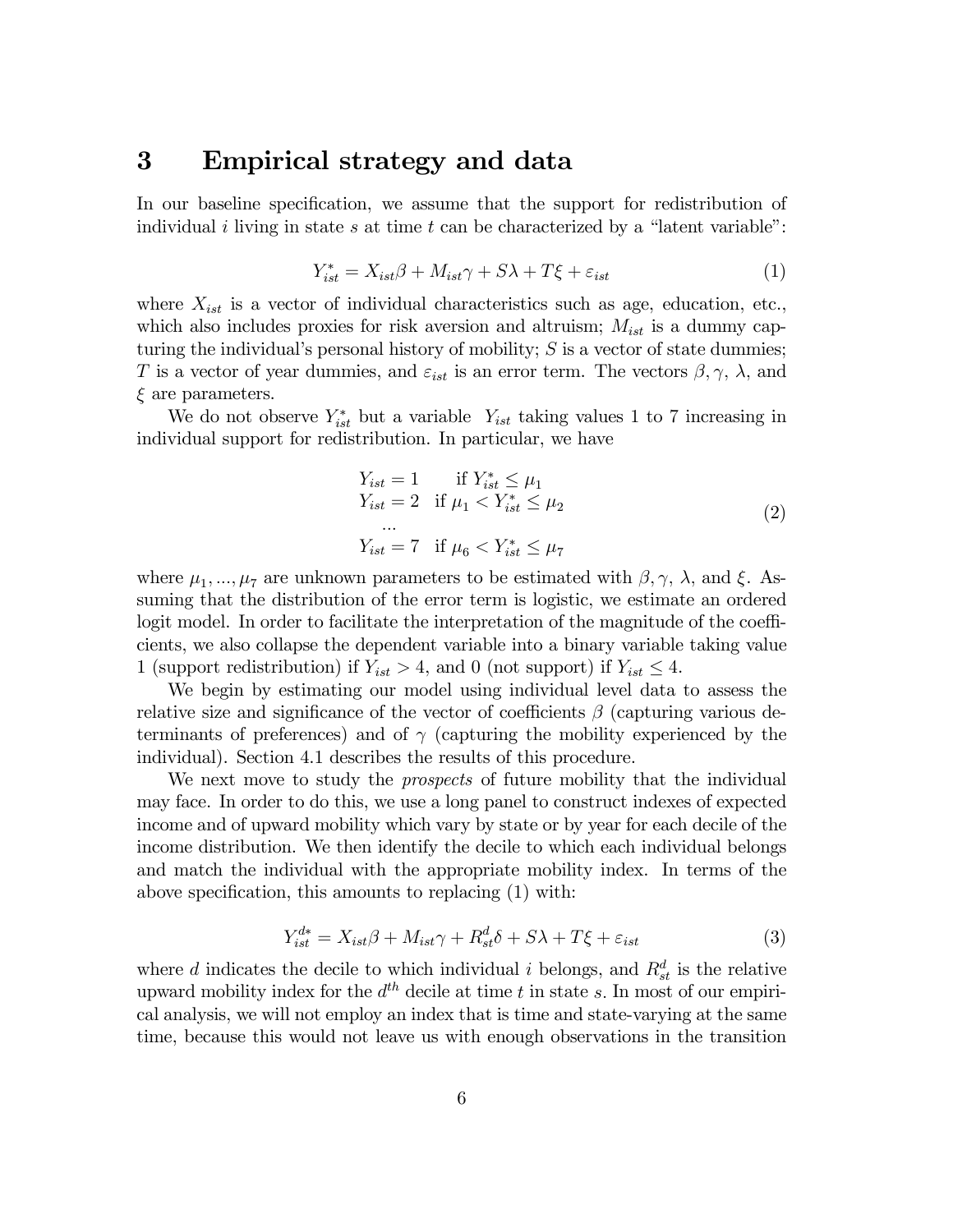matrix to construct a meaningful measure. In other words, we will employ alternatively  $R_t^d$  and  $R_s^d$ . For the same reason, we cannot construct transition matrices for geographical units smaller than a state. Section 4.2 describes these results.

Finally, we are interested in understanding whether perceptions of fairness affect how individual preferences respond to increased upward mobility. For example, we may conjecture that if one believes that society does not offer equal opportunities to all, this person may desire redistribution regardless of the extent of mobility, while if one believes that the game is fair she may want less redistribution when mobility increases. In order to investigate these effects, we modify the specification in  $(3)$  as follows:

$$
Y_{ist}^{d*} = X_{ist}\beta + M_{ist}\gamma + R_{st}^d D_{ist}\delta^E + R_{st}^d (1 - D_{ist})\delta^U + S\lambda + T\xi + \varepsilon_{ist} \tag{4}
$$

where  $D_{ist}$  is a dummy equal to 1 if the respondent believes in "equal opportunities" and 0 otherwise. The coefficient  $\delta^E$  captures the role of social mobility for those who believe that society offers "equal opportunities", and  $\delta^U$  for those who think that opportunities are unequal. If the above conjecture is correct, we should observe that  $\delta^E$  and  $\delta^U$  are significantly different, and in particular that  $\delta^E$  is lower (i.e., more negative) than  $\delta^U$ . This test is also interesting because it captures a variation across individuals with different beliefs on equal opportunities within the same income decile and the same state or year, hence it helps addressing potential concerns of spurious correlation between upward mobility and attitudes towards redistribution in the cross-section. Section 4.3 describes these results.

The data for our regressions come from two main sources. The first is the General Social Survey (from now on, GSS), which since 1974 has interviewed about 1,500 individuals every year from a nationally representative sample, asking questions on individual socio-economic background, but especially on preferences and attitudes towards social and political issues. From this source we draw our dependent variable, which is the response to a question concerning whether "the government should reduce income differences between the rich and the poor." We also draw all the individual controls such as age, sex, education, personal history of mobility, beliefs on fairness, etc. Our final sample covers the years  $1978-1991$ .<sup>11</sup> Definitions and summary statistics of all variables are provided in the Appendix.

<sup>&</sup>lt;sup>11</sup>The years before 1978 cannot be used because the question identifying our dependent variables was not asked. The survey was not conducted in 1979, 1981, and 1992. Our regressions do not include the years from 1993 onwards because we are restricted by the data availability in the other dataset we use, namely the Panel Study of Income Dynamics (PSID). In fact, the "…nal release" PSID dataset ends in 1993, and the individuals interviewed in that year are asked questions about their income in 1992, which means that we can only build a social mobility index up to 1992. For detailed information about the GSS, the reader is referred to Davis and Smith (1994).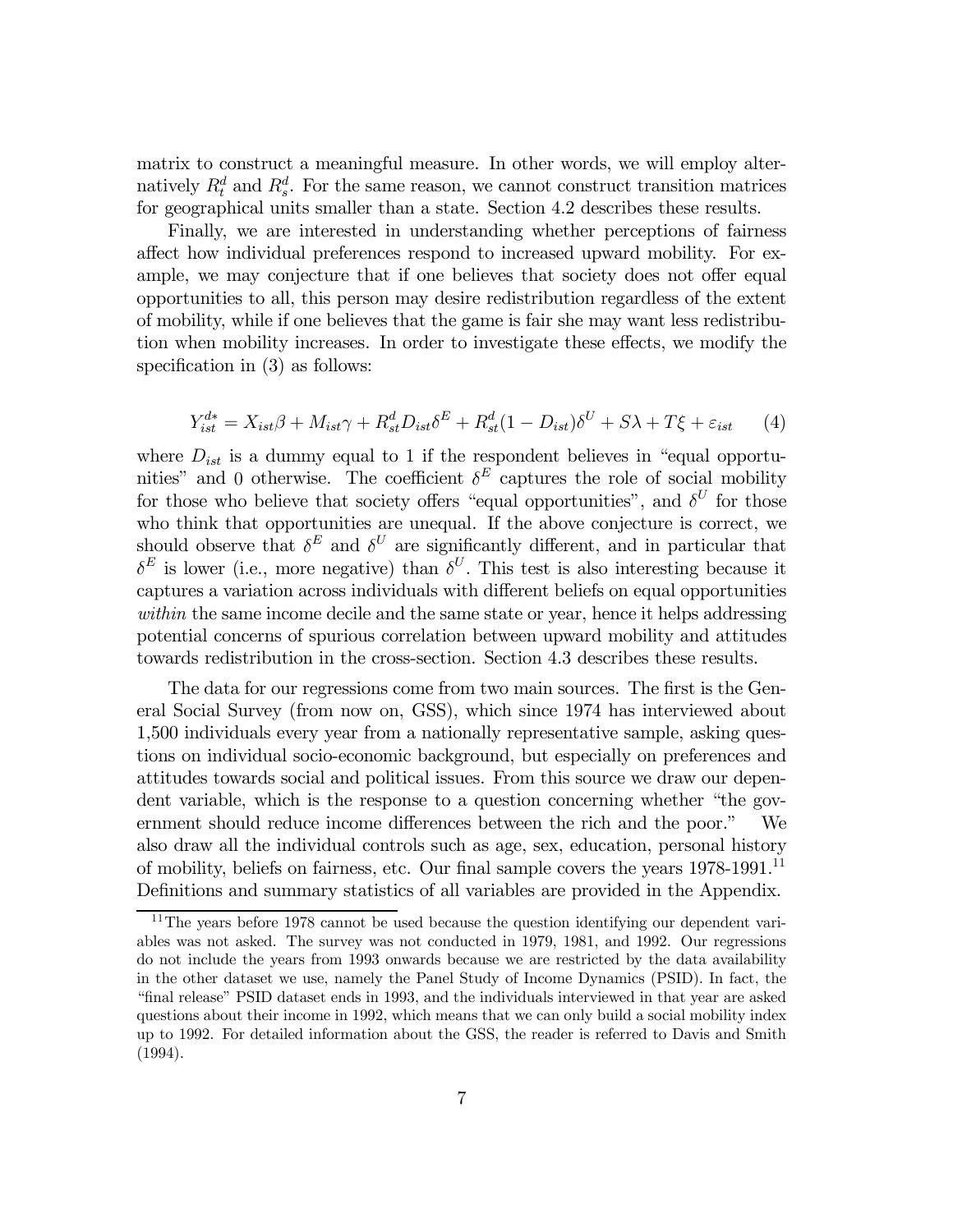The second data source is the Panel Study of Income Dynamics (from now on, PSID). This very well known study contains longitudinal data on a representative sample of US individuals from 1968 to nowadays. The initial sample of 5,000 respondents has been interviewed every year, and members of each household have been followed in the new households they may have formed, so that the sample has grown to over 50,000 in recent years. The crucial aspect for our purposes is that the panel nature of the study allows us to follow over time the earnings profile of a fairly large set of individuals, and to construct intragenerational mobility indexes for US states over the sample period or for the US as a whole each year.

We use income variables for the period 1968-93. We measure mobility within any two consecutive years in this period, but we also explore longer horizons for our mobility measure. As for the definition of income, our benchmark specification employs total family income measured by the PSID variable "total taxable income of Head and Wife". This would seem the most appropriate variable, since taxes are levied on this measure of income and many transfer programs are related to it. In any event, we check robustness using alternative measures of income, such as family income including other family members, and earnings of the household head (see below for a detailed description).

## 3.1 Measuring mobility

The first notion of mobility we are interested in relates to the *history of personal* mobility experienced by the individual. Starting from GSS data we can construct two measures. The first captures the individual's status in terms of job prestige, and is a dummy equal to 1 if the respondent has a higher "occupational prestige score" than his father's.<sup>12</sup> The second measure relates to educational attainment and is the difference between the years of education of the respondent and those of the father.

As for social mobility several considerations guided our choice. First of all, unless we assume generational altruism in the utility function, an individual's support for redistributive policies should respond to the prospects of mobility faced by the individual herself and not by her children. In addition, if one estimates the interval between two generations to be 25 to 30 years, it is unlikely to expect that policies voted upon today will necessarily be in place 30 years from now. This further restricts our attention to measures of intragenerational, as opposed to intergenerational, mobility. Also, we choose to discretize the distribution of income and then look at the *transition matrix* between one income category and the other, in order to get mobility measures that are robust to possible data contamination

 $12$ For a detailed discussion of the GSS occupational prestige scores, the reader is referred to Nakao et al. (1990a,b).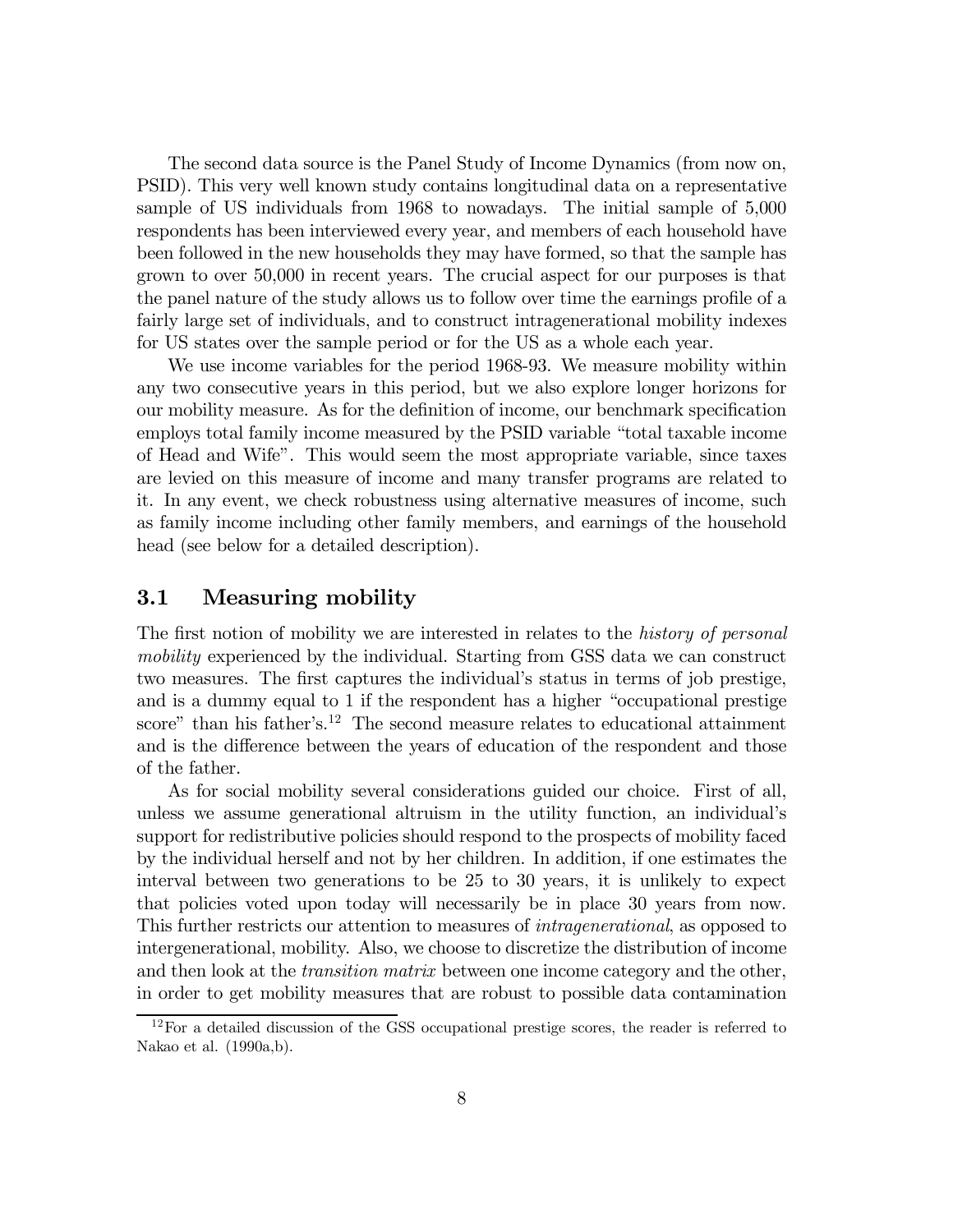(see Cowell and Schluter (1998) on this point).

### [Insert Table 1]

Table 1 shows the average yearly transition matrix between income deciles (measured on family income) for the United States in the period 1967-92.13 The figures in each cell represent "transition probabilities", that is,  $p_{ij}$  in row i and column j is the probability that an individual whose family income is in the  $i<sup>th</sup>$ decile in year t will move to the  $j<sup>th</sup>$  decile in year  $(t + 1)$ .<sup>14</sup> The elements on the principal diagonal contain the probabilities that someone stays in the same decile, i.e. is "immobile". Immobility defined in this sense is highest at the extremes and decreases monotonically from the extreme deciles towards the 4th and 5th deciles.15 In other words, the "American dream" does not hold for everyone. For instance, individuals whose family income is in the 1st decile have a 40 percent probability of moving to a higher decile, and half of this probability refers to moving to the 2nd decile only. Individuals who start today from the 3rd decile have a 66 percent probability of being in the 3rd or in lower deciles next year, and 34 percent of moving upwards. Conversely, for individuals in the 10th decile of the earnings distribution the total probability of moving below the 9th is less than 10 percent. People in the intermediate deciles have a relatively high likelihood of moving upwards or downwards.

#### [Insert Table 2]

Table 2 shows a similar matrix, but calculated on a 5 year interval rather than between two consecutive years. Note that, as expected, the elements of the diagonal are significantly smaller in this matrix relative to those in Table 1. Income mobility increases with the time span on which it is calculated. An interesting comparison is that between the two contiguous cells to each diagonal element (to the right and to the left) in table 1 and in table 2. This comparison shows that when we consider mobility between from one year to the next, the probability of staying in the same decile is almost twice that of moving one decile up or down; on the other hand, when we look at five-year mobility the gap reduces significantly and the likelihood

<sup>&</sup>lt;sup>13</sup>The original PSID data are for the years 1968 to 1993, but interviews in a given year refer to incomes earned during the previous year.

 $14$ Notice that table 1 is reported for expositional convenience, but will not be employed in the econometric analysis. In fact, each value in table 1 is the average of the values in the corresponding cells from 25 separate matrices (one for every couple of consecutive years starting from 1967/68 until 1991/92). In our regressions we will refer to the original time-varying matrixes and match them with the relevant year for each GSS respondent.

 $15$ Notice that for the 1st and 10th decile the high values on the principal diagonal partly reflect a "truncation" effect: mobility in one direction is in fact impossible by definition.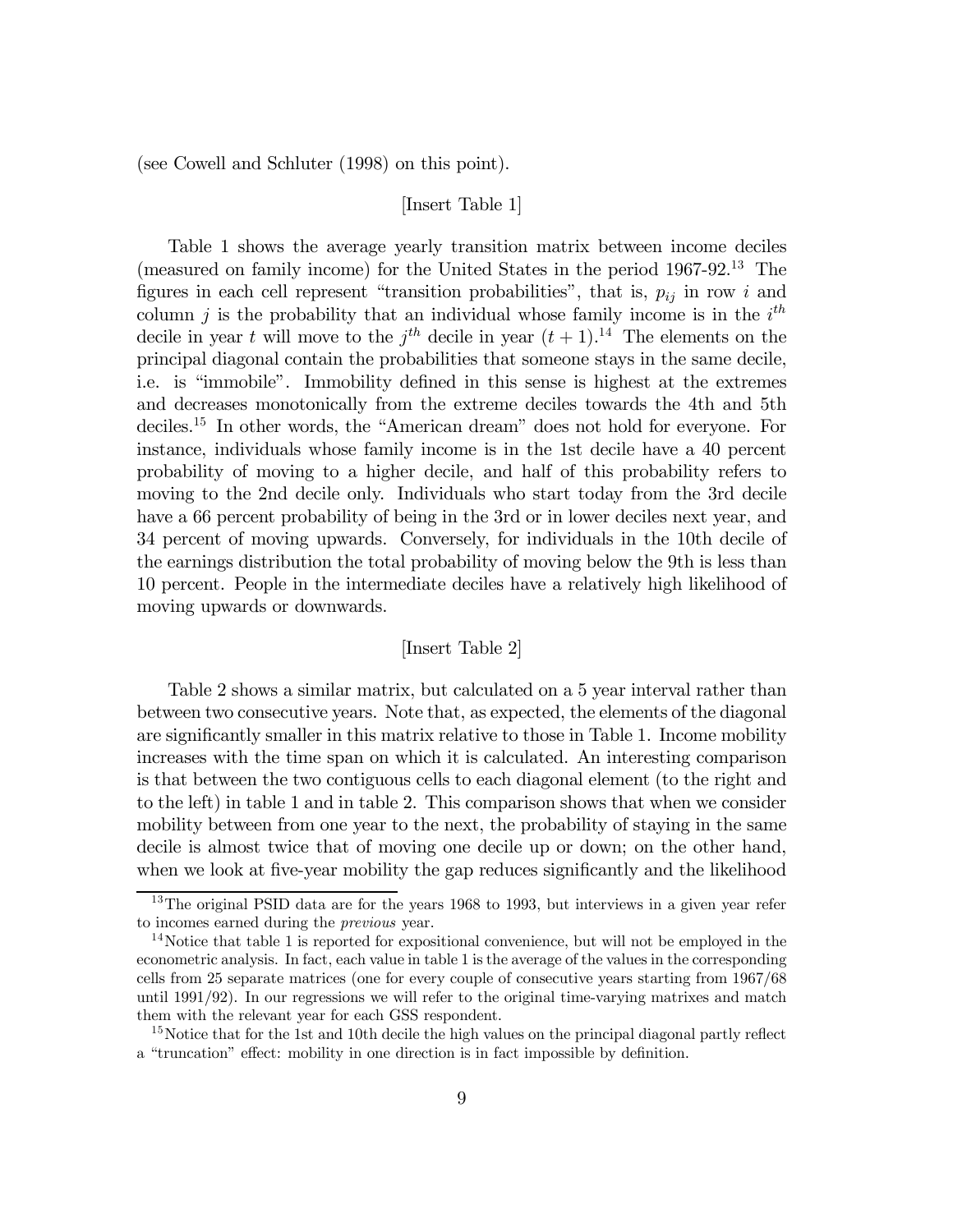of moving one decile up or down for people in intermediate deciles (say the fifth or the sixth) is roughly 3 percentage points less than that of being immobile.

Following our previous discussion on the determinants of preferences for redistribution we employ two measures of mobility. One is expected future income, defined as follows

$$
EXPINC_{d,(t-1)} = \sum_{j=1}^{10} p_{dj} \overline{y}_{j,t}
$$
\n
$$
(5)
$$

Expression  $(5)$  represents the income that an individual who is in decile d at time  $t-1$  can expect to have at time t, and is a weighted average of the mean income of all deciles in year t (i.e.,  $\overline{y}_{i,t}$ ) where the weights are the probabilities that the individual has to move to those deciles from  $t-1$  to t (i.e.,  $p_{dj}$ ). We will also experiment with a similar index constructed for a five-year time span.

Our second measure of mobility isolates the probability that the respondent will have a "relatively high" income in the future and bear a "relatively heavy" redistributive burden. We define the following index of "relative mobility":

$$
RELMOBJ_d = \sum_{i=J}^{10} p_{dj} \tag{6}
$$

Expression (6) is the probability that an individual whose current income is in decile  $d$  will move to deciles greater or equal to  $J$  in the future. In the empirical work we set  $J = 7$  to capture roughly the probability of being above mean income (in fact, in our PSID sample mean income generally falls in the 6th decile or at the boundary between the 6th and the 7th), but we also experiment with different income thresholds. We denote this as an index of "relative" mobility because it captures the chances of being in certain positions of the income ladder relative to a given threshold. Strictly speaking, this index captures "upward mobility" for those individuals who start from a decile below  $J$ , but can be associated with immobility or even downward mobility for individuals in the top income deciles. However, our goal is not to construct a general mobility measure, but one that is related to the likelihood that the individual will lose or benefit from redistribution.

Knowing the decile to which each GSS respondent belongs, we can match her with the corresponding value for, say,  $RELMOB7_d$  in two alternative ways. The first to opt for a "local" notion of mobility and say that an individual's preferences respond to the average degree of mobility of her decile in the State where she lives. In other words, we can compute a State-specific  $RELMOB7_d^s$  from a transition matrix that is constructed pooling all the PSID respondents who lived in State s during any two consecutive years between 1967 and 1992.16 Due to the sample

 $16$  For the purpose of building State-specific transition matrices, each individual in the PSID is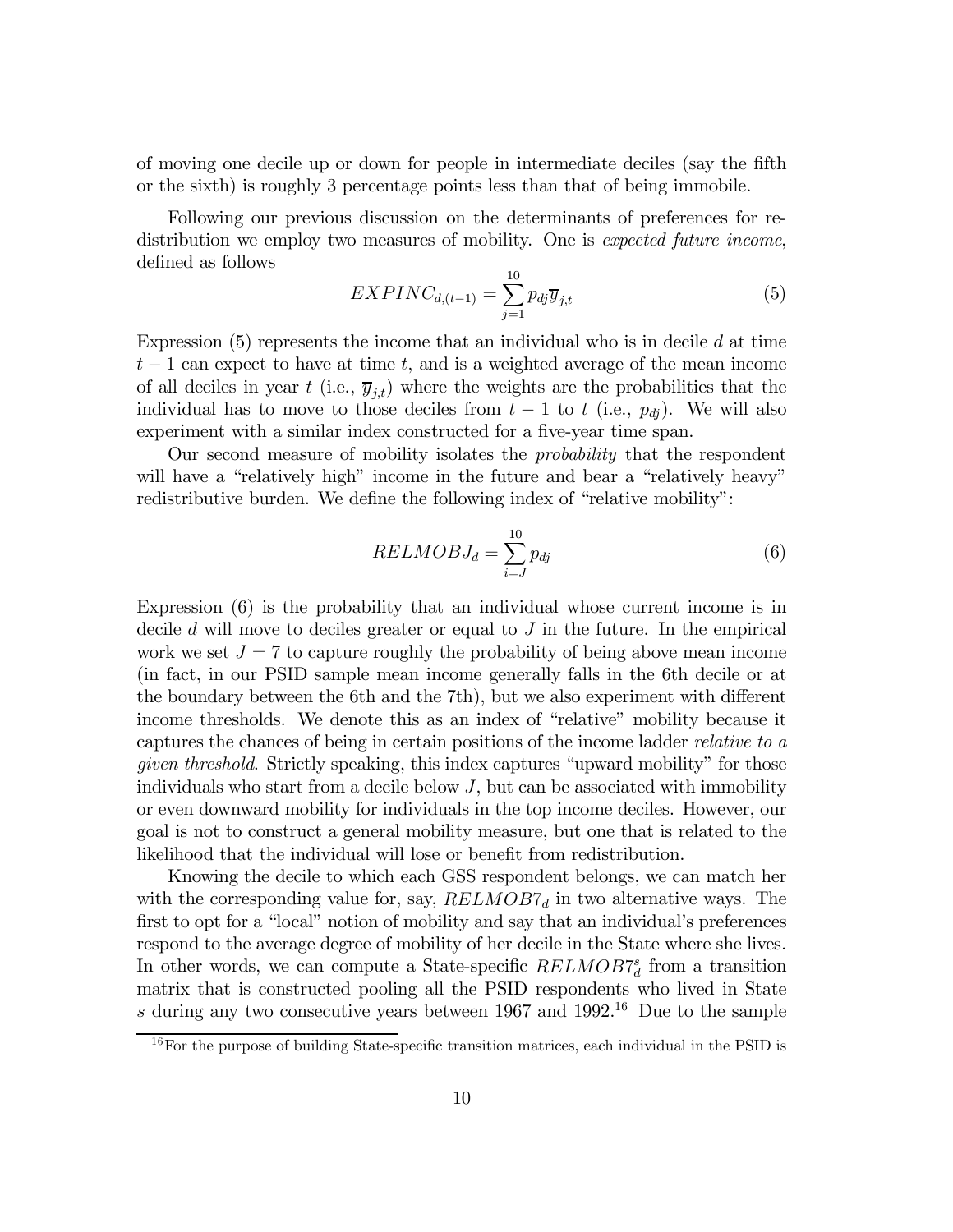size, it is not possible to construct meaningful transition matrixes for different years within a State, nor for any geographical area smaller than a State. The second option is to use a time-varying index, say  $RELMOB7_d^t$ , which amounts to computing  $RELMOB7_d$  for the entire US in every year between 1967 and 1992, and assign to each GSS respondent the index for the year before the one in which the individual expresses an opinion about redistribution. Analogously, we can construct a State-varying and a time-varying measure of expected future income.

#### [Insert Figure 1]

Figure 1 shows the distribution across States of our "relative mobility" index for the median income decile, i.e.  $RELMOB7^s_5$ . Note that when we have less than one hundred individuals matching the criteria for the State-specific transition matrix in the PSID, we report the index as missing.<sup>17</sup> Generally speaking, the West appears as more "mobile" than the East.

#### [Insert Figure 2]

Figure 2 shows the time series of our measures of expected income and of relative mobility for the median decile, i.e.  $RELMOB7^t_5$  (top panel) and  $EXPINC^t_5$ (bottom panel). Not surprisingly, expected income is highly correlated with the business cycle. Relative mobility is not correlated with it.18 Obviously, in all regressions we shall control for the actual income of the respondent, and for the cycle using time dummies.

In our empirical analysis, we shall also test whether individuals respond to measures of mobility that are less closely linked to the notion of relative gains and losses from redistribution. For example, we shall test whether preferences for redistribution are influenced by the mobility index proposed by Fields and Ok (1996a):

$$
(Fields - Ok)_{st} = \sum_{i=1}^{N} \frac{1}{N} \left| y_{s,t+1}^{i} - y_{s,t}^{i} \right|
$$
 (7)

counted for the State in which she lived in the second of any two consecutive years. For those who have changed State over the sample period, we have tried dropping them for the sample in the year in which the migration occurred, instead of retaining them with the criterion of the second year explained above (which amounts to attributing their mobility to the State of arrival). None of our results was affected.

<sup>&</sup>lt;sup>17</sup>The states for which this occurs are Idaho, Montana, Wyoming, North Dakota and New Hampshire.

<sup>&</sup>lt;sup>18</sup>The variability of  $RELMOB7_5^t$  over time may be related to job turnover. Forn an analysis of wage mobility between and within jobs see Gottschalk (2000).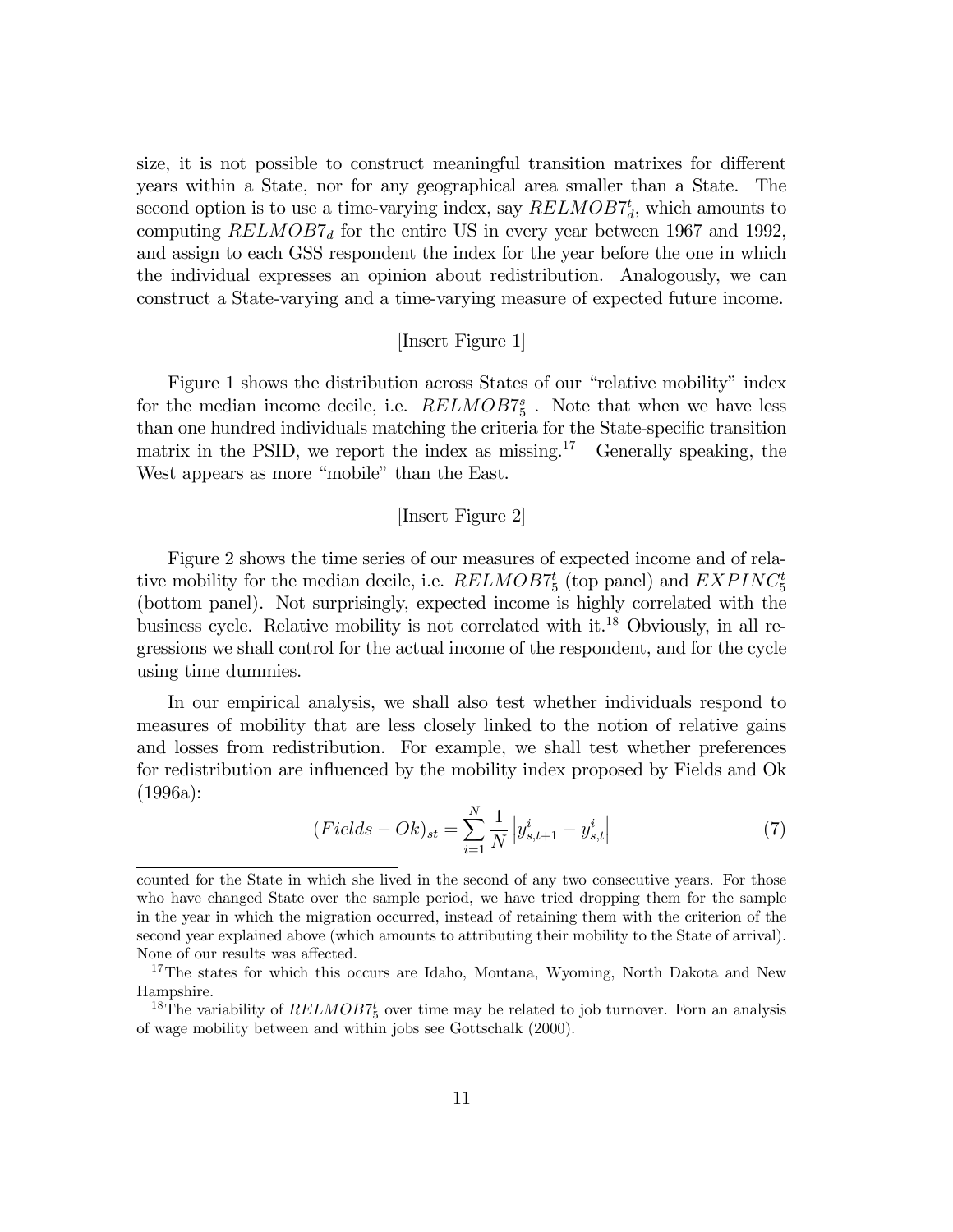where  $y_t^i$  is individual *i*'s income in State *s* at time *t* and *N* is the total number of individuals. An analogous formula can be used substituting the logarithm for the level of income. Broadly speaking, the index (7) captures the aggregate amount of income shifts in a State between one year and the following one, without conveying any information on whether the rank of individuals above and below the mean has changed.

Another general index of mobility can be constructed starting from the Spearman's rank correlation coefficient.<sup>19</sup> In particular, we define the following index:

$$
(Spearman\ mobility)_{st} = 1 - \rho_{st} \tag{8}
$$

where  $\rho_{st}$  is the Spearman correlation coefficient for State s in year t, i.e. it captures the correlation between an individual's rank in the income scale in year  $t-1$  and that in year t, within a given State.<sup>20</sup> Though compared to (7) the index (8) does convey information on re-ranking among individual incomes, it does not link mobility to any criterion for losing or gaining from redistribution, hence we expect it to have low explanatory power in our regressions compared to expected income and to our "relative mobility" measure.

Finally, we construct a normative index of social mobility as suggested by King (1983). Let N be the number of individuals living in State s at time  $t$ , and denote by  $y_i$  the income of individual i and by  $\overline{y}$  the mean income in the State. One can evaluate changes in the ranking of individuals between  $t-1$  and t in terms of the following scaled order statistic

$$
r_i = \frac{|y_{i,t} - y_{i,t-1}|}{\overline{y}}.
$$

Clearly,  $r_i$  will assume a positive value when an individual rank changes, and 0 when it is unchanged. The index of mobility proposed by King builds on the above statistic and has the following expression:

$$
King_{st} = 1 - \left[\frac{\sum_{i} (y_i \exp(\gamma r_i))^k}{\sum_{i} y_i^k}\right]^{-1/k} \quad \text{for } k \neq 0
$$
\n
$$
= 1 - \exp\left(-\frac{\gamma}{N} \sum_{i} r_i\right) \qquad \text{for } k = 0
$$
\n(9)

<sup>19</sup>For a thorough discussion of orderings in two-way contingency tables, see Dardanoni and Forcina (1998).

 $^{20}$ Notice that, since neither the Fields-Ok index nor that based on the Spearman coefficient are constructed from inter-decile transition matrices, we have anough observations to build mobility indexes that are state and time varying at the same time.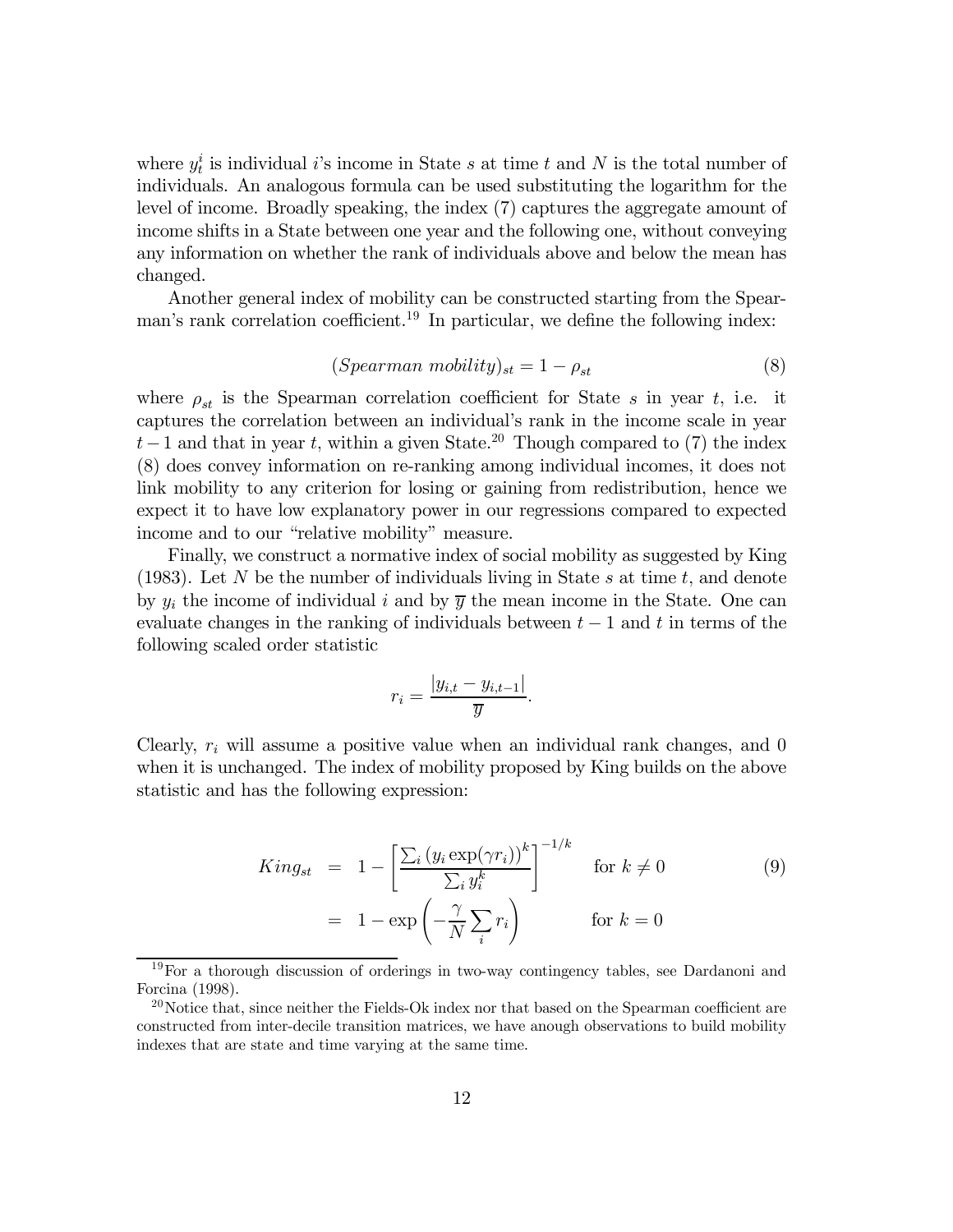where  $\gamma > 0$  is the degree of immobility aversion (higher  $\gamma$  means more aversion to immobility) and  $k \leq 1$  parameterizes the preference for 'vertical' inequality (the higher is  $(1 - k)$ , the higher is aversion to inequality).<sup>21</sup> As in the case of the Fields-Ok and the Spearman mobility index, King's measure is not closely linked to the relative gains and losses from redistributive taxation, hence we expect it to have low explanatory power in regressions that focus on the political-economic determinants of preferences for redistribution.

### 3.2 Descriptive statistics

Before estimating the effect of different notions of mobility through multivariate analysis, in Table 3 we report some descriptive statistics.

#### [Insert Table 3]

Our dependent variable is derived from a GSS question asking whether "the government should reduce income differences between the rich and the poor, perhaps by raising the taxes of wealthy families or by giving income assistance to the poor". The respondent could choose on a 1 to 7 scale from "should not" (1) to "should"  $(7).^{22}$  In what follows we use the entire scale in our ordered logit regressions. We also transformed this variable into a binary one coding as 1 (favorable to redistribution) those who gave a score of 5 to 7 in the above question, and coding as 0 (averse to redistribution) the others. We labelled this binary variable  $GOVRED$ . As we can see from Table 3, this classification breaks the respondents almost exactly in a fifty-fifty split.<sup>23</sup>

This GSS question is quite appropriate for our purposes. In fact it captures the general attitude of the respondent toward the actual redistributive role of government, which is precisely what we are interested in. It also makes clear in its formulation that redistributive policies imply higher taxes on wealthier families and more generous transfers to poorer ones.

Table 3 shows the pattern of the answer to this question over time and across regions. The last column seems to suggest that, when we look at the fraction of people with relatively strong preferences in favor of redistribution, this fraction increased from the mid-eighties until the beginning of the nineties, and then started

<sup>21</sup>King (1983) uses the term 'vertical equity' to refer to the distribution of welfare levels and 'horizontal equity' to refer to the ranking of individuals within the distribution.

<sup>22</sup>More precisely, the scores in the original GSS question were reversed, 1 being the most favorable to redistribution and 7 the least. We have rescaled the variable so that it is increasing in one's support for redistributive policies.

 $^{23}$ In the empirical section, we also experimented with dropping those individuals who gave a score of 4 (i.e., those with mild preferences or undecided), and none of our results were affected.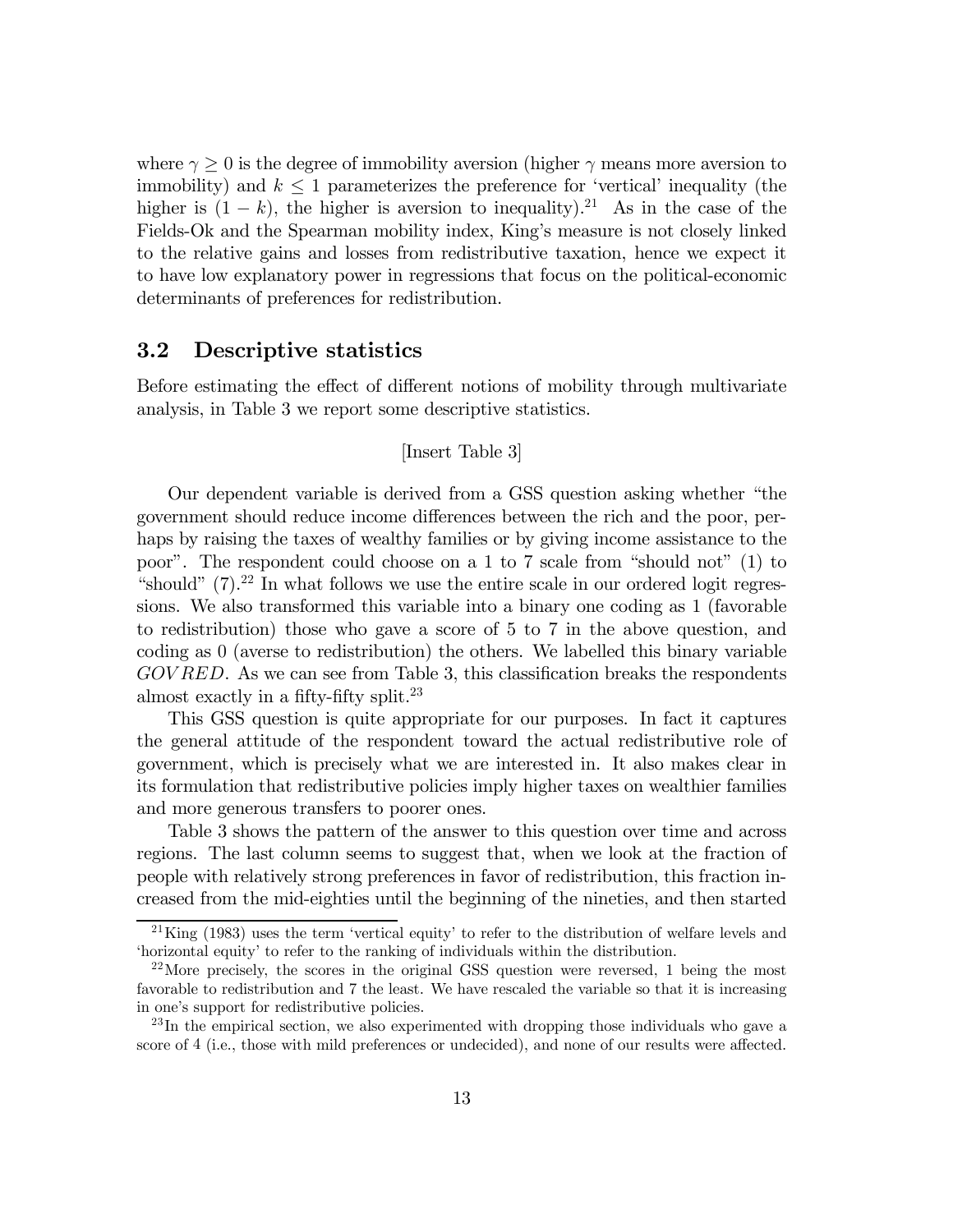to decrease.24 As for the regional dimension of this variable, support for redistribution is lower in the South and in the West, and higher in the North-East and Midwest. If we relate this with Figure 1 above, it would appear that regions with more mobility display a higher aversion to redistribution. Note also an obvious correlation with voting patterns, in which liberal/Democratic states tend to be in the North East while the South and West are more conservative/Republican.

## 4 Results

## 4.1 Preferences for redistribution

Table 4 reports the coefficients of our ordered logit regressions on the individual determinants of preferences for redistribution. In all regressions, standard errors are adjusted for clustering of the residuals at the MSA level. All specifications include state and year dummies (not shown). The different number of observations is due to different coverage of the GSS for the various questions. In this table, we use all the available observations in every regression.

### [Insert Table 4]

Not surprisingly, current income matters: wealthier individuals look less favorably to redistribution. Several other individual characteristics are significant. For example, women and blacks are more supportive of redistributive policies. More educated individuals are instead less favorable, even after controlling for income. Age, marital status and the presence of children do not significantly affect the preferences and for redistribution. On the other hand, religious a¢liation seems to have limited influence: the coefficient on Protestants is negative and borderline insignificant, that on Catholic and Jewish is insignificant, and that on "other" religions is positive and significant (the omitted category is "no religion").

Let us now turn to risk aversion. Unfortunately, the GSS does not contain any question that would allow us to directly measure it (e.g., information on gambling or on willingness to pay for lotteries). We are thus forced to rely on proxies. The first proxy we consider is self-employment: self-employed individuals may be so because they are more prone to take risks. Our results show that self-employed people are much more averse to redistribution even after controlling for income and all other individual characteristics, possibly because they do not value too highly the "insurance" against negative income shocks provided by redistributive programs. Of course, an alternative explanation of this finding may be that the

 $24$ Note the sharp drop in 1994 relative to 1993. However, we end our sample at 1993, since we cannot construct the income mobility variable for 1994.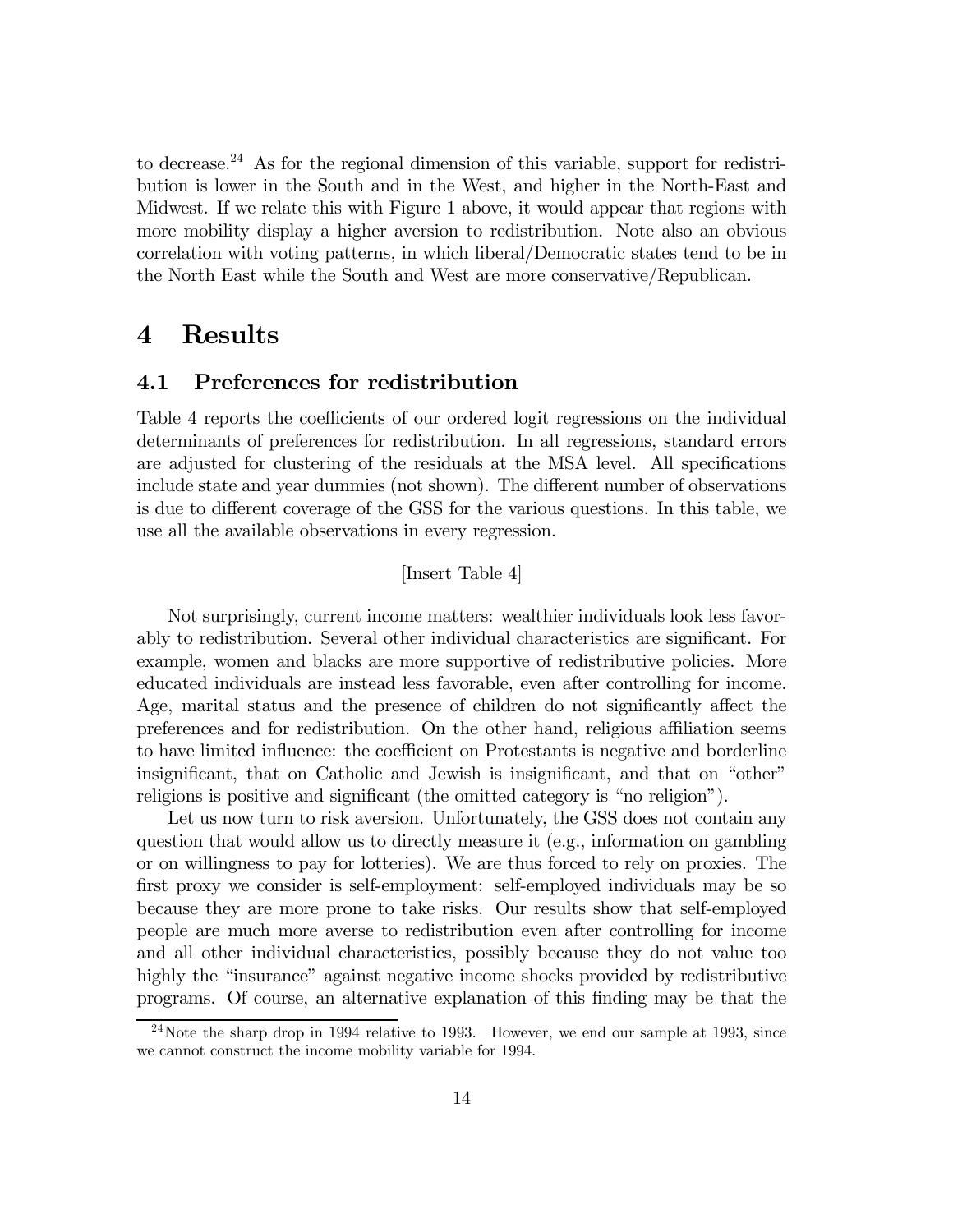self-employed benefit less from various government programs. Also, self employed individuals may have chosen this type of job because they have a more "individualistic" culture, thus more favorable to a self made person "culture".

Having experienced unemployment in the last few years may both increase risk aversion and directly affect one's view of redistributive policies. For example, a spell of unemployment can be interpreted as a "learning experience", in the sense that by becoming unemployed the respondent may have learned about her need for government intervention and become more sensitive to the risk of future spells of unemployment. The dummy for whether the respondent has been unemployed in the last five years takes a positive and significant coefficient. The interpretation of unemployment as affecting risk aversion is in part supported by the fact that when we use a relative's unemployment experience (as opposed to the respondent's own experience), this variable remains significant at the 5 percent level. This result is also encouraging because a relative's unemployment status is less prone to be endogenous to the respondent's preferences about redistribution. Not surprisingly, though, the respondent's own experience has a larger effect on her views than a relative's experience.<sup>25</sup>

In the next column, we introduce the variable "Help others" to capture the idea that support for redistribution may be due to a sense of altruism. This variable identifies the respondents who answer yes to the question of whether children should be taught that helping others is the most important moral value. This variable has a positive and significant coefficient.<sup>26</sup>

In column  $(4)$  we add two measures of personal mobility. The first one is a dummy for whether the respondent's "job prestige" is higher than the father's. The second is the difference between the years of education of the respondent and that of his father. The results are mixed: the prestige variable has a significant coefficient with the expected (negative) sign: people whose job is more "prestigious" than their father's look less favorably to redistributive policies. On the other hand, the coefficient education gap has the opposite sign of what we would expect. This may be due to the fact that the widespread trend of increasing education between generations does not make this variable a meaningful indicator of mobility.

In the last column we report the marginal coefficients from a probit regression in which the left hand side variable is the binary variable GOV RED, discussed above. This helps interpret the magnitude of several coefficients in a more straightforward way. One of the most striking results is the very large coefficient on the

<sup>25</sup>All these results are available upon request.

 $26$ >From the same GSS question we have also constructed a dummy for whether helping others is one of the two most important moral values to be transmitted to children. The number of positive answers to this question is very large, however, making it of little significance for our purposes. Results obtained using this variable are consistent with those shown in Table 3.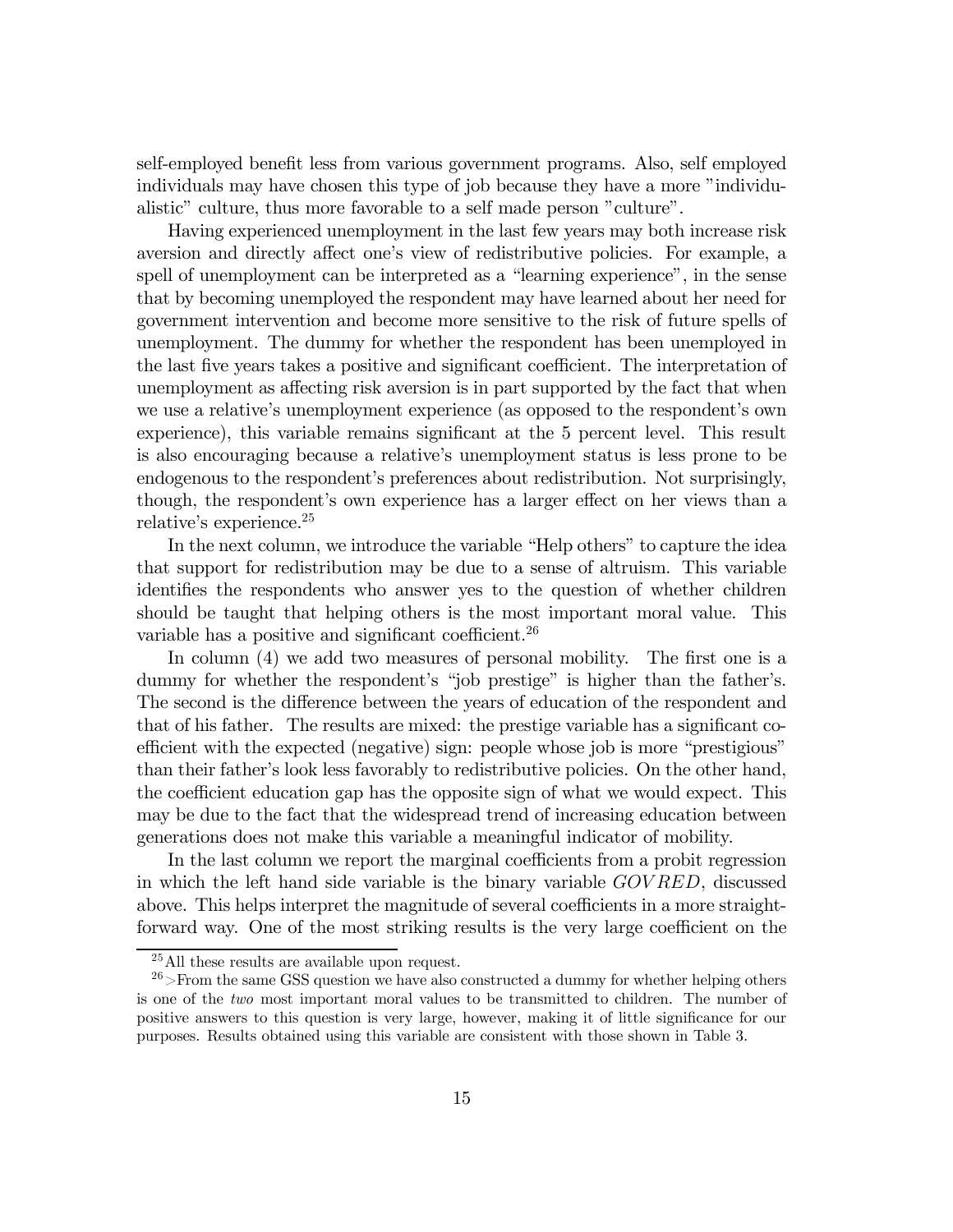variable Black. This coefficient is more than twice as large (in absolute terms) than that on the respondent's unemployment experience. It is almost three times as large than that on women and it is larger than the difference in preferences between the maximum and the minimum level of education. Though not direct evidence on the interaction between redistribution and racial conflicts, our result that blacks are significantly more favorable to redistribution is consistent with a vast literature on the subject, as well documented by Gilens (1999) amongst others. According to this literature, wealthy whites are especially averse to redistributive policies if they perceive that the beneficiaries are members of racial minorities. Direct evidence on this point is provided by Poterba (1997) and Alesina, Baqir and Easterly (1999). The former shows that elderly white voters are particularly adverse to public spending on education in communities where a large fraction of children are from minority groups. The latter paper shows that a measure of racial fragmentation is inversely related to welfare spending in United States cities, counties and metropolitan areas.

We next turn to the variables which are the main focus of our investigation.

## 4.2 Social mobility

In the first four columns of Table 5 we add to the basic specification of column 4 in table 4 our measures of social mobility (5) and (6), computed by state on the entire sample.<sup>27</sup> Both the probability of being above the 6th decile and the expected future income negatively influence individual support for redistribution, and these effects are significant at the 1 percent level. The coefficients on the individual controls remain basically unchanged relative to the previous table.

### [Insert Table 5]

Again, for the sake of exposition, the last two columns of table 5 report marginal probit coefficients for the specification in which the dependent variable is the binary one, GOVRED. According to our estimates, a change in RELMOB7 from the mean for the first decile to the mean for the tenth decile reduces the propensity to favor redistribution by 6.5 percentage points. This effect is almost the same order of magnitude of being self-employed, it is larger than the effect of being female, and is slightly less than half the effect of being black. Looking at expected income, an increase of expected income from the mean for the lowest to the mean for the highest decile reduces the support for redistribution by 12 percentage points, which is almost as large as the effect of being black and almost twice the effect of having been recently unemployed.

 $27$  In these regressions we drop the "help others" variable and the religious variables because they would restrict significantly the number of available observations.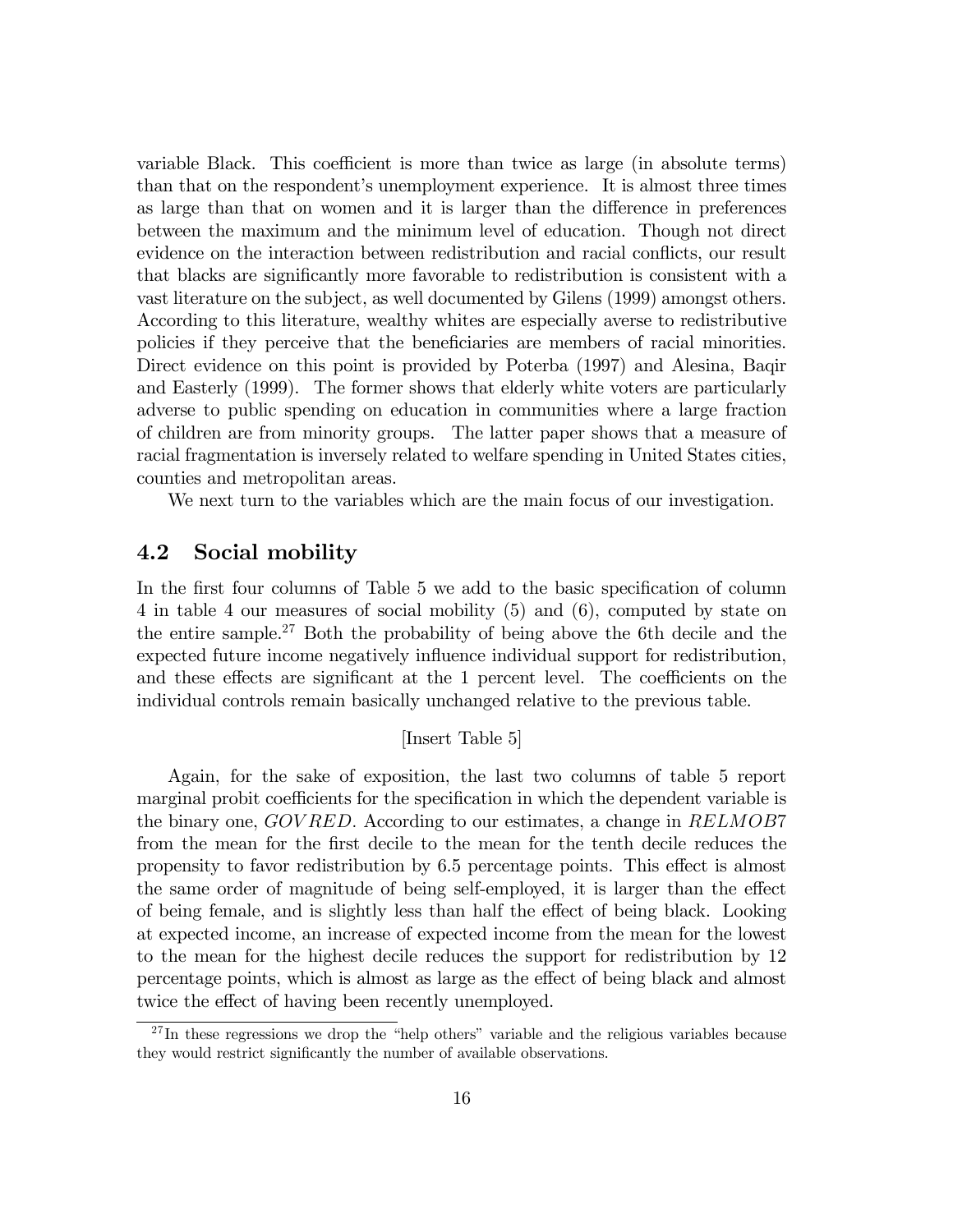#### [Insert Table 6]

In Table 6 we perform some sensitivity analysis. Individual controls, state and year dummies are included in the regressions, though not shown in the table. Each cell refers to a separate regression in which the specification is that of column 1 and column  $2$  of table 5, respectively, for the first and second row of coefficients in table 6. The first column of table 6 excludes the influential observations using the DF beta method.<sup>28</sup> Both the coefficient on  $RELMOB7$  and that on expected income remain negative and highly significant. In the second column we modify our construction of the mobility indexes dropping from the PSID sample the observations relative to individuals who changed state of residence from one year to the next. Again, the results are unchanged compared to table 5. In the third column we test for nonlinear effects of income by adding a set of dummies for the decile to which the respondent belongs, in addition to controlling for individual income. Our mobility index based on probabilities remains negative and highly significant, while expected income becomes insignificant, possibly because of the high correlation between this variable, actual income, and income deciles. In column 4 we address the issue of noise in year-to-year variation in incomes by using a three-year average instead of a point level income figure. In other words, when constructing mobility matrixes in the PSID, the income of a respondent in year t is replaced by her average income in  $t-1$ , t and  $t-1$ . This obviously leads to a smaller sample size in the PSID, but the results in our regressions are virtually unchanged. Finally, in the fifth column of table  $6$  we employ mobility measures computed by decile for the whole US that vary year by year. Again, our results are robust to considering the time variation in mobility across deciles rather than the cross-State variation.

We have also experimented with different income thresholds for our "relative" mobility" index. In particular, we have computed the index (6) looking at the probability of moving to deciles 6 to 10 (RELMOB6) or 5 to 10 (RELMOB5). While the former has a coefficient which is borderline (in)significant at standard confidence levels,. the latter has an insignificant coefficient. These results are comforting, since they display a monotonically declining level of significance as we move the threshold lower and lower. It would appear that the threshold that makes respondents significantly averse to redistribution lies somewhere between the sixth and the seventh decile. This is close to the mean income of the population, and probably not much higher than the average income of the electorate, since voters' participation is positively correlated with income.

<sup>&</sup>lt;sup>28</sup>We calculate the DF betas from each original regression and drop those observations that lead to significant changes in the coefficients of our mobility indexes. Precisely, we drop those observations for which  $\omega(s(DFbeta) > 2/\sqrt{\text{\#obs}}$  (see e.g., Belsley et al. (1980), p.28).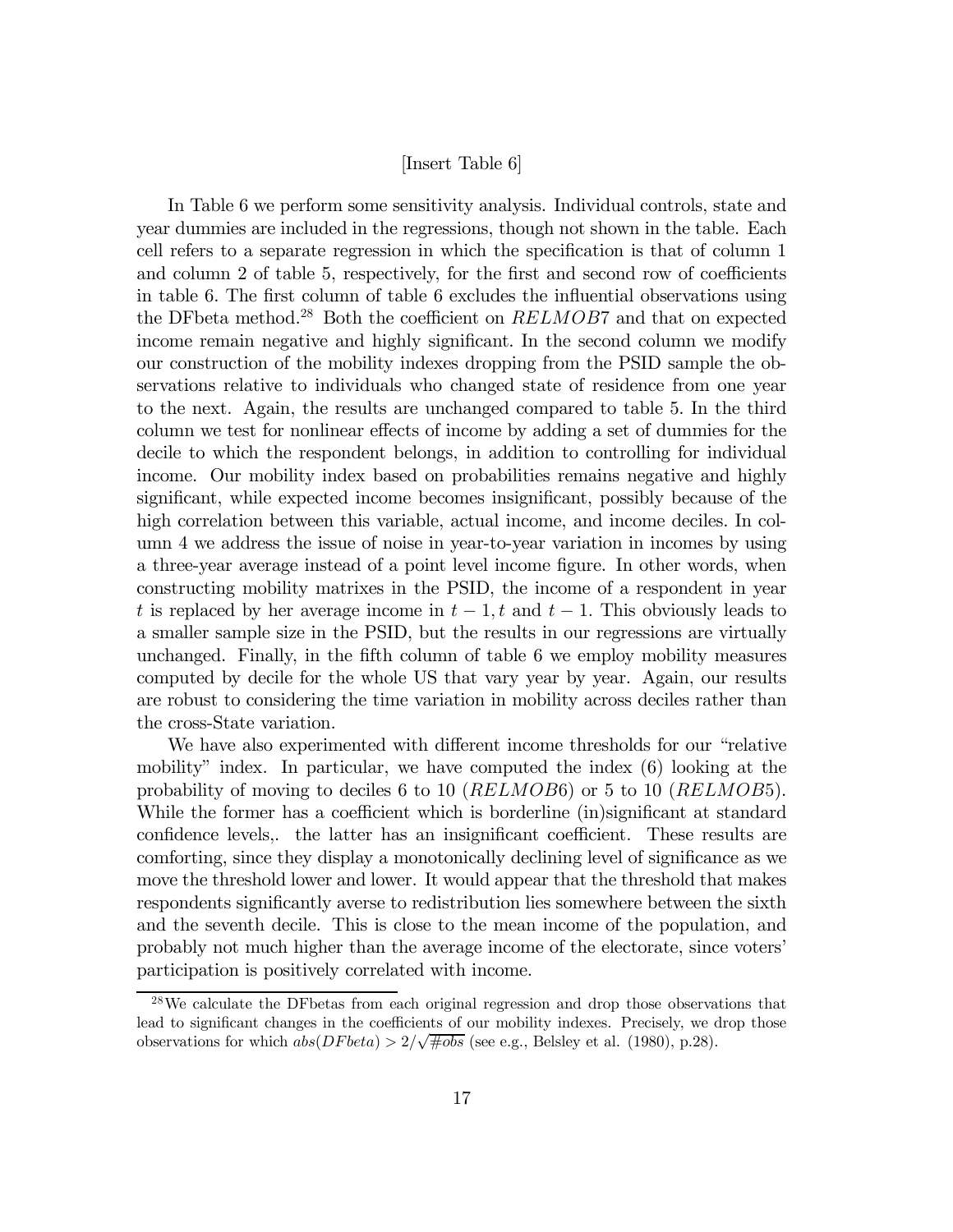#### [Insert Table 7]

In Table 7 we pursue additional sensitivity analysis, by experimenting with different definitions of income and time horizons. Again, each coefficient in the table is from a separate regression. Column 1 uses family income as defined above, looking at a five year horizon to compute mobility. The second and third columns use mobility measures constructed from the hourly earnings of the head of the household, for both the one year and five year time horizon. The idea is that, while changes in total taxable income may reflect changes in the number of hours worked rather than in 'status', changes in individual hourly earnings are likely to reflect an improvement or a deterioration of job status. We can see from the table that the higher the prospects of upward mobility defined in this sense, the lower is the support for redistribution, consistently with what we found so far. Finally, in the last two columns we broaden the definition of family income by including in the computation of total taxable income all "other family unit members" (OFUMs) together with head and spouse. Our results remain virtually unchanged.

#### [Insert Table 8]

In Table 8 we consider other measures of mobility that differ from our indexes RELMOB7 and expected income in that they capture mobility in a way that is not directly related to the chances of being a winner or loser from redistribution in the near future. These measures are the Fields-Ok index (7), the Spearman mobility index (8), and King's index (9) with parameters  $\gamma = 1$  and  $k = -0.1$ .<sup>29</sup> We compute them both for the one-year and for the five-years time horizon. Interestingly, none of these coefficients are significantly different from zero (Fields-Ok computed with logarithms is significant only at the 10 percent level). This result is encouraging, because it highlights that not any measure of mobility "works." Measures that seem to work are the ones more directly related to expected future income and to the probability of being in the upper deciles, that is, above median and average income. This is consistent with the interpretation that the people who oppose redistribution more are those that are afraid to "loose" in the future, rather than those that are generically "mobile."

<sup>&</sup>lt;sup>29</sup>There is no clear criterion for choosing parameter values for King's index, and we don't know of any study that has implemented this index empirically. We have computed it for a broad range of parameters and then chosen what seemed to be 'average' values, not too biased in favor or against immobility and inequality. The parameterization used in table 8 can be thought of as 'average' aversion to immobility and to inequality; then we have estimated the model for  $\gamma = 0.5$  and  $k = 0.2$  (low aversion to immobility and inequality) and for  $\gamma = 2$  and  $k = -2$  (high aversion). None of the coefficients was significant.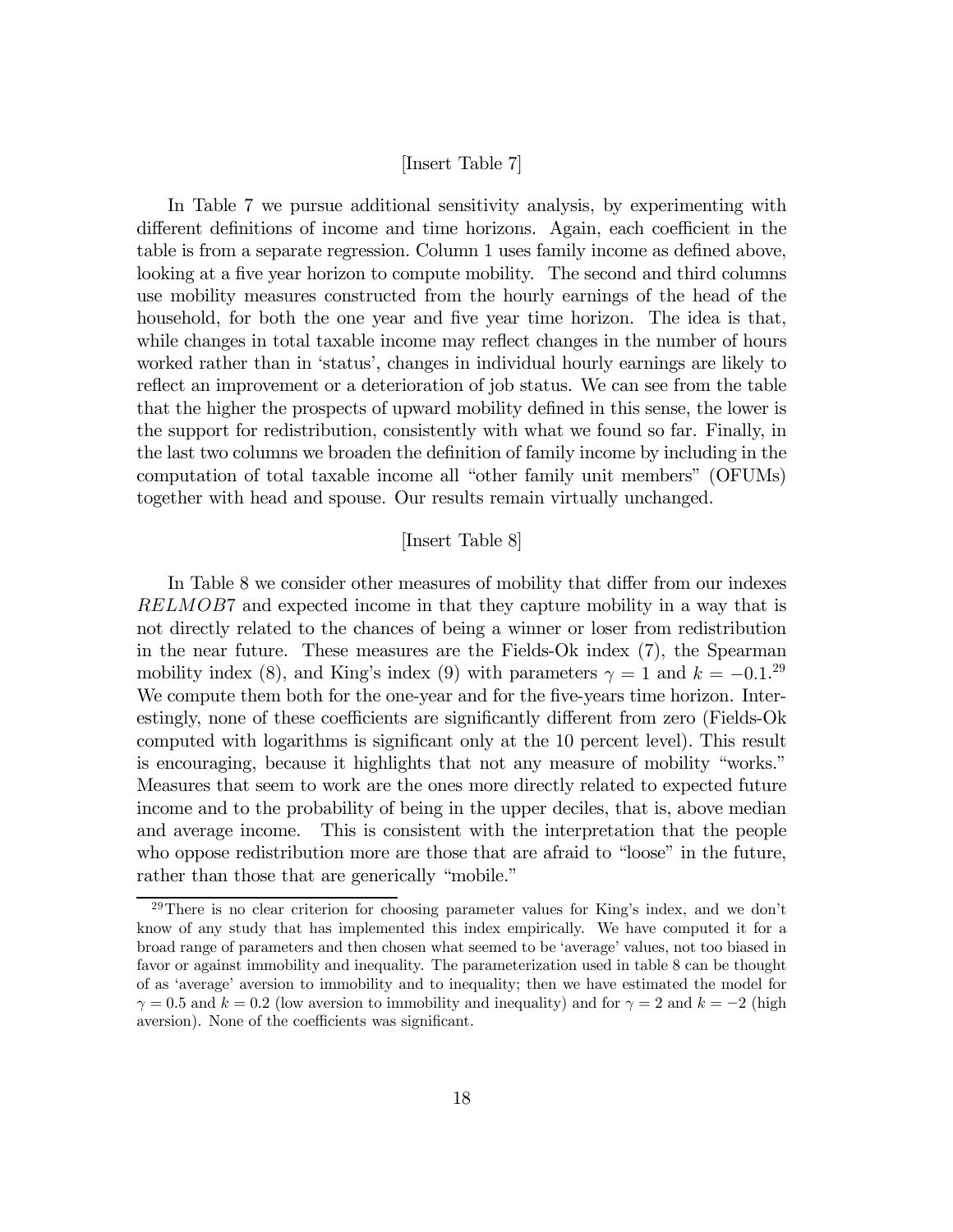## 4.3 Equal opportunities

The final point we want to address is how individual preferences respond to increased mobility when the mobility process is regarded as 'biased' or 'unbiased'. The GSS contains several questions regarding whether family background matters for success, and more generally whether there are equal opportunities in society. Unfortunately these questions were asked only in 1984, so the sample size is significantly reduced compared to the above estimates. We try to compensate for the small sample size by exploring robustness using as many questions as possible on this topic.

#### [Insert Table 9]

The first column in table 9 identifies the question asked, questions which capture the respondent's attitude about "fairness" in society's social ladder. The second column shows how the responses are split in these yes/no questions. Generally, the split is very close to the middle, with a couple of exceptions. The next two columns report the coefficients on one of our measures of "mobility," namely expected income, for those who answered yes and for those who answered no to the question.<sup>30</sup> Results are similar when we use  $RELMOB7$ . Our conjecture is that those who believe in equal opportunities should be more (negatively) affected by the extent of relative upward mobility in their support for redistribution.

The results in table 9 provide considerable support for this conjecture. In 8 out of 11 answers the difference in the coefficients on mobility between those who are on the two sides of the question are statistically significant with a p-value of  $0.05$  or less. Different responses point consistently in the same direction: those who think that opportunities are really "equal" see social mobility as a substitute for redistribution, the others do not. Take, for instance, question 7. People who believe that everyone has an opportunity to receive an education display a statistically significant negative coefficient on expected income: they see upward mobility as the result of a "fair game" and when their future income prospects are higher they demand less redistribution. On the other hand, for those who think that not everyone has a chance of receiving an education, the coefficient on expected income is not statistically different from zero. For these individuals, higher mobility does not necessarily translate into higher future income, hence their preferences for redistribution is unaffected. Turning to question 2, those who believe that class differences are due to family background are not sensitive to social mobility in their views about redistribution, while those who believe that family background

<sup>&</sup>lt;sup>30</sup>Going back to our empirical strategy, we are estimating the parameters  $\delta^E$  and  $\delta^U$  in expression (4), except that the time dummies are not included because we only have data for one year.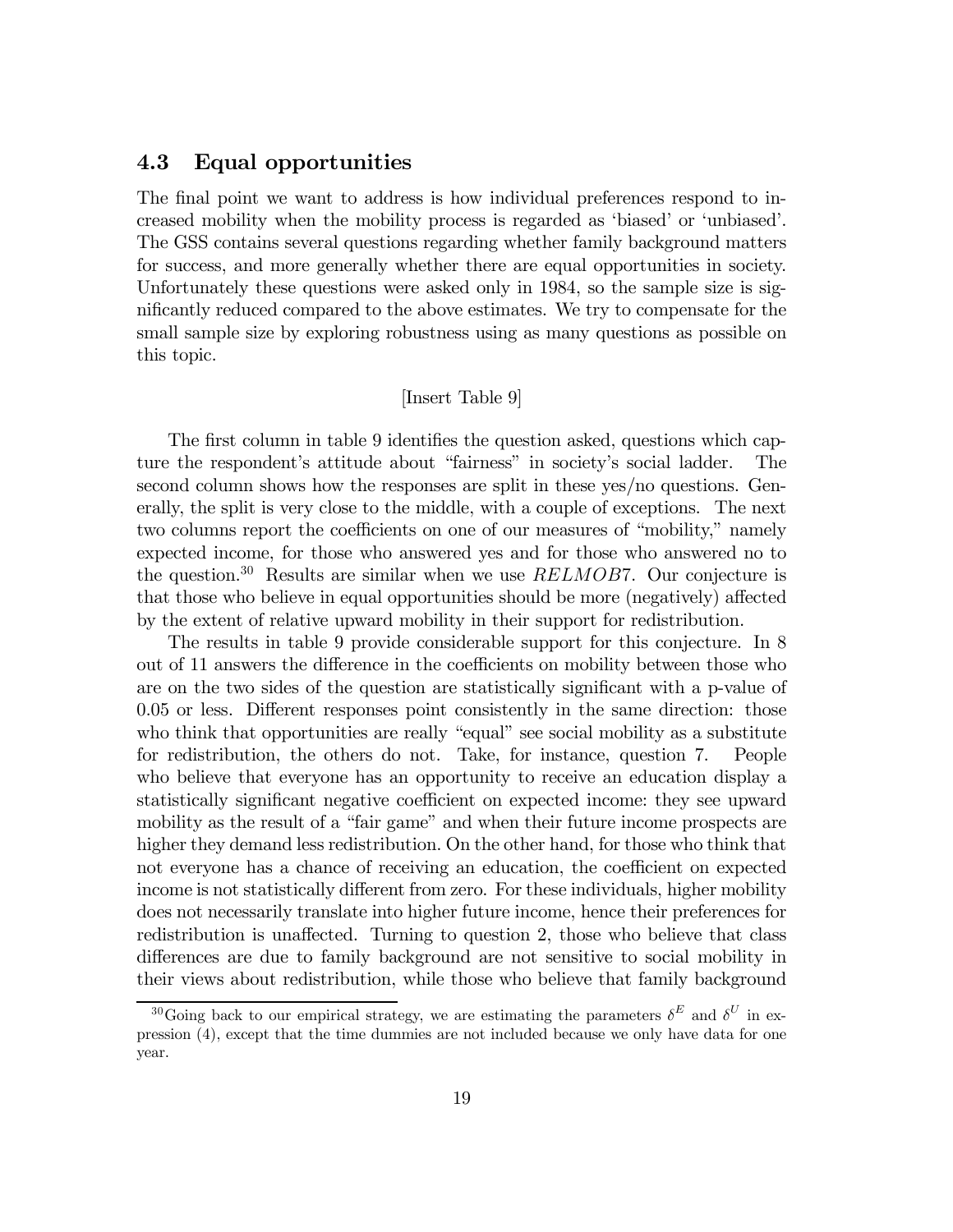does not matter are more likely to oppose redistribution when mobility increases (the coefficient under the "No" column is negative and significant). Similarly, the probability of favoring redistributive policies is negatively a¤ected by expected income for those individuals who think that class differences are due to ability and education or that they are justified (see the coefficients under the "Yes" column in lines 1 and 5), but not for those who believe otherwise. Analogous considerations apply to the other questions.

Overall, Table 9 suggests that, if an individual believes in equal opportunities, then an increase in expected income makes her more averse to redistribution. But if one believes that the outcome of social mobility is heavily in‡uenced by family background or other exogenous factors, then attitudes towards redistribution are much less influenced by the degree of social mobility, since the latter is perceived as "biased."

## 5 Conclusions

The less wealthy should favor redistributive policies. However, people take into account the fact that social mobility may make some of today's "poor" into tomorrow's "rich". We estimate the determinants of individual preferences for redistribution and find that they reflect these intertemporal considerations. In fact, an individual's support for redistributive policies is negatively affected by expected future income and by the likelihood of moving above an income threshold that separates the winners and the losers from redistribution. On the other hand, attitudes toward redistribution are not affected by generic measures of mobility that do not capture well the relative gains and losses from future redistributive policies. We also confirm a "racial effect" well known in the literature: after controlling for many individual characteristics, including income, education, etc., whites are more averse to redistribution than blacks.

We find that the people who are most opposed to government intervention in distributive matters are those who believe that the social "rat race" is fair, that is, everyone has the same opportunities to move up in life. In fact, these individuals feel that the higher is social mobility, the less the government should redistribute: if mobility is high, and everybody can take advantage of it, then the market works as a determinant of the distribution of income and the government should not fiddle with it. On the contrary, those who believe that opportunities are not equal for all, so that income inequality implies also inequality in opportunities, do not believe that social mobility is a substitute for government intervention in redistributive matters.

Our results suggests that to some extent the public sees substitutability between offering equal opportunities and equalizing outcomes, but that the degree of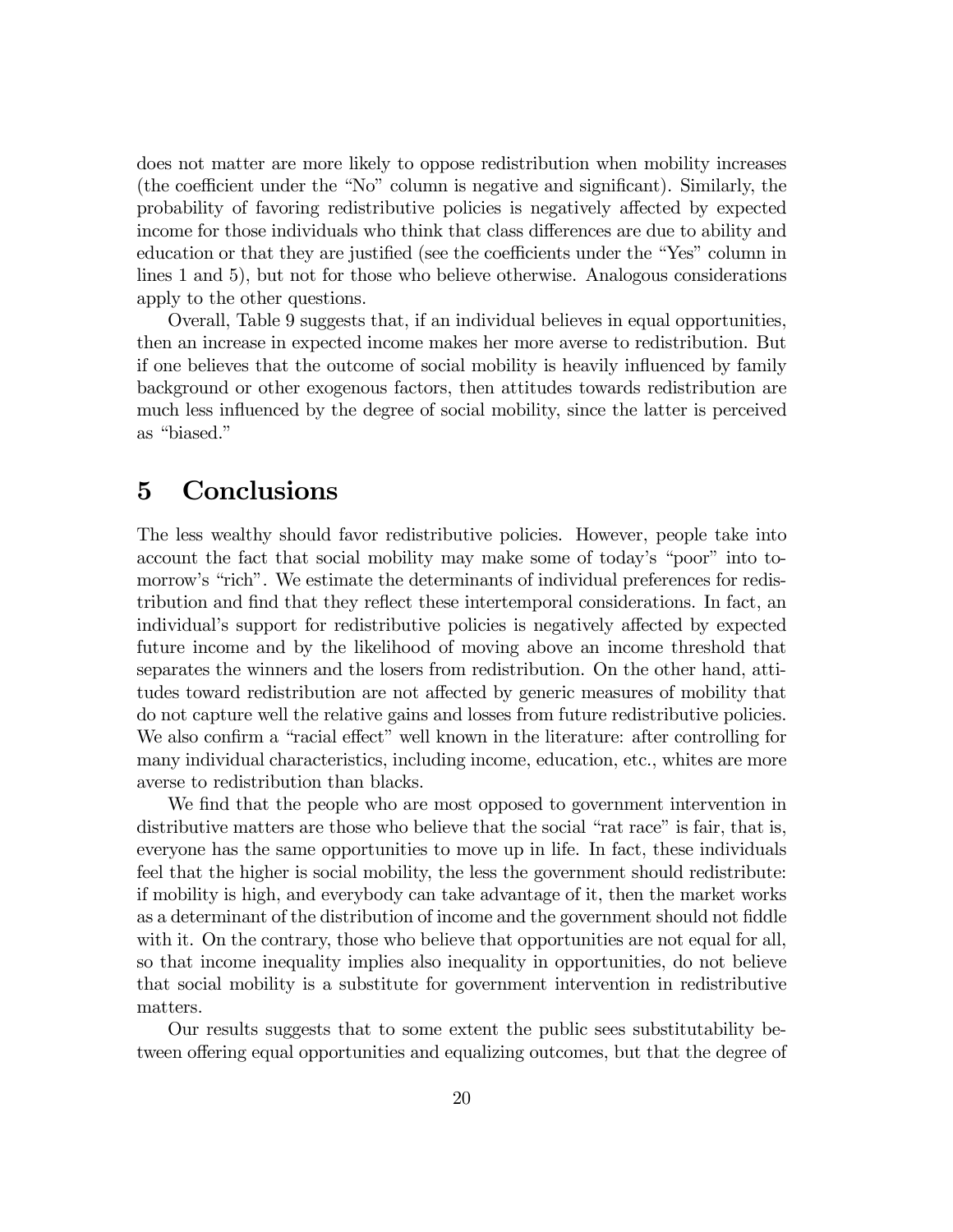substitutability depends on the "rules of the game". This may have relevant policy implications when evaluating the desirability of redistributive policies. While on the one hand such policies require complex tax/transfer schemes with well known distortionary effects, on the other hand they are perceived as a desirable means of providing more equal opportunities when the social mobility process is not regarded as fair.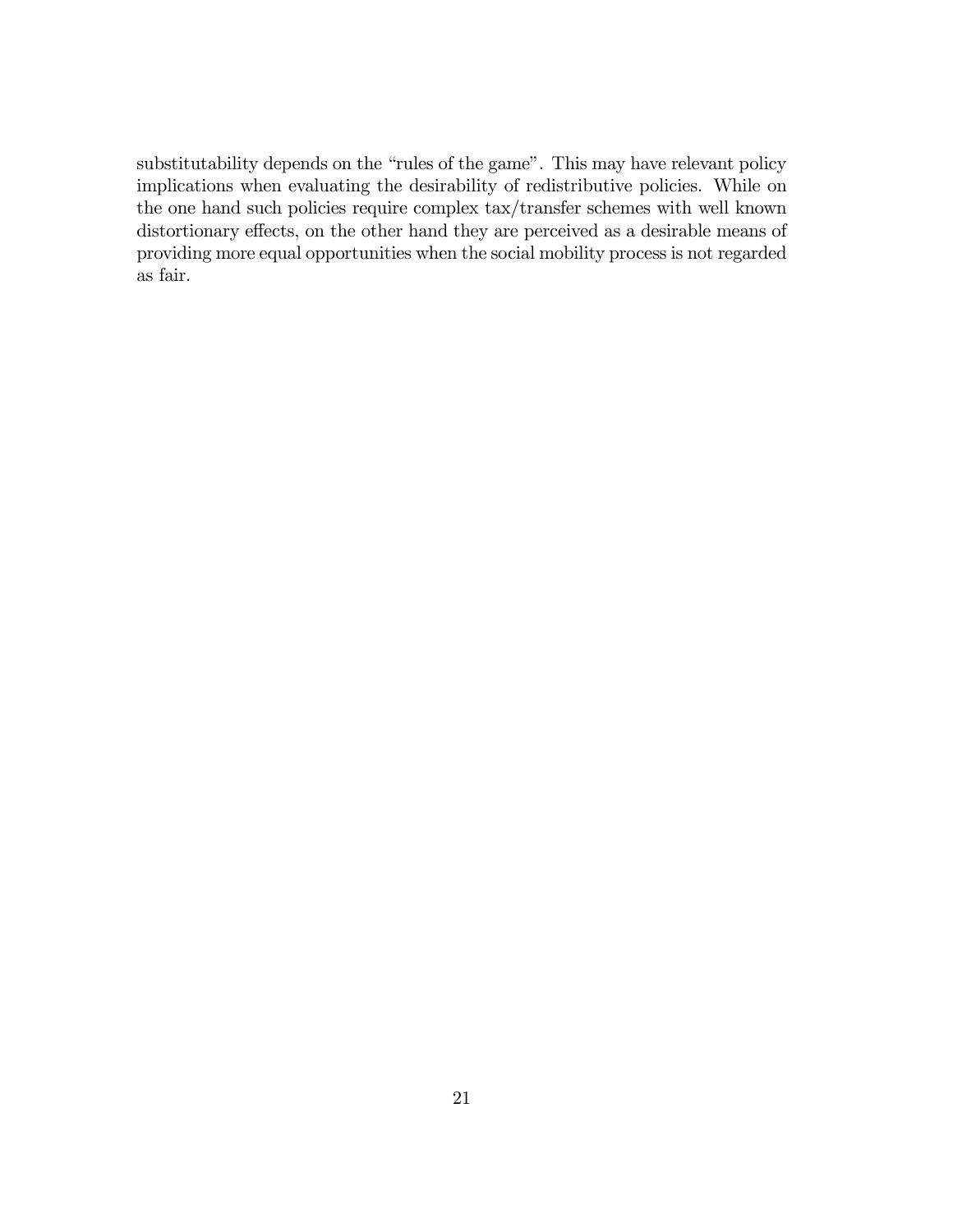## References

- [1] Alesina, A. (1998), "The Political Economy of Macroeconomic Stabilization: Myths and Reality," in V. Tanzi and Ke-Young Chu (eds.) Income Distribution and High Quality Growth, MIT Press, Cambridge, MA.
- [2] Alesina, A., R. Baqir and W. Easterly (2000), "Public Employment and Redistributive Policies", Journal of Urban Economics, October.
- [3] Alesina, A., R. Baqir and W. Easterly (1997), "Public Goods and Ethnic Divisions," Quarterly Journal of Economics, November, 1243-84.
- [4] Alesina, A., S. Danninger and M. Rostagno (2001), "Redistribution Through Public Employment: The Case of Italy," IMF Staff Paper, forthcoming.
- [5] Alesina, A. and D. Rodrik (1994), "Distributive Politics and Economic Growth", The Quarterly Journal of Economics, 109, 465-90.
- [6] Atkinson, A., F. Bourguignon and C. Morrison (1992), Empirical Studies of Income Mobility, London: Harwood Academic Publishers.
- [7] Belsley, D.A., E. Kuh, and R.E. Welsch (1980), Regression Diagnostics, New York: John Wiley and Sons.
- [8] Benabou, R. and E. Ok (2001), "Social Mobility and the Demand for Redistribution", The Quarterly Journal of Economics, May.
- [9] Bjorklund, A. and M. Jantti (1997), "Intergenerational Income Mobility in Sweden Compared to the United States", American Economic Review, December, 1009-18.
- [10] Checchi, D., A. Ichino and A. Rustichini (1999), "More Equal but Less Mobile? Education Financing and Intergenerational Mobility in Italy and the US", Journal of Public Economics, 74, 351-93.
- [11] Corneo, G. (2000), "Inequality and the State: Comparing US and German Preferences", unpublished.
- [12] Corneo, G. and H.P. Gruner (2000), "Individual Preferences for Political Redistribution", unpublished.
- [13] Cowell, F. and C. Schluter (1998), "Measuring Income Mobility with Dirty Data", CASE Discussion Paper No. 16, London School of Economics.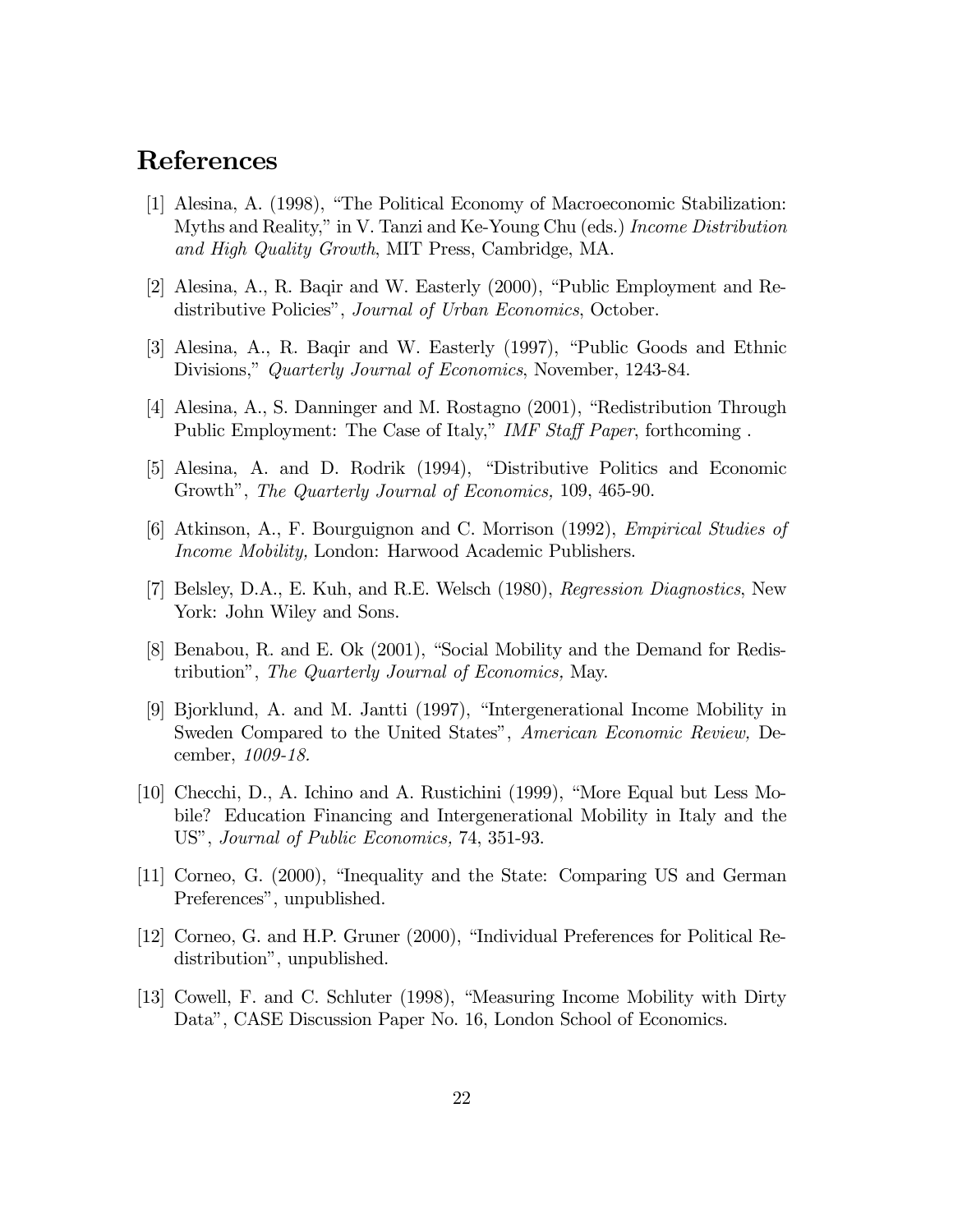- [14] Dardanoni, V. and A. Forcina (1998), "A Unified Approach to Likelihood Inference on Stochastic Orderings in a Nonparametric Context", Journal of the American Statistical Association, 93(443), 1112-1123.
- [15] Davis, J.A. and T.W. Smith (1994), General Social Surveys, 1972-1994, Machine-readable data file, Chicago: National Opinion Research Center (producer), Storrs, CT: The Roper Center for Public Opinion Research (distributor).
- [16] Fields, G. and E. Ok (1996a), "The Meaning and Measurement of Income Mobility", Journal of Economic Theory, 71, 349-77.
- [17] \_\_\_\_\_\_ (1996b), "The Measurement of Income Mobility: An Introduction to the Literature", C.V. Starr Center for Applied Economics Report No. 96-05, New York University.
- [18] Gardiner, K. and J. Hills (1999), "Policy Implications of New Data on Income Mobility", The Economic Journal, 109, 91-111.
- [19] Gilens, M. (1999), Why Americans Hate Welfare, University of Chicago Press, Chicago, IL.
- [20] Gottschalk, P. and E. Spolaore (2000), "On the Evaluation of Economic Mobility," Working Paper No. 459, Boston College.
- [21] Gottschalk, P. (2000), "Wage Mobility Within and Between Jobs: How Prevalent is Downward Mobility?," Working Paper No. 486, Boston College.
- [22] Kinder, D. and L. Sanders (1999), Divided by Colors, University of Chicago Press, Chicago, IL.
- [23] King, M.A. (1983), "An Index of Inequality: With Applications to Horizontal Equity and Social Mobility", Econometrica, 51(1), 99-
- [24] Luttmer, E. (1997), "Group Loyalty and the Taste for Redistribution", unpublished.
- [25] Meltzer, A. and S. Richards (1981), "A Rational Theory of the Size of Government", Journal of Political Economy, 89, 914-27.
- [26] Nakao, K., Hodge, R.W., and Treas, J. (1990a), "On Revising Prestige Scores for All Occupations", GSS Methodological Report No. 69, Chicago: NORC.
- [27] Nakao, K. and Treas, J. (1990b), "Computing 1989 Occupational Prestige Scores", GSS Methodological Report No. 70, Chicago: NORC.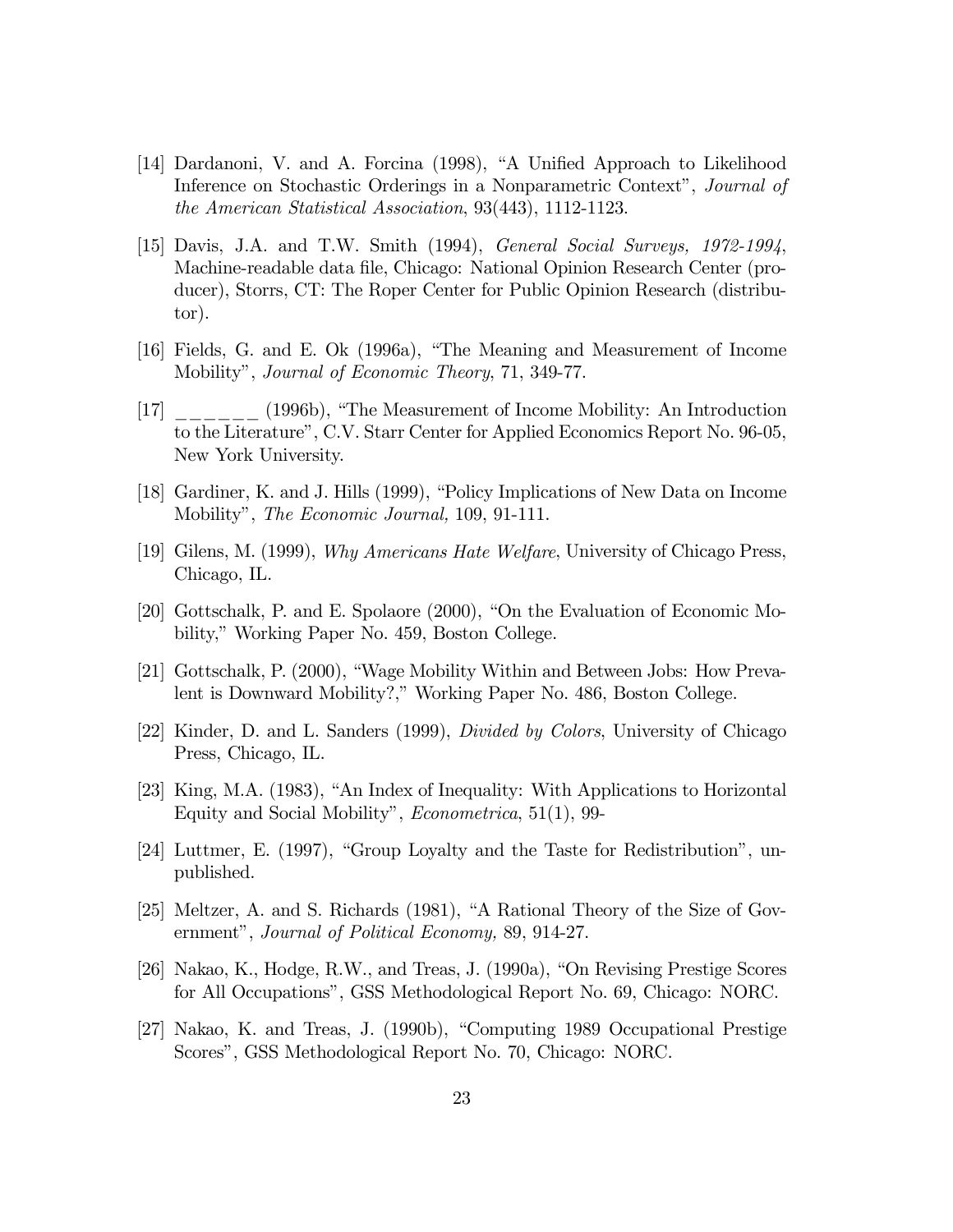- [28] Peltzman (1980), "The Growth of Government," Journal of Law and Economics, 269-88.
- [29] Persson, T. and G. Tabellini (1994), "Is Inequality Harmful for Growth?", American Economic Review, 48, 620-41
- [30] Piketty, T. (1995), "Social Mobility and Redistributive Politics", The Quarterly Journal of Economics, 110, 551-84
- [31] Poterba, J. (1997), "Demographic Structure and the Political Economy of Public Education," Journal of Policy Analysis and Measurement, Winter, 48- 66.
- [32] Ravallion, M. and M. Lokshin (2000), "Who Wants to Redistribute? The Tunnel Effect in 1990 Russia", Journal of Public Economics, 76, 87-104.
- [33] Romer, T. (1975), "Individual Welfare, Majority Voting and the Properties of a Linear Income Tax," Journal of Public Economics, 7: 163-88.
- [34] Van de Welle, D. and K. Nead (1995), Public Spending and the Poor, World Bank and Johns Hopkins University Press.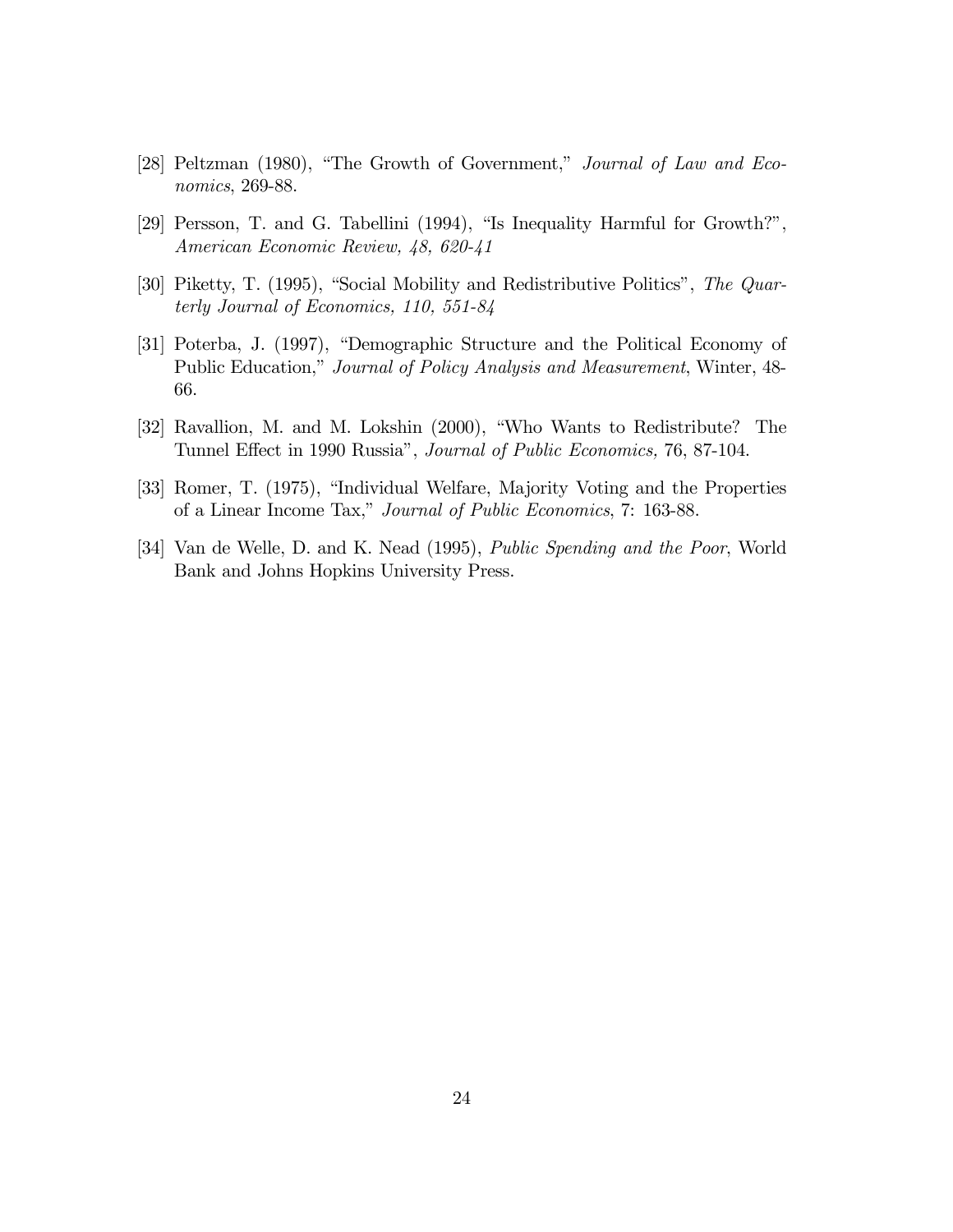## Appendix

#### Data sources and coverage

The data sources are abbreviated as follows: GSS stands for "General Social Survey, cumulative file 1972-94"; PSID refers to the Panel Study of Income Dynamics individual or family files, downloaded from  $http://www.isr.unich.edu/src/psid/$ . In all cases, "no answer", "do not know", "no opinion", and "not applicable" were coded as missing values.

The PSID sample we use is restricted to household heads aged 21-59 between any two consecutive years in the period 1968-93. For these individuals we employ three definitions of income, labelled in the PSID as:

a) Total taxable income of Head and Wife

b) Total taxable income of Head and Wife, including Other Family Unit Members (OFUM)

c) Average hourly earnings of Head

Definitions a) and b) include both labor income (labor part of farm income, labor part of business income, wages, bonuses, overtime, commissions, income from professional practice or trade, labor part of market gardening income, labor part of roomers and boarders income), and income from assets (asset part of farm income, asset part of unincorporated business income, asset part of market gardening, asset part of income from roomers and boarders, alimony, income from rent, interest,  $dividends, etc.).$  Definition c) includes labor income of Head, and takes value zero if Head did not work for money.

For all three income definitions we construct inter-deciles transition matrices over a 1-year and a 5-year interval, i.e. we look at the decile to which the income of the Head (or of the Head's family) belongs between t and  $t + 1$ , or between t and  $t + 5$ , respectively. Starting from these matrices, we construct the mobility measures defined in the text. These indices take on different values depending on the decile to which the individual belongs in year  $t$ . We therefore need to assign our GSS respondents to the appropriate decile in the PSID.

The matching between GSS and PSID data is done as follows. For each GSS respondent in any give year  $t$  we know both the respondent's own "earnings, before taxes" (GSS variable: 'RINCOME') and the "total family income, from all sources, before taxes" (GSS variable: 'INCOME'). For each transition matrix constructed in the PSID from  $t$  to  $t + 1$  we know the thresholds of each decile by row, i.e. the minimum and maximum incomes of the individuals belonging to a given decile in year t: We assign each GSS respondent to the appropriate decile by comparing INCOME to the thresholds of the transition matrices constructed from family income  $-$ definitions a) and b) above– and RINCOME to the thresholds of the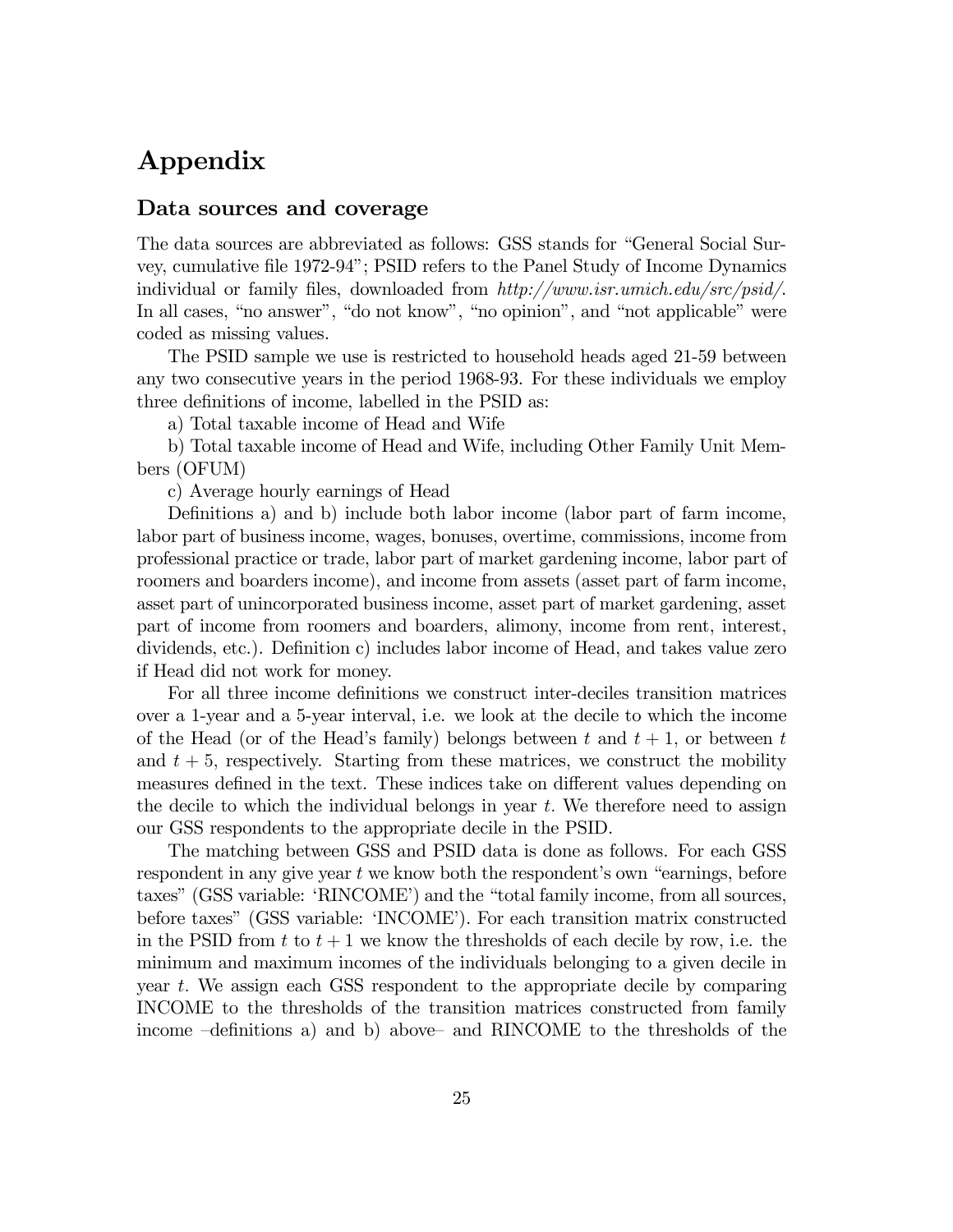transition matrices constructed from individual earnings  $-\text{definition c}$ <sup>31</sup>

## Variable definition

The following is a list of the variables we use and of their sources, followed by summary statistics. Unless otherwise stated, the source of a variable is authors' calculation on GSS data.

Support for redistribution: Categorical variable varying on a 7 point scale from 1=against redistribution to 7=in favor of redistribution. Original GSS survey question: "Some people think that the government in Washington ought to reduce the income differences between the rich and the poor, perhaps by raising the taxes of wealthy families or by giving income assistance to the poor. Others think that the government should not concern itself with reducing this income difference between the rich and the poor. Here is a card with a scale from 1 to 7. Think of a score of 1 as meaning that the government ought to reduce the income differences between rich and poor, and a score of 7 meaning that the government should not concern itself with reducing income differences. What score between 1 and 7 comes closest to the way you feel?". Prompted answers coded in the GSS variable 'EQWLTH' on a scale of 1 to 7, where 1=Government should do something to reduce income differences;  $7 = G$ overnment should not concern itself.;  $8 = Don't$  know; 9=No answer. Our variable is rescaled as  $(8 - EQWLTH)$ , i.e. it is increasing in individual support for redistribution.

GOVRED: dummy equal to 1 if respondent thinks that the government should reduce income differences between the rich and the poor. Original GSS variable 'EQWLTH' (see description of the variable 'Support for redistribution'). GOVRED takes value 1 if EQWLTH<4 and zero otherwise.

Age: age of respondent in years.

Married: dummy equal to 1 if respondent is married.

Female: dummy equal to 1 if respondent is female.

Black: dummy equal to 1 if respondent is African American.

Educ<12 yrs: dummy equal to 1 if respondent has less than 12 years of education.

Educ>16 yrs: dummy equal to 1 if respondent has more than 16 years of education.

Children: dummy equal to 1 if respondent has children.

 $31$ Though the transition matrix is constructed on average *hourly* earnings, the matching is done on annual labor income (PSID variable: Total labor income of Head) because the variable RINCOME in the GSS is on an annual basis. On the other hand, average hourly earnings in the PSID are obtained simply by dividing total labor income of Head for the number of hours worked in a year.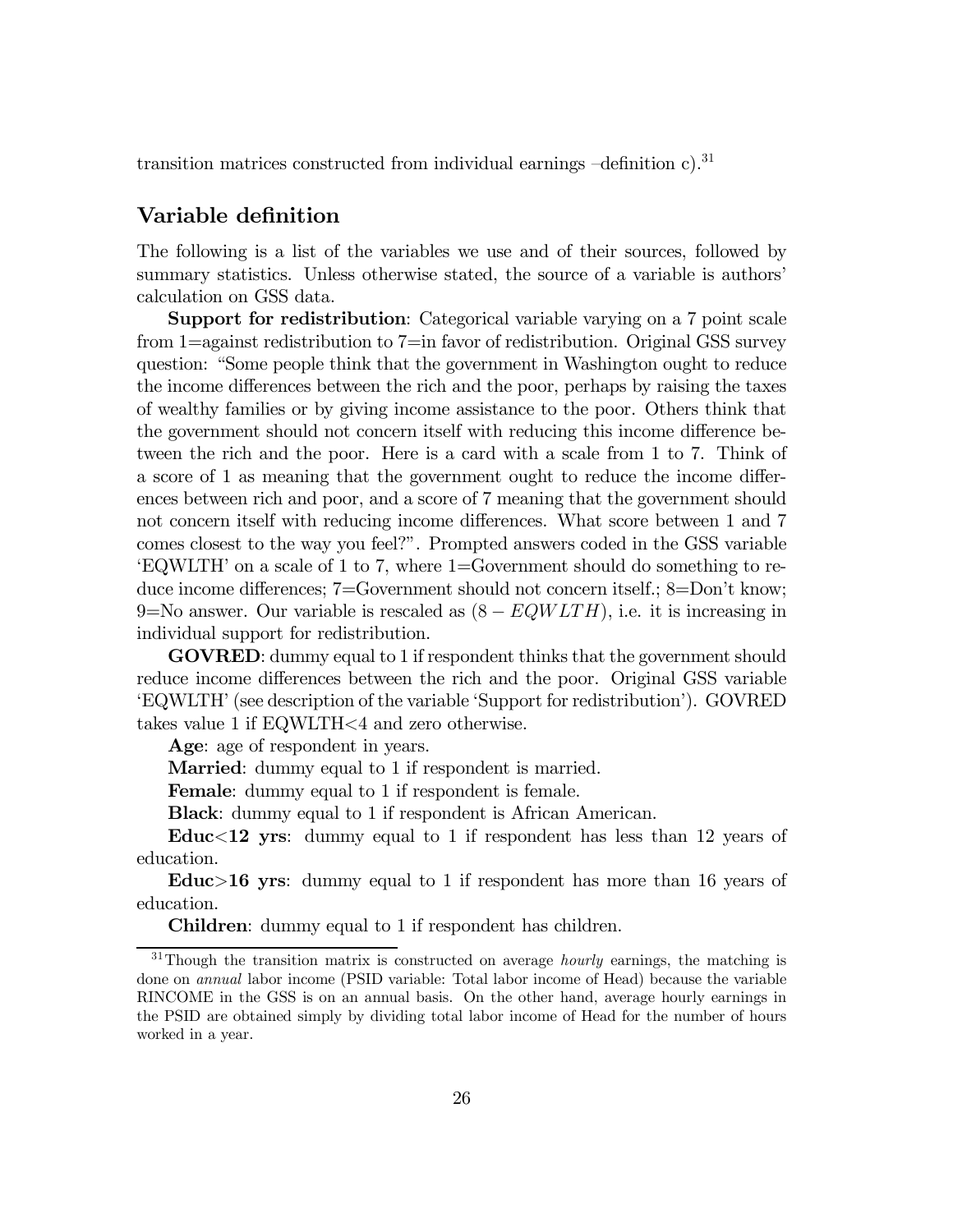ln(real income): logarithm of respondent's family income (constant 1986 US\$).

Self-employed: dummy equal to 1 if respondent is self-employed.

Unemp. last 5 yrs: dummy equal to 1 if respondent has been unemployed in the last 5 years.

Protestant: dummy equal to 1 if respondent is Protestant.

Catholic: dummy equal to 1 if respondent is Catholic.

**Jewish:** dummy equal to 1 if respondent is Jewish.

Other religion: dummy equal to 1 if respondent is religious but not Protestant, Catholic, or Jewish.

Help others: dummy equal to 1 if respondent says that helping others is the most important value for a child. Original GSS survey question: "If you had to choose, which thing on this list would you pick as the most important for a child to learn to prepare him or her for life?". Prompted answers coded in the GSS variable 'HELPOTH'. Our variable takes value 1 if respondent picks "helping others" as the first most important thing, and zero otherwise.

Prestige>father's: dummy equal to 1 if respondent's prestige score (variable 'PRESTIGE' and 'PRESTG80' in the GSS) is higher than father's (variable 'PAPRES16' and 'PAPRES80'). For a detailed definition of the GSS occupational prestige scores, see Nakao et al. (1990a,b).

Education-father's: years of education of the respondent minus years of education of the father.

**RELMOB7:** relative mobility index defined by expression  $(6)$  in the text on State-specific transition matrices. Value for individual whose income is in decile d in state s is the sum of probabilities of moving to deciles 7 to 10 in year  $t + 1$ , starting from decile d in year t. Source: authors' calculations on PSID.

**Expected income:** expected future income of the respondent defined by  $\alpha$  expression (5) in the text on State-specific transition matrices. Value for individual whose income is in decile d in state s is the weighted average of mean incomes for the ten deciles in year  $t + 1$ , with the weights being the probabilities of moving to those deciles in year  $t + 1$ , starting from decile d in year t. Source: authors' calculations on PSID.

Fields-Ok: per capita mobility index proposed by Fields and Ok (1996a) and defined in expression (7) in the text. Source: authors' calculations on PSID.

Fields-Ok (logs): same as Fields-Ok, but uses the logarithm of the relevant income variable.

**Spearman mobility:** index defined by expression  $(8)$  in the text. Source: authors' calculations on PSID.

**King:** index defined by expression  $(9)$  in the text. Source: authors' calculations on PSID.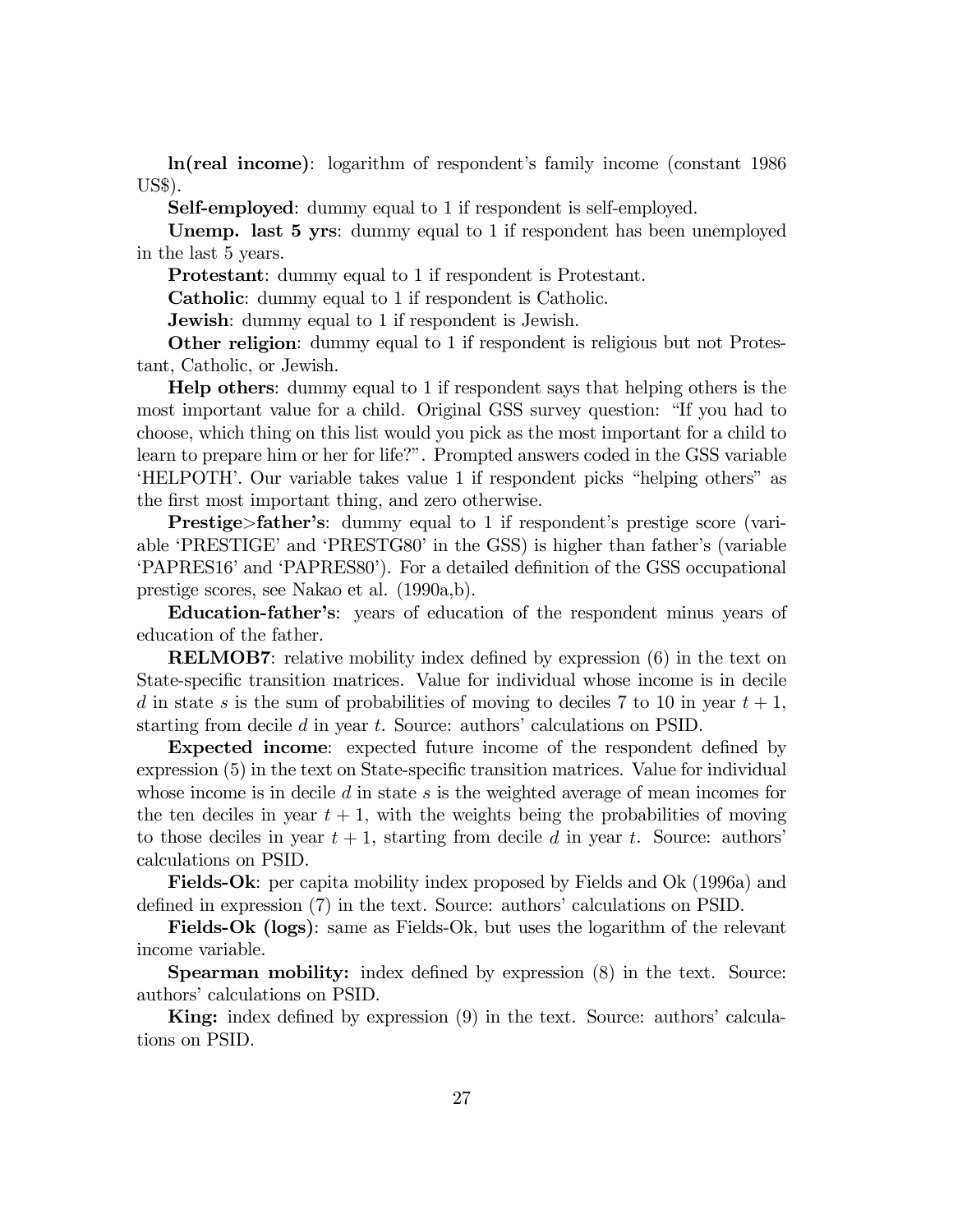**CLABEDU:** dummy equal to 1 if respondent thinks that class differences depend on one's ability and education. Original GSS survey question: "America has an open society. What one achieves in life no longer depends on one's family background, but on the abilities one has and the education one acquires". Prompted answers coded in the GSS variable 'USCLASS3': 1=Strongly agree; 2=Somewhat agree; 3=Somewhat disagree; 4=Strongly disagree; 8=Don't know; 9=No answer. Our variable takes value 1 if USCLASS3<3 and zero otherwise.

**CLFAM:** dummy equal to 1 if respondent thinks that class differences depend on family background. Original GSS survey question: "In the United States there are still great differences between social levels, and what one can achieve in life depends mainly upon one's family background". Prompted answers coded in the GSS variable 'USCLASS2': 1=Strongly agree; 2=Somewhat agree; 3=Somewhat disagree; 4=Strongly disagree; 8=Don't know; 9=No answer. Our variable takes value 1 if USCLASS2<3 and zero otherwise.

CLOUT: dummy equal to 1 if respondent thinks that class differences depend on factors outside one's control. Original GSS survey question: "What one gets in life hardly depends at all on one's own efforts, but rather on the economic situation, job opportunities, union agreements, and the social services provided by the government.". Prompted answers coded in the GSS variable 'USCLASS4': 1=Strongly agree; 2=Somewhat agree; 3=Somewhat disagree; 4=Strongly disagree; 8=Don't know; 9=No answer. Our variable takes value 1 if USCLASS4<3 and zero otherwise.

**CLSTAY**: dummy equal to 1 if respondent thinks that class differences persist. Original GSS survey question: "In the United States traditional divisions between owners and workers still remain. A person's social standing depends upon whether he/she belongs to the upper or lower class". Prompted answers coded in the GSS variable 'USCLASS1': 1=Strongly agree; 2=Somewhat agree; 3=Somewhat disagree; 4=Strongly disagree; 8=Don't know; 9=No answer. Our variable takes value 1 if USCLASS1<3 and zero otherwise.

**CLJUSTIF:** dummy equal to 1 if respondent thinks that class differences are justified. Original GSS survey question: "All in all, I think social differences in this country are justified". Prompted answers coded in the GSS variable 'USCLASS8': 1=Strongly agree; 2=Somewhat agree; 3=Somewhat disagree; 4=Strongly disagree; 8=Don't know; 9=No answer. Our variable takes value 1 if USCLASS8<3 and zero otherwise.

**CLACCOPP**: dummy equal to 1 if respondent thinks that class differences are justified. Original GSS survey question: "Differences in social standing between people are acceptable because they basically re‡ect what people

made out of the opportunities they had.". Prompted answers coded in the GSS variable 'USCLASS7': 1=Strongly agree; 2=Somewhat agree; 3=Somewhat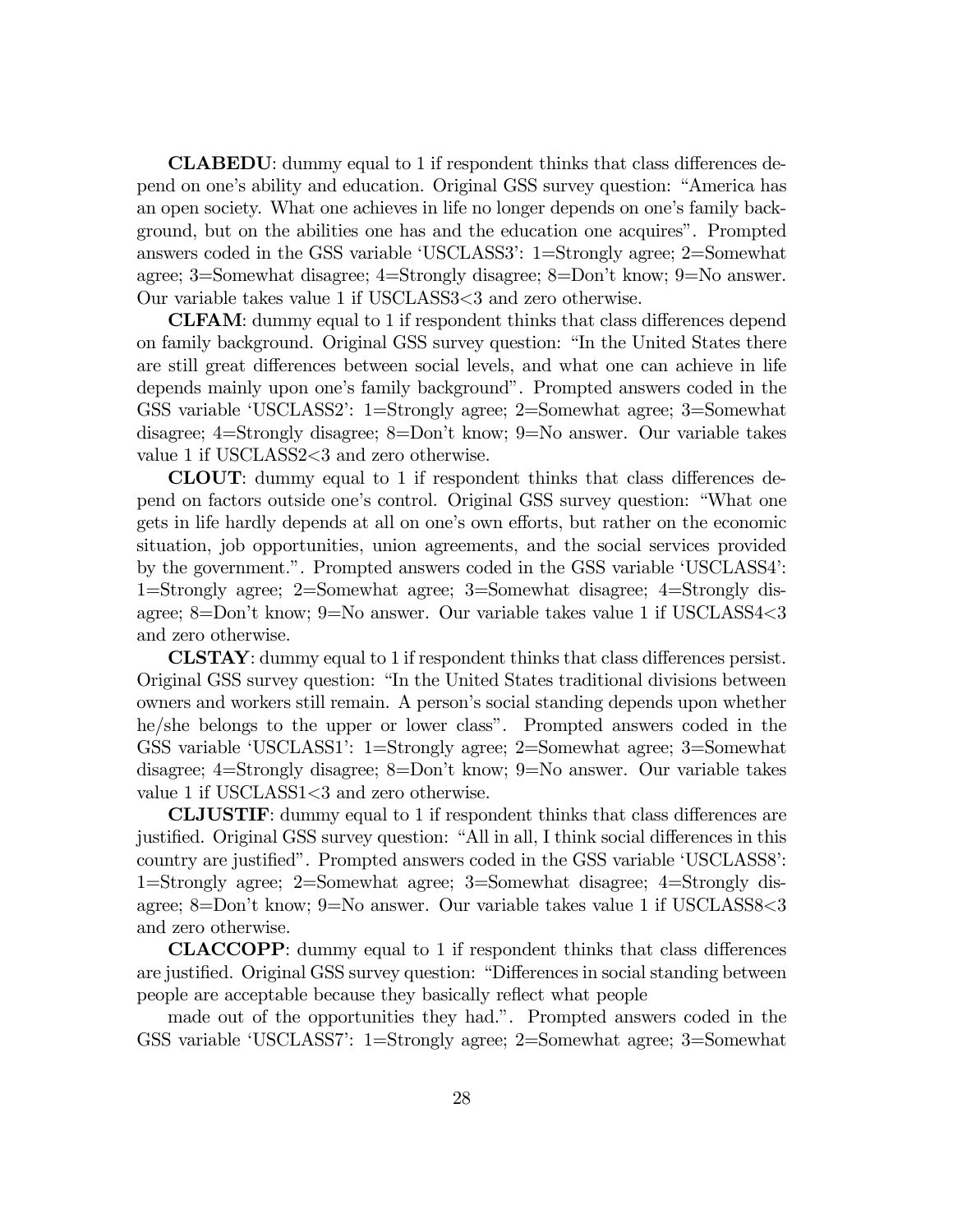disagree; 4=Strongly disagree; 8=Don't know; 9=No answer. Our variable takes value 1 if USCLASS7<3 and zero otherwise.

OP\_EDU: dummy equal to 1 if respondent thinks that not everyone has opportunity to acquire education corresponding to their talent. Original GSS survey question: "Does everyone in this country have an opportunity to obtain an education corresponding to their abilities and talents?". Prompted answers coded in the GSS variable 'EDUCOP': 1=Yes; 2=No; 8=Don't know; 9=No answer. Our variable takes value 1 if EDUCOP=2 and zero otherwise.

OP\_HRDWK: dummy equal to 1 if respondent thinks that hard work is very important to get ahead in life. Original GSS survey question: "How important you think hard work is for getting ahead in life?". Prompted answers coded in the GSS variable 'OPHRDWRK': 1=Essential; 2=Very important; 3=Fairly important; 4=Not very important; 5=Not important at all; 8=Can't choose; 9=No answer. Our variable takes value 1 if OPHRDWRK<3 and zero otherwise.

**OP** KNOW: dummy equal to 1 if respondent thinks that knowing the right people is very important to get ahead in life. Original GSS survey question: "How important you think it is for getting ahead in life knowing the right people?". Prompted answers coded in the GSS variable 'OPKNOW': 1=Essential; 2=Very important; 3=Fairly important; 4=Not very important; 5=Not important at all; 8=Can't choose; 9=No answer. Our variable takes value 1 if OPKNOW<3 and zero otherwise.

**OP** PARED: dummy equal to 1 if respondent thinks that one needs educated parents to get ahead in life. Original GSS survey question: "How important you think it is for getting ahead in life having well educated parents?". Prompted answers coded in the GSS variable 'OPPARED': 1=Essential; 2=Very important; 3=Fairly important; 4=Not very important; 5=Not important at all; 8=Can't choose; 9=No answer. Our variable takes value 1 if OPPARED<3 and zero otherwise.

**OP** WLTH: dummy equal to 1 if respondent thinks that one needs to come from a wealthy family to get ahead in life. Original GSS survey question: "How important you think it is for getting ahead in life coming from a wealthy family?". Prompted answers coded in the GSS variable 'OPWLTH': 1=Essential; 2=Very important; 3=Fairly important; 4=Not very important; 5=Not important at all; 8=Can't choose; 9=No answer. Our variable takes value 1 if OPWLTH<4 and zero otherwise.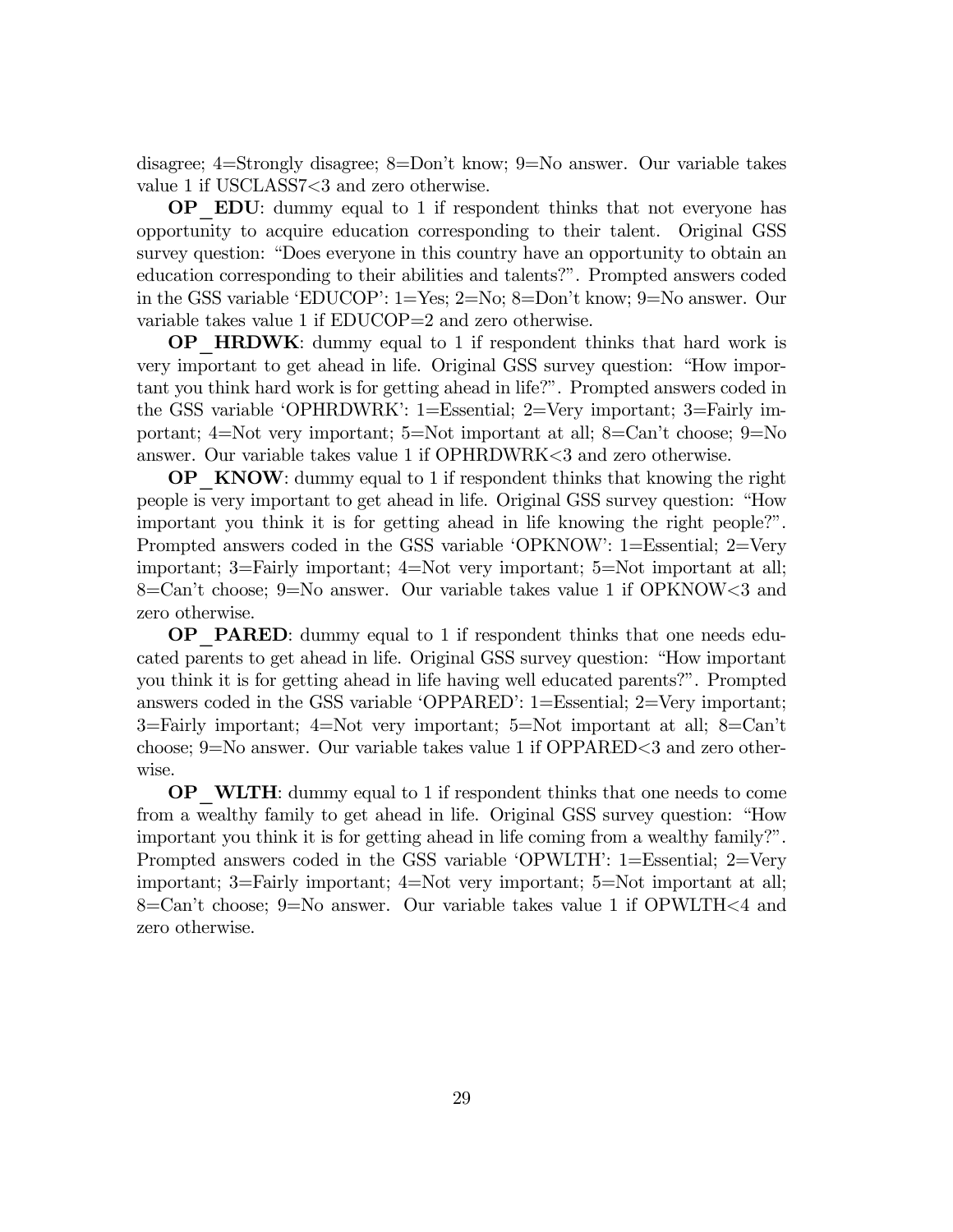|                                                  | Mean     | Std. Dev. | No. obs. |
|--------------------------------------------------|----------|-----------|----------|
|                                                  |          |           |          |
| Support for redistribution                       | 4.366    | 1.952     | 11237    |
| <b>GOVRED</b>                                    | .485     | .500      | 11237    |
| Age                                              | 44.384   | 17.419    | 11237    |
| Married                                          | .568     | .495      | 11237    |
| Female                                           | .552     | .497      | 11237    |
| <b>Black</b>                                     | .137     | .344      | 11237    |
| $\text{Educ}{<}12\;\text{yrs}$                   | .260     | .439      | 11225    |
| $Educ>16$ yrs                                    | .195     | .396      | 11225    |
| Children                                         | .411     | .492      | 11163    |
| ln(real income)                                  | 9.919    | .954      | 11237    |
| Self-employed                                    | .115     | .319      | 10599    |
| Unemp. last 5 yrs                                | .230     | .421      | 11167    |
| Protestant                                       | .638     | .480      | 11221    |
| Catholic                                         | .248     | .432      | 11221    |
| Jewish                                           | .019     | .138      | 11221    |
| Other religion                                   | .020     | .140      | 11221    |
| Help others                                      | .123     | .328      | 5715     |
| Job prestige $>\text{father's}$                  | .465     | .499      | 9039     |
| Education - father's                             | 2.803    | 3.862     | 8274     |
| RELMOB7, $t+1$                                   | .390     | .371      | 11237    |
| RELMOB7, $t+5$                                   | .398     | .309      | 11214    |
| RELMOB7, $t+1$ (hourly earnings of head)         | .364     | .317      | 7629     |
| RELMOB7, $t+5$ (hourly earnings of head)         | .374     | .266      | 7196     |
| RELMOB7, $t+1$ (head+wife+ofum)                  | $.365\,$ | .361      | 11237    |
| RELMOB7, $t+5$ (head+wife+ofum)                  | .369     | .293      | 10112    |
| Expected income, $t+1$                           | 55.555   | 37.650    | 11237    |
| Expected income, $t+5$                           | 61.090   | 35.682    | 11214    |
| Expected income, $t+1$ (hourly earnings of head) | 39.401   | 22.276    | 7629     |
| Expected income, $t+5$ (hourly earnings of head) | 42.395   | 21.546    | 7196     |
| Expected income, $t+1$ (head+wife+ofum)          | 56.472   | 38.035    | 11237    |
| Expected income, $t+5$ (head+wife+ofum)          | 61.710   | 34.708    | 10112    |
| Spearman mobility, $t+1$                         | .108     | .108      | 10781    |
| Spearman mobility, $t+5$                         | .248     | .093      | 10904    |
|                                                  |          |           |          |

Table A1: Summary statistics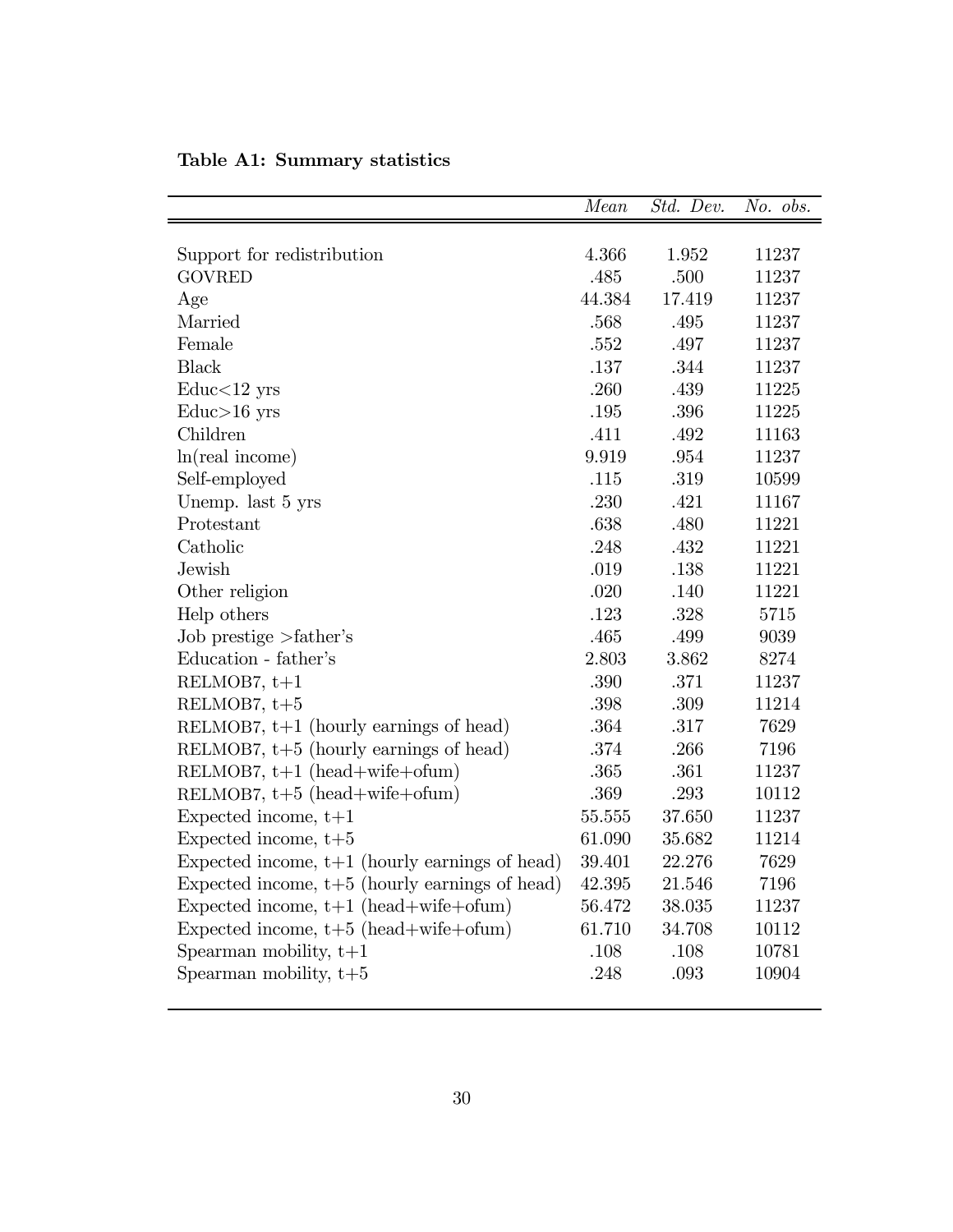Table A1 (continued)

|                         | Mean     | Std. Dev. | $No.$ obs. |
|-------------------------|----------|-----------|------------|
|                         |          |           |            |
| Fields-Ok, $t+1$        | 9651.87  | 2412.82   | 11237      |
| Fields-Ok, $t+5$        | 16988.91 | 4741.59   | 11237      |
| Fields-Ok (logs), $t+1$ | .323     | .078      | 11237      |
| Fields-Ok (logs), $t+5$ | .500     | .121      | 11237      |
| $King, t+1$             | .182     | .043      | 11213      |
| King, $t+5$             | .277     | .061      | 11213      |
| <b>CLABEDU</b>          | .409     | .492      | 1293       |
| <b>CLFAM</b>            | .441     | .497      | 1292       |
| <b>CLOUT</b>            | .417     | .493      | 1285       |
| <b>CLSTAY</b>           | .702     | .457      | 1272       |
| <b>CLJUSTIF</b>         | .526     | .499      | 1304       |
| <b>CLACCOPP</b>         | .747     | .435      | 1270       |
| OP EDU                  | .294     | .456      | 1298       |
| OP HRDWK                | .895     | .307      | 1438       |
| OP KNOW                 | .445     | .497      | 1432       |
| OP PARED                | .422     | .494      | 1424       |
| OP WLTH                 | .511     | .500      | 1410       |
|                         |          |           |            |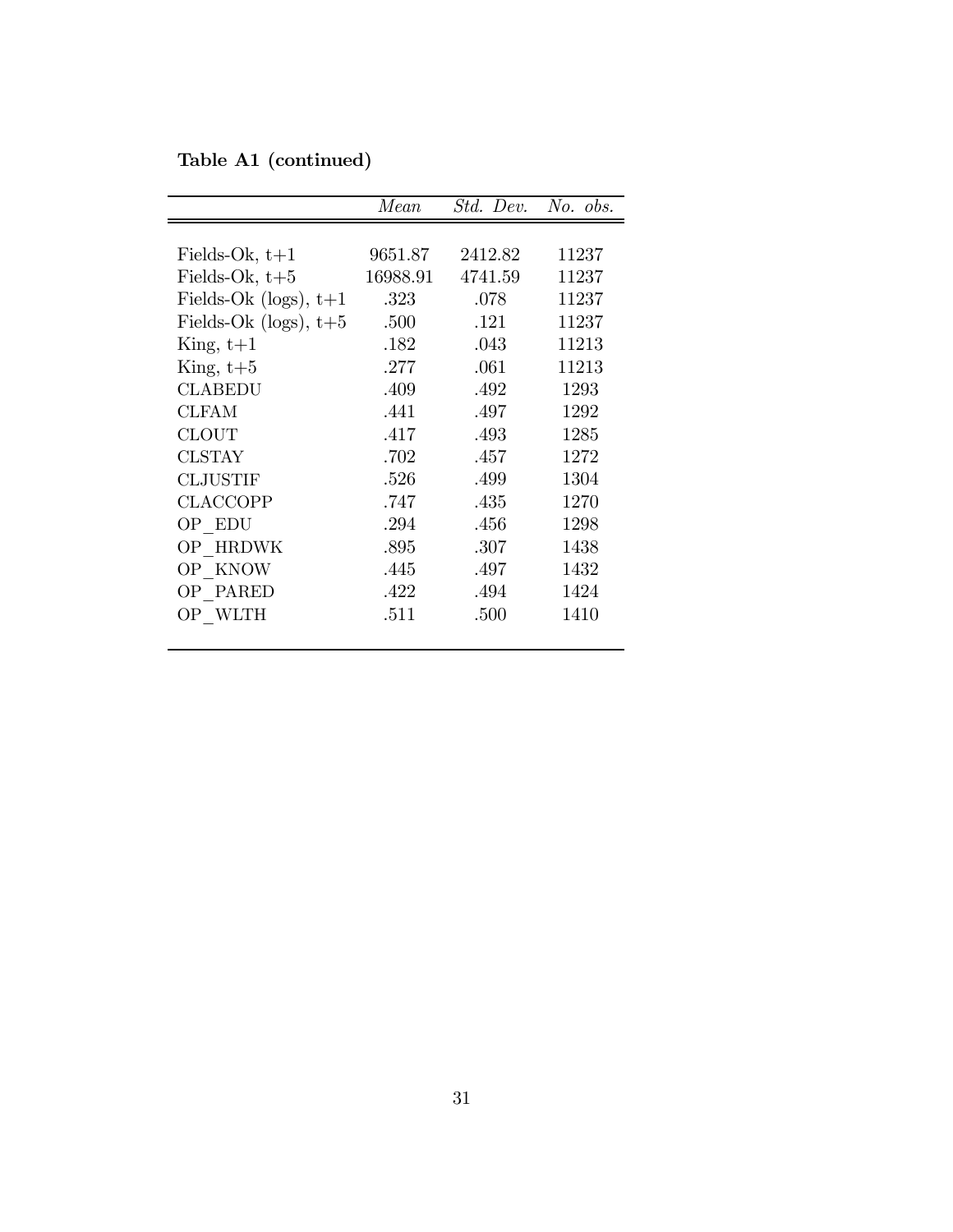| deciles          | 1st   | 2 <sup>nd</sup> | 3 <sup>rd</sup> | 4 <sup>th</sup> | $5^{\text{th}}$ | 6 <sup>th</sup> | 7 <sup>th</sup> | 8 <sup>th</sup> | 9 <sup>th</sup> | 10 <sup>th</sup> |
|------------------|-------|-----------------|-----------------|-----------------|-----------------|-----------------|-----------------|-----------------|-----------------|------------------|
|                  |       |                 |                 |                 |                 |                 |                 |                 |                 |                  |
| 1 <sup>st</sup>  | 61.57 | 22.74           | 8.28            | 3.61            | 1.59            | 1.03            | 0.55            | 0.23            | 0.17            | 0.23             |
| 2 <sup>nd</sup>  | 20.91 | 43.26           | 20.27           | 7.87            | 4.03            | 1.82            | 0.80            | 0.57            | 0.29            | 0.17             |
| 3 <sup>rd</sup>  | 7.78  | 18.53           | 39.65           | 18.67           | 7.98            | 3.65            | 1.75            | 1.06            | 0.59            | 0.34             |
| 4 <sup>th</sup>  | 4.06  | 6.46            | 18.35           | 36.62           | 19.30           | 08.07           | 3.80            | 1.93            | 0.96            | 0.46             |
| $5^{\text{th}}$  | 2.15  | 3.53            | 7.05            | 18.80           | 35.48           | 18.92           | 8.12            | 3.71            | 1.54            | 0.70             |
| 6 <sup>th</sup>  | 1.52  | 2.03            | 3.22            | 7.15            | 18.81           | 35.05           | 20.63           | 7.75            | 2.78            | 1.06             |
| 7 <sup>th</sup>  | 0.99  | 1.11            | 2.25            | 3.82            | 7.17            | 19.78           | 36.63           | 19.78           | 6.64            | 1.84             |
| 8 <sup>th</sup>  | 0.60  | 0.64            | 1.15            | 1.84            | 3.60            | 7.29            | 19.78           | 41.64           | 19.48           | 3.99             |
| 9 <sup>th</sup>  | 0.42  | 0.22            | 0.57            | 0.99            | 1.37            | 2.87            | 6.01            | 19.44           | 51.31           | 16.80            |
| 10 <sup>th</sup> | 0.43  | 0.30            | 0.42            | 0.49            | 0.77            | 0.99            | 1.91            | 4.10            | 16.59           | 74.00            |

**Table 1: Transition matrix for US (t,t+1), average 1967-92**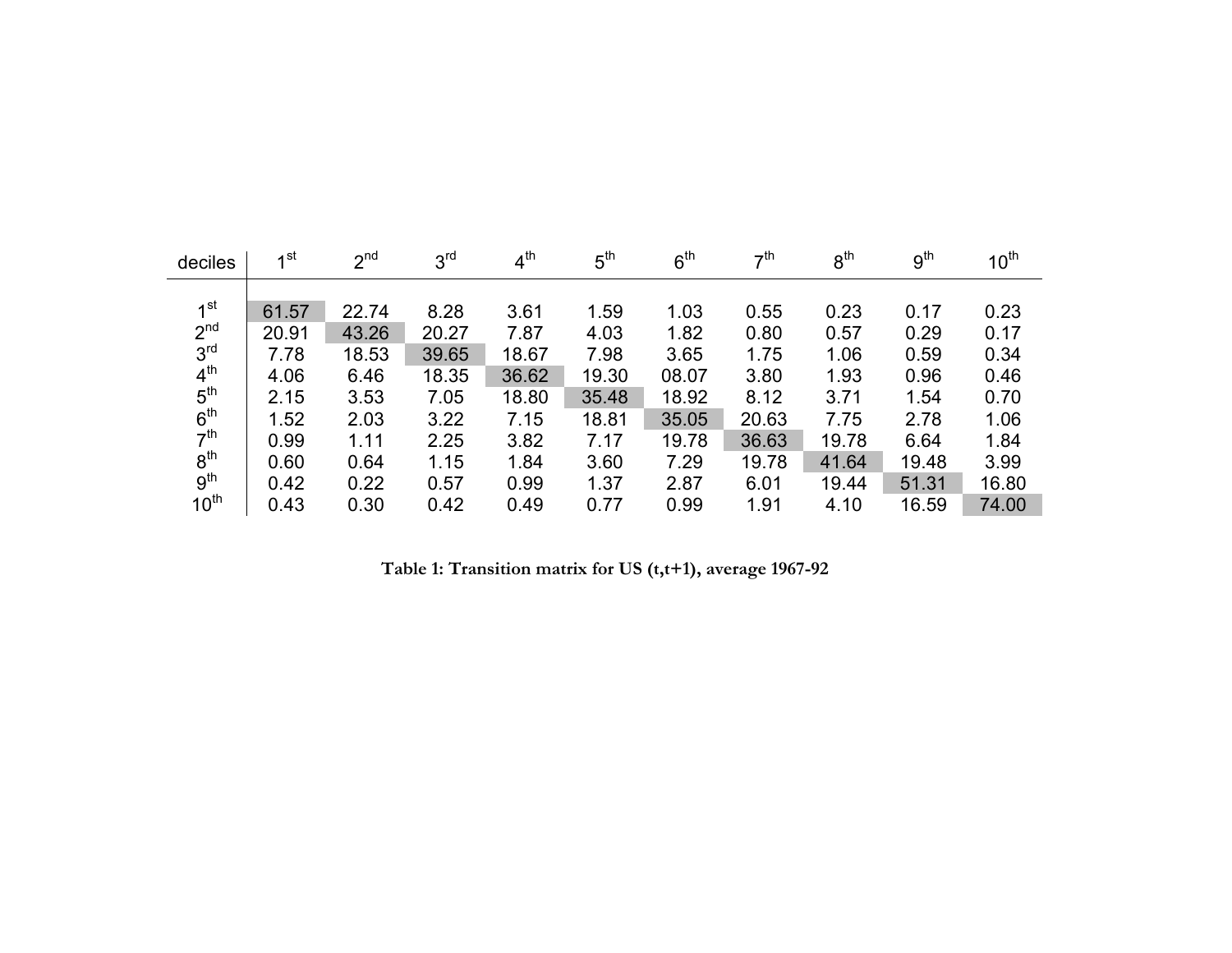| deciles          | 1st   | 2 <sup>nd</sup> | 3 <sup>rd</sup> | 4 <sup>th</sup> | 5 <sup>th</sup> | 6 <sup>th</sup> | $\tau$ <sup>th</sup> | 8 <sup>th</sup> | 9 <sup>th</sup> | 10 <sup>th</sup> |
|------------------|-------|-----------------|-----------------|-----------------|-----------------|-----------------|----------------------|-----------------|-----------------|------------------|
|                  |       |                 |                 |                 |                 |                 |                      |                 |                 |                  |
| 1 <sup>st</sup>  | 47.16 | 23.75           | 11.61           | 6.05            | 3.64            | 2.68            | 1.92                 | 1.38            | 1.00            | 0.83             |
| 2 <sup>nd</sup>  | 21.30 | 31.69           | 20.29           | 9.99            | 5.95            | 4.18            | 2.54                 | 1.99            | 1.32            | 0.74             |
| 3 <sup>rd</sup>  | 10.74 | 19.54           | 26.32           | 17.01           | 10.55           | 6.31            | 4.20                 | 2.54            | 1.75            | 1.03             |
| 4 <sup>th</sup>  | 5.98  | 9.62            | 17.48           | 22.40           | 17.30           | 11.08           | 7.19                 | 4.54            | 2.84            | 1.56             |
| 5 <sup>th</sup>  | 4.54  | 6.03            | 9.71            | 17.79           | 21.33           | 17.06           | 10.60                | 6.67            | 4.03            | 2.25             |
| 6 <sup>th</sup>  | 3.33  | 3.72            | 6.07            | 9.72            | 17.88           | 20.88           | 17.02                | 11.57           | 6.77            | 3.03             |
| 7 <sup>th</sup>  | 2.69  | 2.22            | 3.86            | 6.67            | 11.31           | 18.26           | 22.10                | 17.80           | 10.68           | 4.42             |
| 8 <sup>th</sup>  | 2.19  | 1.73            | 2.45            | 4.30            | 6.13            | 11.47           | 19.32                | 23.87           | 19.39           | 9.14             |
| 9 <sup>th</sup>  | 1.70  | 1.40            | 1.84            | 2.36            | 3.74            | 5.99            | 10.66                | 20.10           | 32.33           | 19.87            |
| 10 <sup>th</sup> | 1.12  | 0.97            | 0.95            | 1.40            | 1.97            | 2.99            | 4.73                 | 8.95            | 19.89           | 57.01            |

**Table 2: Transition matrix for US (t, t+5), average 1967-87**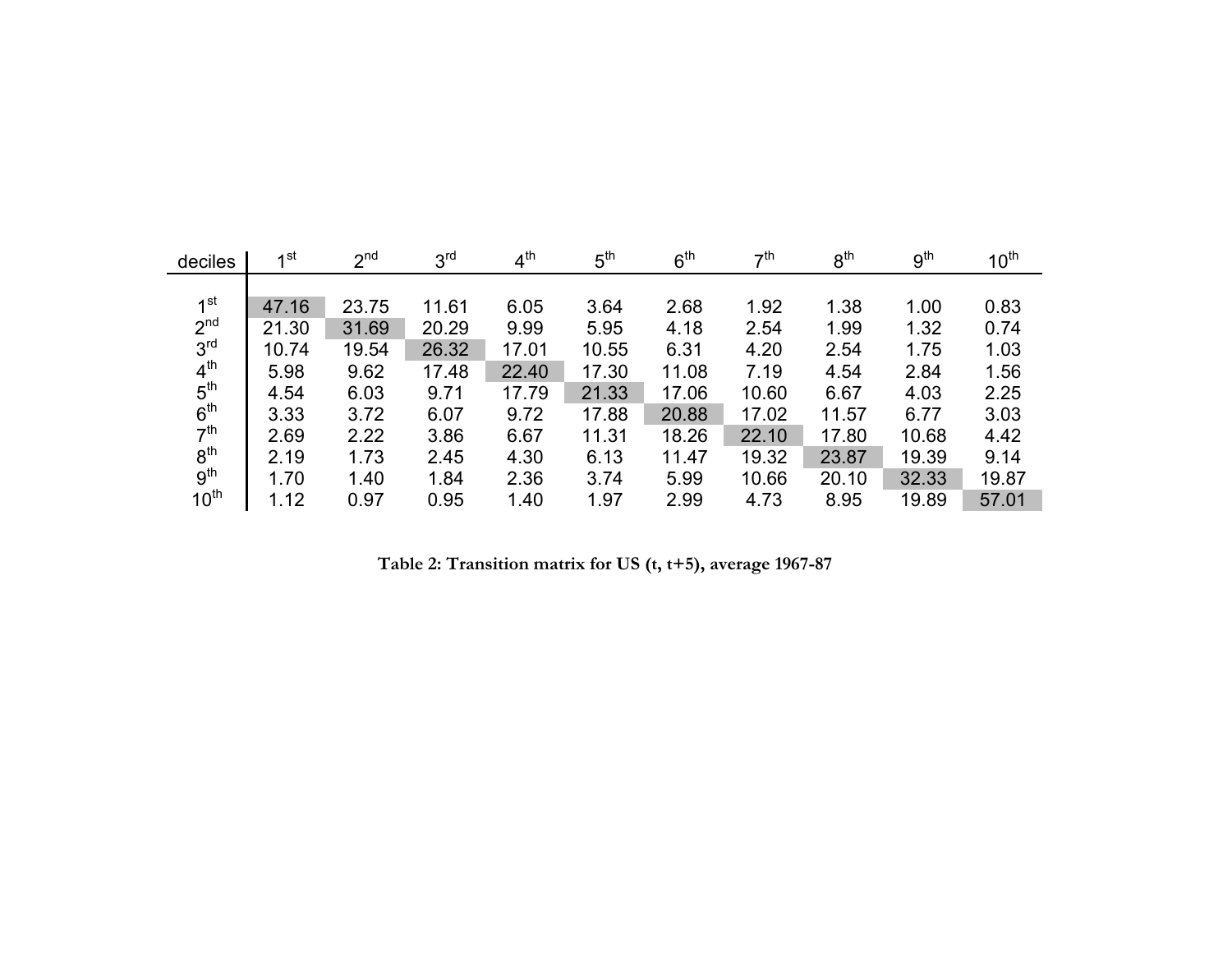| Should govt. reduce income differences between rich and poor? |               |                          |              |               |     |     |          |               |
|---------------------------------------------------------------|---------------|--------------------------|--------------|---------------|-----|-----|----------|---------------|
|                                                               | $\mathcal{I}$ | $\mathfrak{\mathcal{Q}}$ | $\mathcal S$ | $\frac{1}{4}$ | 5   | 6   | $\gamma$ | Dummy         |
|                                                               | NO            |                          |              |               |     |     | YES      | <b>GOVRED</b> |
| FULL SAMPLE                                                   | $.13\,$       | .07                      | $.12\,$      | .20           | .17 | .11 | .20      | .47           |
| BY YEAR                                                       |               |                          |              |               |     |     |          |               |
| 1978                                                          | $.12\,$       | .08                      | .11          | .21           | .17 | .11 | .19      | .48           |
| 1980                                                          | .16           | .07                      | .13          | .20           | .17 | .09 | .17      | .43           |
| 1983                                                          | .15           | .08                      | .11          | .18           | .16 | .11 | .20      | .48           |
| 1984                                                          | .12           | .08                      | .13          | .17           | .15 | .12 | .21      | .49           |
| 1986                                                          | .12           | .06                      | .11          | .21           | .17 | .09 | .23      | .49           |
| 1987                                                          | .12           | .06                      | .12          | .21           | .17 | .09 | .23      | .49           |
| 1988                                                          | .12           | .08                      | .12          | .20           | .18 | .10 | .20      | .48           |
| 1989                                                          | .11           | .07                      | .11          | .20           | .20 | .13 | .18      | .50           |
| 1990                                                          | .11           | .06                      | .09          | .22           | .18 | .12 | .21      | .52           |
| 1991                                                          | .09           | .08                      | .12          | .20           | .17 | .13 | .20      | .51           |
| 1993                                                          | $.12\,$       | .08                      | .12          | .18           | .19 | .12 | .18      | .49           |
| 1994                                                          | .15           | .08                      | .15          | .21           | .16 | .09 | .15      | .40           |
| BY REGION                                                     |               |                          |              |               |     |     |          |               |
| West                                                          | .16           | .09                      | .13          | .18           | .17 | .10 | .16      | .44           |
| Midwest                                                       | .11           | .07                      | .13          | .20           | .19 | .11 | .20      | .50           |
| North-Est                                                     | .11           | .07                      | $.12\,$      | .20           | .18 | .10 | .21      | .50           |
| South                                                         | .14           | .07                      | .11          | .21           | .15 | .10 | .20      | .46           |

Table 3: Attitudes toward redistribution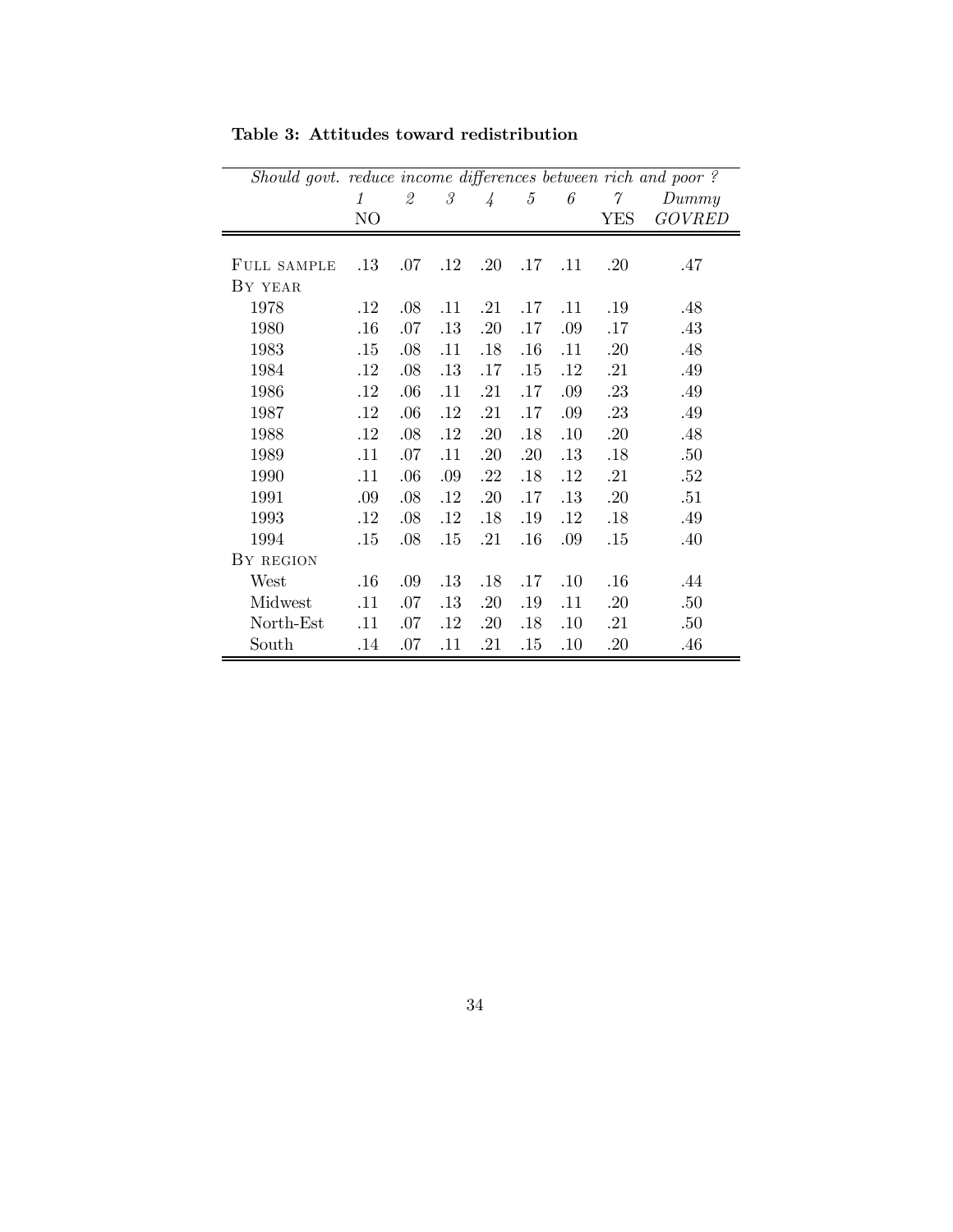| $Ordered$ logit. Dependent variable = support for redistribution |           |           |            |                                                                                                                                                                                                                                                                                                                                                                                                                                                                                                                                                                                                                                                                            |           |
|------------------------------------------------------------------|-----------|-----------|------------|----------------------------------------------------------------------------------------------------------------------------------------------------------------------------------------------------------------------------------------------------------------------------------------------------------------------------------------------------------------------------------------------------------------------------------------------------------------------------------------------------------------------------------------------------------------------------------------------------------------------------------------------------------------------------|-----------|
|                                                                  | $[1]$     | $[2]$     | $[3]$      | $[4] % \includegraphics[width=0.9\columnwidth]{figures/fig_4} \caption{A graph shows a function of the parameter M and the parameter M in the interval M and the parameter M is the number of parameters. The number of parameters are shown in Fig. \ref{fig:10}. The number of parameters are shown in Fig. \ref{fig:10}. The number of parameters are shown in Fig. \ref{fig:11}. The number of parameters are shown in Fig. \ref{fig:11}. The number of parameters are shown in Fig. \ref{fig:11}. The number of parameters are shown in Fig. \ref{fig:12}. The number of parameters are shown in Fig. \ref{fig:13}. The number of parameters are shown in Fig. \ref{$ | [5]       |
|                                                                  |           |           |            |                                                                                                                                                                                                                                                                                                                                                                                                                                                                                                                                                                                                                                                                            |           |
| Age                                                              | $-.005**$ | $-.004**$ | $-.005***$ | $-.007**$                                                                                                                                                                                                                                                                                                                                                                                                                                                                                                                                                                                                                                                                  | $-.002**$ |
|                                                                  | (.001)    | (.002)    | (.002)     | (.001)                                                                                                                                                                                                                                                                                                                                                                                                                                                                                                                                                                                                                                                                     | (.0005)   |
| Married                                                          | .037      | .044      | .039       | .005                                                                                                                                                                                                                                                                                                                                                                                                                                                                                                                                                                                                                                                                       | $-.011$   |
|                                                                  | (.036)    | (.035)    | (.055)     | (.038)                                                                                                                                                                                                                                                                                                                                                                                                                                                                                                                                                                                                                                                                     | (.015)    |
| Female                                                           | $.223**$  | $.239**$  | $.257***$  | $.225***$                                                                                                                                                                                                                                                                                                                                                                                                                                                                                                                                                                                                                                                                  | $.060**$  |
|                                                                  | (.044)    | (.047)    | (.045)     | (.051)                                                                                                                                                                                                                                                                                                                                                                                                                                                                                                                                                                                                                                                                     | (.012)    |
| <b>Black</b>                                                     | $.753***$ | $.774**$  | $.776**$   | $.709**$                                                                                                                                                                                                                                                                                                                                                                                                                                                                                                                                                                                                                                                                   | $.171**$  |
|                                                                  | (.093)    | (.097)    | (.096)     | (.103)                                                                                                                                                                                                                                                                                                                                                                                                                                                                                                                                                                                                                                                                     | (.030)    |
| Educ<12                                                          | $.522**$  | $.519**$  | $.479**$   | $.576**$                                                                                                                                                                                                                                                                                                                                                                                                                                                                                                                                                                                                                                                                   | $.105***$ |
|                                                                  | (.036)    | (.036)    | (.077)     | (.048)                                                                                                                                                                                                                                                                                                                                                                                                                                                                                                                                                                                                                                                                     | (.019)    |
| Educ>16                                                          | $-.302**$ | $-.310**$ | $-.285**$  | $-.360**$                                                                                                                                                                                                                                                                                                                                                                                                                                                                                                                                                                                                                                                                  | $-.044**$ |
|                                                                  | (.050)    | (.050)    | (.057)     | (.055)                                                                                                                                                                                                                                                                                                                                                                                                                                                                                                                                                                                                                                                                     | (.020)    |
| Children                                                         | $-.010$   | $-.012$   | .014       | $-.019$                                                                                                                                                                                                                                                                                                                                                                                                                                                                                                                                                                                                                                                                    | $-.001$   |
|                                                                  | (.033)    | (.032)    | (.046)     | (.035)                                                                                                                                                                                                                                                                                                                                                                                                                                                                                                                                                                                                                                                                     | (.016)    |
| ln(real income)                                                  | $-.274**$ | $-.273**$ | $-.264**$  | $-.274**$                                                                                                                                                                                                                                                                                                                                                                                                                                                                                                                                                                                                                                                                  | $-.053**$ |
|                                                                  | .018      | (.019)    | (.028)     | (.022)                                                                                                                                                                                                                                                                                                                                                                                                                                                                                                                                                                                                                                                                     | (.009)    |
| Self-employed                                                    | $-.316**$ | $-.320**$ | $-.207**$  | $-.335***$                                                                                                                                                                                                                                                                                                                                                                                                                                                                                                                                                                                                                                                                 | $-.099**$ |
|                                                                  | (.058)    | (.058)    | (.054)     | (.076)                                                                                                                                                                                                                                                                                                                                                                                                                                                                                                                                                                                                                                                                     | (.021)    |
| Unemp. last 5 yrs                                                | $.230**$  | $.230**$  | $.187**$   | $.258***$                                                                                                                                                                                                                                                                                                                                                                                                                                                                                                                                                                                                                                                                  | $.082**$  |
|                                                                  | (.037)    | (.038)    | (.046)     | (.041)                                                                                                                                                                                                                                                                                                                                                                                                                                                                                                                                                                                                                                                                     | (.015)    |
| Protestant                                                       |           | $-.134$   |            |                                                                                                                                                                                                                                                                                                                                                                                                                                                                                                                                                                                                                                                                            |           |
|                                                                  |           | (.086)    |            |                                                                                                                                                                                                                                                                                                                                                                                                                                                                                                                                                                                                                                                                            |           |
| Catholic                                                         |           | .007      |            |                                                                                                                                                                                                                                                                                                                                                                                                                                                                                                                                                                                                                                                                            |           |
|                                                                  |           | (.080)    |            |                                                                                                                                                                                                                                                                                                                                                                                                                                                                                                                                                                                                                                                                            |           |
| Jewish                                                           |           | $-.190$   |            |                                                                                                                                                                                                                                                                                                                                                                                                                                                                                                                                                                                                                                                                            |           |
|                                                                  |           | (.126)    |            |                                                                                                                                                                                                                                                                                                                                                                                                                                                                                                                                                                                                                                                                            |           |
|                                                                  |           | $.407**$  |            |                                                                                                                                                                                                                                                                                                                                                                                                                                                                                                                                                                                                                                                                            |           |
| Other religion                                                   |           |           |            |                                                                                                                                                                                                                                                                                                                                                                                                                                                                                                                                                                                                                                                                            |           |
|                                                                  |           | (.133)    |            |                                                                                                                                                                                                                                                                                                                                                                                                                                                                                                                                                                                                                                                                            |           |
| Help others                                                      |           |           | $.250**$   |                                                                                                                                                                                                                                                                                                                                                                                                                                                                                                                                                                                                                                                                            |           |
|                                                                  |           |           | (.081)     |                                                                                                                                                                                                                                                                                                                                                                                                                                                                                                                                                                                                                                                                            |           |
| Job prestige>father's                                            |           |           |            | $-.080**$                                                                                                                                                                                                                                                                                                                                                                                                                                                                                                                                                                                                                                                                  | $-.007$   |
|                                                                  |           |           |            | (.034)                                                                                                                                                                                                                                                                                                                                                                                                                                                                                                                                                                                                                                                                     | (.015)    |
| Educ - father's                                                  |           |           |            | $.029**$                                                                                                                                                                                                                                                                                                                                                                                                                                                                                                                                                                                                                                                                   | $.004**$  |
|                                                                  |           |           |            | (.005)                                                                                                                                                                                                                                                                                                                                                                                                                                                                                                                                                                                                                                                                     | (.002)    |
| No. obs.                                                         | 11782     | 11769     | 6642       | 8716                                                                                                                                                                                                                                                                                                                                                                                                                                                                                                                                                                                                                                                                       | 5602      |
| Pseudo Rsq                                                       | .03       | .03       | .03        | .03                                                                                                                                                                                                                                                                                                                                                                                                                                                                                                                                                                                                                                                                        | $.05\,$   |

Table 4: Individual determinants of preference for redistribution

Notes:  $*$  denotes significance at the 10<sup>5</sup> percent level,  $**$  at the 5 percent level.

Standard errors corrected for heteroskedasticity and clustering of the residuals at the MSA level..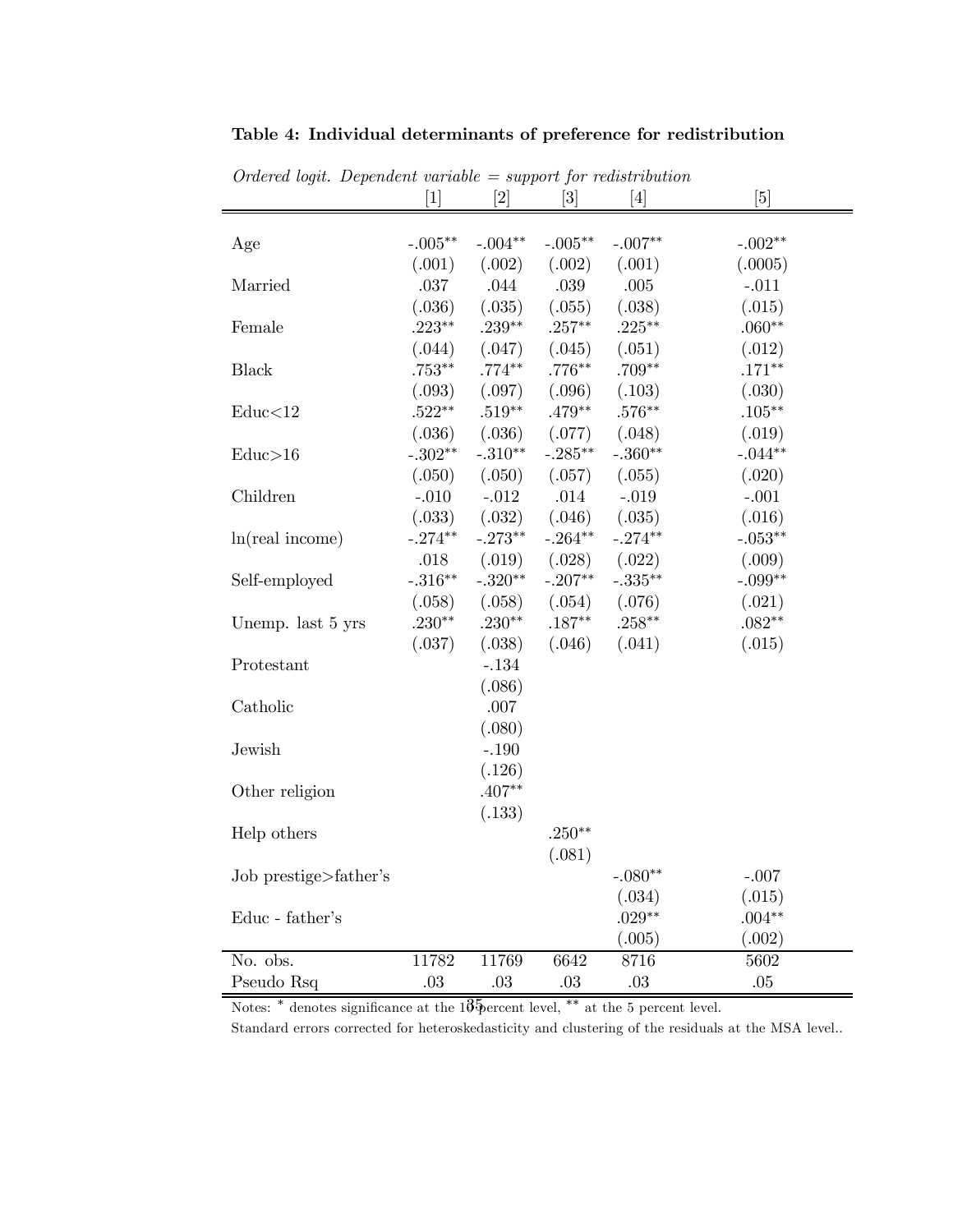| $D$ epertuctive van value -     | $\sim$ 5 appoint for the reason to action | Ordered Logit | Probit      |                                                                                                                                                                                                                                                                                                                                                                                                         |
|---------------------------------|-------------------------------------------|---------------|-------------|---------------------------------------------------------------------------------------------------------------------------------------------------------------------------------------------------------------------------------------------------------------------------------------------------------------------------------------------------------------------------------------------------------|
|                                 | $\vert 1 \vert$                           | [2]           | $\boxed{3}$ | $[4] % \includegraphics[width=0.9\columnwidth]{figures/fig_4} \caption{A graph shows a function of the parameter \{1,2,3\} \times \{1,2,4\} \times \{1,2,3\} \times \{1,2,3\} \times \{1,2,3\} \times \{1,2,3\} \times \{1,2,3\} \times \{1,2,3\} \times \{1,2,3\} \times \{1,2,3\} \times \{1,2,3\} \times \{1,2,3\} \times \{1,2,3\} \times \{1,2,3\} \times \{1,2,3\} \times \{1,2,3\} \times \{1,2$ |
| Age                             | $-.007**$                                 | $-.007**$     | $-.002**$   | $-.002**$                                                                                                                                                                                                                                                                                                                                                                                               |
|                                 | (.002)                                    | (.002)        | (.0005)     | (.0005)                                                                                                                                                                                                                                                                                                                                                                                                 |
| Married                         | .027                                      | $.019**$      | .011        | $-.012$                                                                                                                                                                                                                                                                                                                                                                                                 |
|                                 | (.042)                                    | (.042)        | (.016)      | (.016)                                                                                                                                                                                                                                                                                                                                                                                                  |
| Female                          | $.196***$                                 | $.200**$      | $.054***$   | $.055***$                                                                                                                                                                                                                                                                                                                                                                                               |
|                                 | (.052)                                    | (.052)        | (.012)      | (.012)                                                                                                                                                                                                                                                                                                                                                                                                  |
| <b>Black</b>                    | $.684**$                                  | $.687**$      | $.156***$   | $.157***$                                                                                                                                                                                                                                                                                                                                                                                               |
|                                 | (.094)                                    | (.095)        | (.031)      | (.032)                                                                                                                                                                                                                                                                                                                                                                                                  |
| Educ<12                         | $.534**$                                  | $.545**$      | $.091**$    | $.094**$                                                                                                                                                                                                                                                                                                                                                                                                |
|                                 | (.052)                                    | (.052)        | (.020)      | (.020)                                                                                                                                                                                                                                                                                                                                                                                                  |
| Educ>16                         | $-.373**$                                 | $-.355**$     | $-.048**$   | $-.045**$                                                                                                                                                                                                                                                                                                                                                                                               |
|                                 | (.051)                                    | (.052)        | (.020)      | (.020)                                                                                                                                                                                                                                                                                                                                                                                                  |
| Children                        | $-.012$                                   | $-.014$       | .003        | .002                                                                                                                                                                                                                                                                                                                                                                                                    |
|                                 | (.040)                                    | (.039)        | (.016)      | (.016)                                                                                                                                                                                                                                                                                                                                                                                                  |
| ln(real income)                 | $-.177**$                                 | $-.100**$     | $-.028*$    | $-.017$                                                                                                                                                                                                                                                                                                                                                                                                 |
|                                 | (.033)                                    | (.038)        | (.017)      | (.019)                                                                                                                                                                                                                                                                                                                                                                                                  |
| Self-employed                   | $-.346**$                                 | $-.330**$     | $-.102**$   | $-.099**$                                                                                                                                                                                                                                                                                                                                                                                               |
|                                 | (.082)                                    | (.081)        | (.023)      | (.023)                                                                                                                                                                                                                                                                                                                                                                                                  |
| Unemp. last 5 yrs               | $.256***$                                 | $.257***$     | $.077**$    | $.077**$                                                                                                                                                                                                                                                                                                                                                                                                |
|                                 | (.043)                                    | (.043)        | (.017)      | (.017)                                                                                                                                                                                                                                                                                                                                                                                                  |
| Job prestige $>\text{father's}$ | $-.074**$                                 | $-.078**$     | $-.0002$    | $-.001$                                                                                                                                                                                                                                                                                                                                                                                                 |
|                                 | (.038)                                    | (.038)        | (.017)      | (.017)                                                                                                                                                                                                                                                                                                                                                                                                  |
| Education - father's            | $.031**$                                  | $.031**$      | $.005***$   | $.004*$                                                                                                                                                                                                                                                                                                                                                                                                 |
|                                 | (.005)                                    | (.005)        | (.002)      | (.002)                                                                                                                                                                                                                                                                                                                                                                                                  |
| $Prob(7-10 \text{ decile})$     | $-.316**$                                 |               | $-.080**$   |                                                                                                                                                                                                                                                                                                                                                                                                         |
|                                 | (.084)                                    |               | (.040)      |                                                                                                                                                                                                                                                                                                                                                                                                         |
| Expected income                 |                                           | $-.005**$     |             | $-.001**$                                                                                                                                                                                                                                                                                                                                                                                               |
|                                 |                                           | .001          |             | (.0004)                                                                                                                                                                                                                                                                                                                                                                                                 |
| No. obs.                        | 7714                                      | 7714          | 4891        | 4891                                                                                                                                                                                                                                                                                                                                                                                                    |
| Pseudo Rsq                      | .03                                       | .03           | .05         | .05                                                                                                                                                                                                                                                                                                                                                                                                     |

Table 5: Preferences for redistribution and future income prospects

Dependent variable  $=$  support for redistribution

Notes: see notes to Table 4.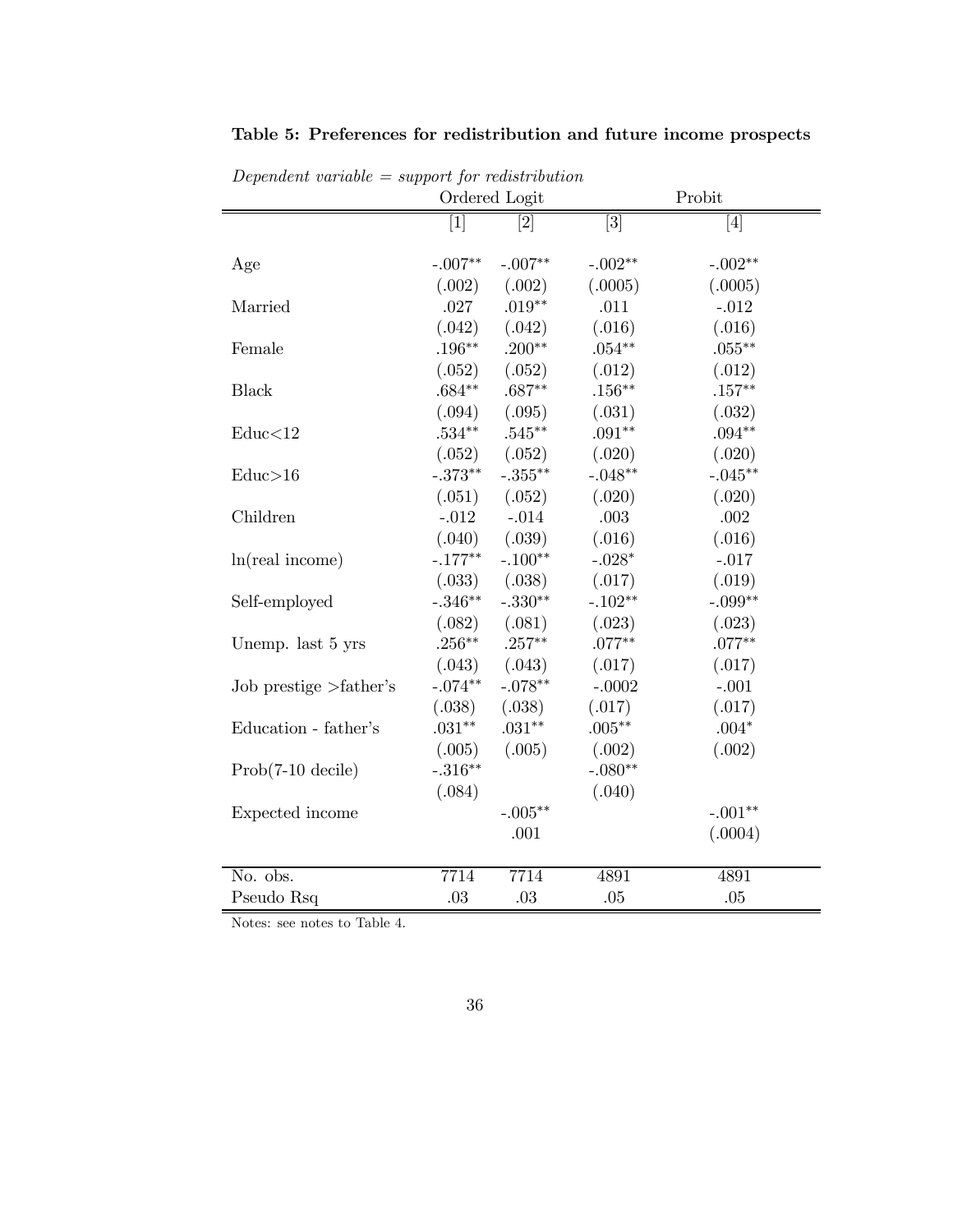### Table 6: Sensitivity analysis

|                             |                              |                       |           |                                                                                                                                                                      | No influential No migrants Income Avg. income Transition matrix |
|-----------------------------|------------------------------|-----------------------|-----------|----------------------------------------------------------------------------------------------------------------------------------------------------------------------|-----------------------------------------------------------------|
|                             | observations                 |                       | deciles   | $(t-1,t,t+1)$                                                                                                                                                        | US by year                                                      |
|                             | $\left\lceil 1 \right\rceil$ | $^{\left[ 2\right] }$ | [3]       | $[4] % \includegraphics[width=0.9\columnwidth]{images/TrDiM1.png} \caption{The figure shows the results of the estimators in the left hand side.} \label{TrDiS5_11}$ | $\lceil 5 \rceil$                                               |
| COEFFICIENT ON:             |                              |                       |           |                                                                                                                                                                      |                                                                 |
| $Prob(7-10 \text{ decile})$ | $-.287**$                    | $-.312**$             | $-.872**$ | $-.314**$                                                                                                                                                            | $-.292**$                                                       |
|                             | (.081)                       | (.087)                | (.220)    | (.087)                                                                                                                                                               | (.086)                                                          |
| Expected income             | $-.006**$                    | $-.005**$             | $-.001$   | $-.005**$                                                                                                                                                            | $-.005**$                                                       |
|                             | (.001)                       | (.001)                | (.002)    | (.001)                                                                                                                                                               | (.001)                                                          |

 $Ordered$  logit. Dependent variable  $=$  support for redistribution

Notes: see notes to Table 4.

Controls include: Age, Married, Female, Black, Educ<12, Educ>16, Children, ln(real income), Self-employed, Unemp. last 5 yrs, Prestige>father's, Educ-father's, STATES, YEARS.

#### Table 7: Different income definitions and time horizons

| $\cdot$                     |                                                                                                                                                                                                                      | <u>* *</u> | $\cdot$                               |         |                   |
|-----------------------------|----------------------------------------------------------------------------------------------------------------------------------------------------------------------------------------------------------------------|------------|---------------------------------------|---------|-------------------|
|                             |                                                                                                                                                                                                                      |            |                                       |         | Family income     |
|                             |                                                                                                                                                                                                                      |            | Family income Hourly earnings of head |         | (incl. OFUM)      |
|                             | $t,t+5$                                                                                                                                                                                                              | $t,t+1$    | $t,t+5$                               | $t,t+1$ | $t,t+5$           |
|                             | $[1] % \includegraphics[width=0.9\columnwidth]{figures/fig_10.pdf} \caption{The figure shows the number of times on the right panel. The left panel shows the number of times on the right panel.} \label{fig:time}$ | [2]        | [3]                                   | [4]     | 5]                |
| COEFFICIENT ON:             |                                                                                                                                                                                                                      |            |                                       |         |                   |
| $Prob(7-10 \text{ decile})$ | $-.423**$                                                                                                                                                                                                            | $-.282**$  | $-.310**$                             |         | $-.341***-.493**$ |
|                             | (.110)                                                                                                                                                                                                               | (.075)     | (.118)                                |         | $(.091)$ $(.116)$ |
| Expected income             | $-.005**$                                                                                                                                                                                                            | $-.006**$  | $-.006**$                             |         | $-.006**-.006**$  |
|                             | (.001)                                                                                                                                                                                                               | (.001)     | (.001)                                |         | $(.001)$ $(.001)$ |

Ordered logit. Dependent variable  $=$  support for redistribution

Notes: see notes to Table 4.

Controls include: Age, Married, Female, Black, Educ<12, Educ>16, Children, ln(real income), Self-employed, Unemp. last 5 yrs, Prestige>father's, Educ-father's, STATES, YEARS.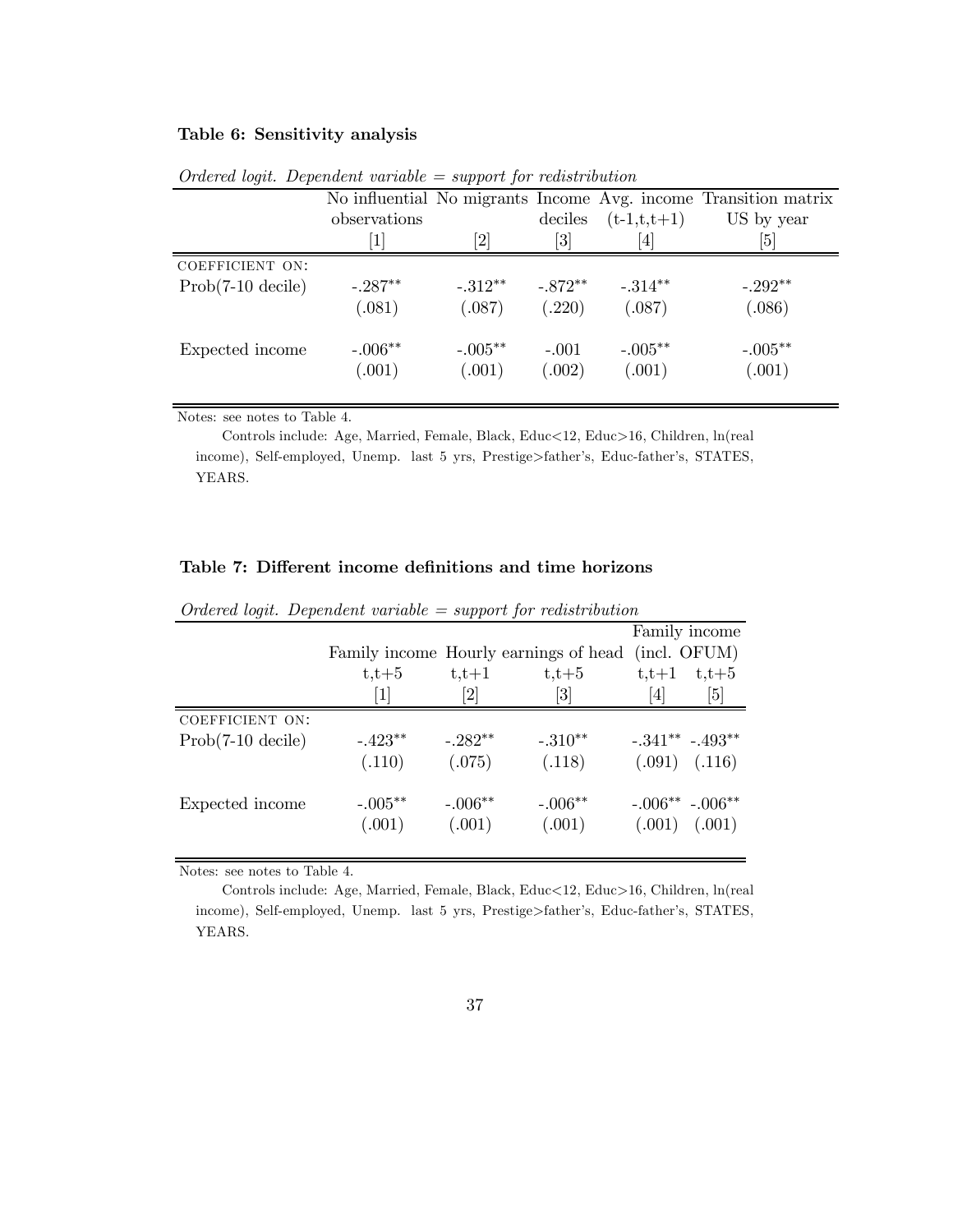## Table 8: Other mobility measures

|                        | $t+1$    | $t + 5$ |
|------------------------|----------|---------|
| COEFFICIENT ON:        |          |         |
| [1] Spearman mobility  | $-.036$  | .382    |
|                        | (.322)   | (.231)  |
| $[2]$ Fields-Ok        | $-.011$  | $-.006$ |
|                        | (.013)   | (.008)  |
| $[3]$ Fields-Ok (logs) | $-.349*$ | $-.115$ |
|                        | (.201)   | (.224)  |
| King                   | .304     | $-.370$ |
|                        | (.453)   | (.244)  |

 $Ordered$  logit. Dependent variable  $=$  support for redistribution

Notes: see notes to Table 4.

Controls include: Age, Married, Female, Black, Educ<12, Educ>16, Children, ln(real income), Self-employed, Unemp. last 5 yrs, Prestige>father's, Educ-father's, STATES, YEARS.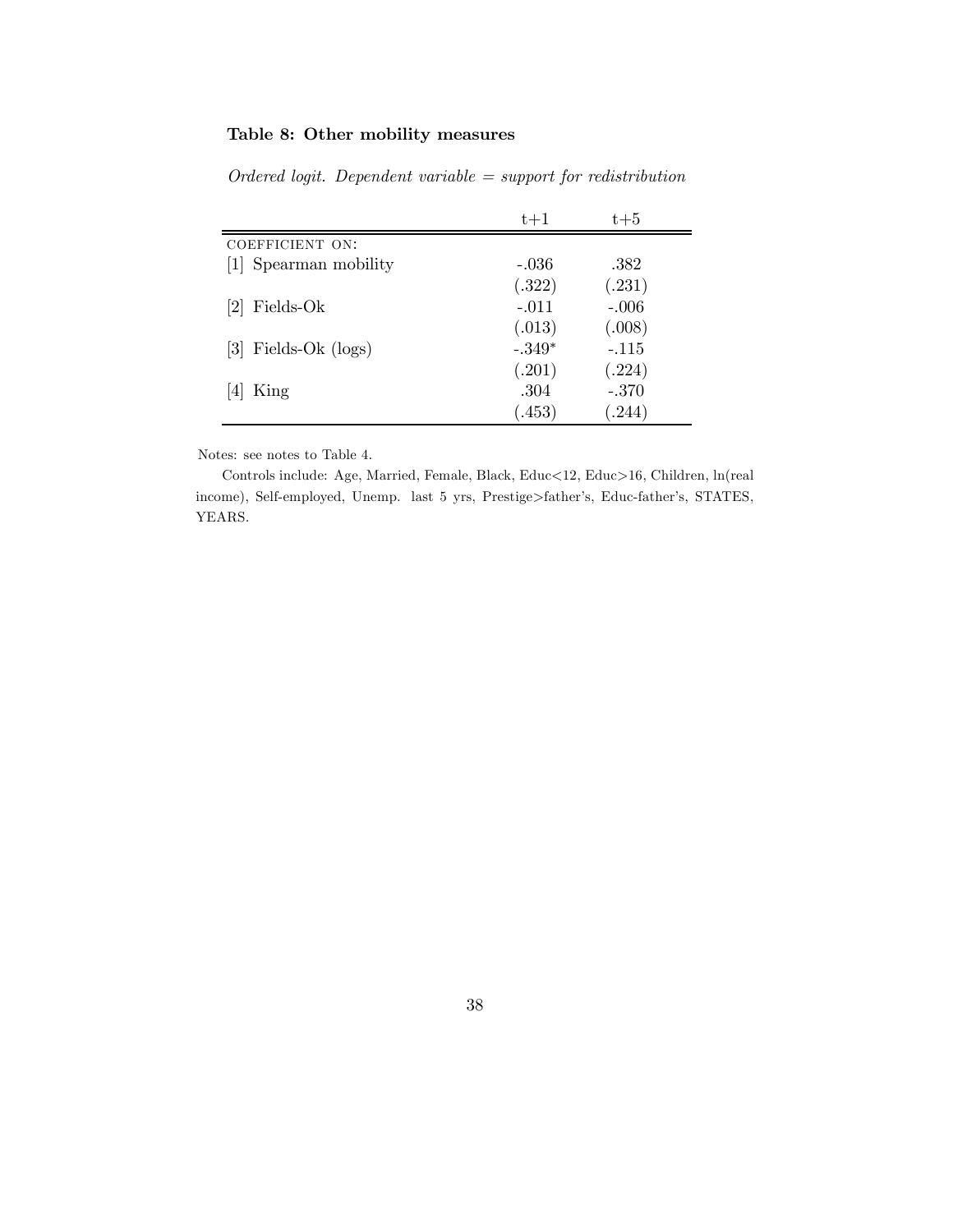|                   | $Ordered$ logit. Dependent variable = support for redistribution |        |           |                                    |                     |  |  |  |
|-------------------|------------------------------------------------------------------|--------|-----------|------------------------------------|---------------------|--|--|--|
|                   |                                                                  |        |           | Fraction Coeff. on Expected income | <b>Test</b>         |  |  |  |
|                   |                                                                  | of Yes |           | for those who answer               | $\beta_1 = \beta_0$ |  |  |  |
|                   |                                                                  |        | Yes       | N <sub>o</sub>                     | $(p-value)$         |  |  |  |
|                   |                                                                  |        |           |                                    |                     |  |  |  |
| $[1]$             | Class differences due to                                         | .40    | $-.008**$ | $-.003$                            | .00                 |  |  |  |
|                   | ability & educ. (CLABEDU)                                        |        | (.003)    | (.002)                             |                     |  |  |  |
| $[2]$             | Class differences due to                                         | .45    | $-.0036$  | $-.007**$                          | .02                 |  |  |  |
|                   | family background (CLFAM)                                        |        | (.0023)   | (.003)                             |                     |  |  |  |
| $[3]$             | Class differences due to                                         | .43    | $-.002$   | $-.007**$                          | .01                 |  |  |  |
|                   | outside factors (CLOUT)                                          |        | (.002)    | (.003)                             |                     |  |  |  |
| $[4]$             | Class differences persist                                        | .70    | $-.005*$  | $-.008**$                          | .04                 |  |  |  |
|                   | (CLSTAY)                                                         |        | (.003)    | (.003)                             |                     |  |  |  |
| $[5]$             | Class differences are justified                                  | .52    | $-.007**$ | $-.0004$                           | .00                 |  |  |  |
|                   | (CLJUSTIF)                                                       |        | (.003)    | (.003)                             |                     |  |  |  |
| [6]               | Class differences acceptable,                                    | .74    | $-.006*$  | $-.002$                            | .20                 |  |  |  |
|                   | reflect opportunities                                            |        | (.002)    | (.003)                             |                     |  |  |  |
|                   | (CLACCOPP)                                                       |        |           |                                    |                     |  |  |  |
| $\vert 7 \vert$   | Not everyone has opportunity                                     | .28    | $-.004$   | $-.008**$                          | .00                 |  |  |  |
|                   | to get educated (OP EDU)                                         |        | (.003)    | (.003)                             |                     |  |  |  |
| [8]               | Important hard work                                              | .89    | $-.0001$  | $.008**$                           | .00                 |  |  |  |
|                   | (OP HRDWK)                                                       |        | (.002)    | (.004)                             |                     |  |  |  |
| $\left[9\right]$  | Important who you know                                           | .44    | $.005*$   | $-.001$                            | .03                 |  |  |  |
|                   | (OP KNOW)                                                        |        | (.003)    | (.002)                             |                     |  |  |  |
| $\left[10\right]$ | Important educated parents                                       | .42    | .003      | $-.0005$                           | .14                 |  |  |  |
|                   | (OP PARED)                                                       |        | (.003)    | (.002)                             |                     |  |  |  |
| $\left[11\right]$ | Important to come from                                           | .52    | .002      | $-.0005$                           | .08                 |  |  |  |
|                   | whity family (OP WLTH)                                           |        | (.003)    | (.002)                             |                     |  |  |  |
|                   |                                                                  |        |           |                                    |                     |  |  |  |

Table 9: Equal opportunities and social mobility

Notes: see notes to Table 4.

Controls include: Age, Married, Female, Black, Educ<12, Educ>16, Children, ln(real income), Self-employed, Unemp. last 5 yrs, Prestige>father's, Educ-father's, STATES.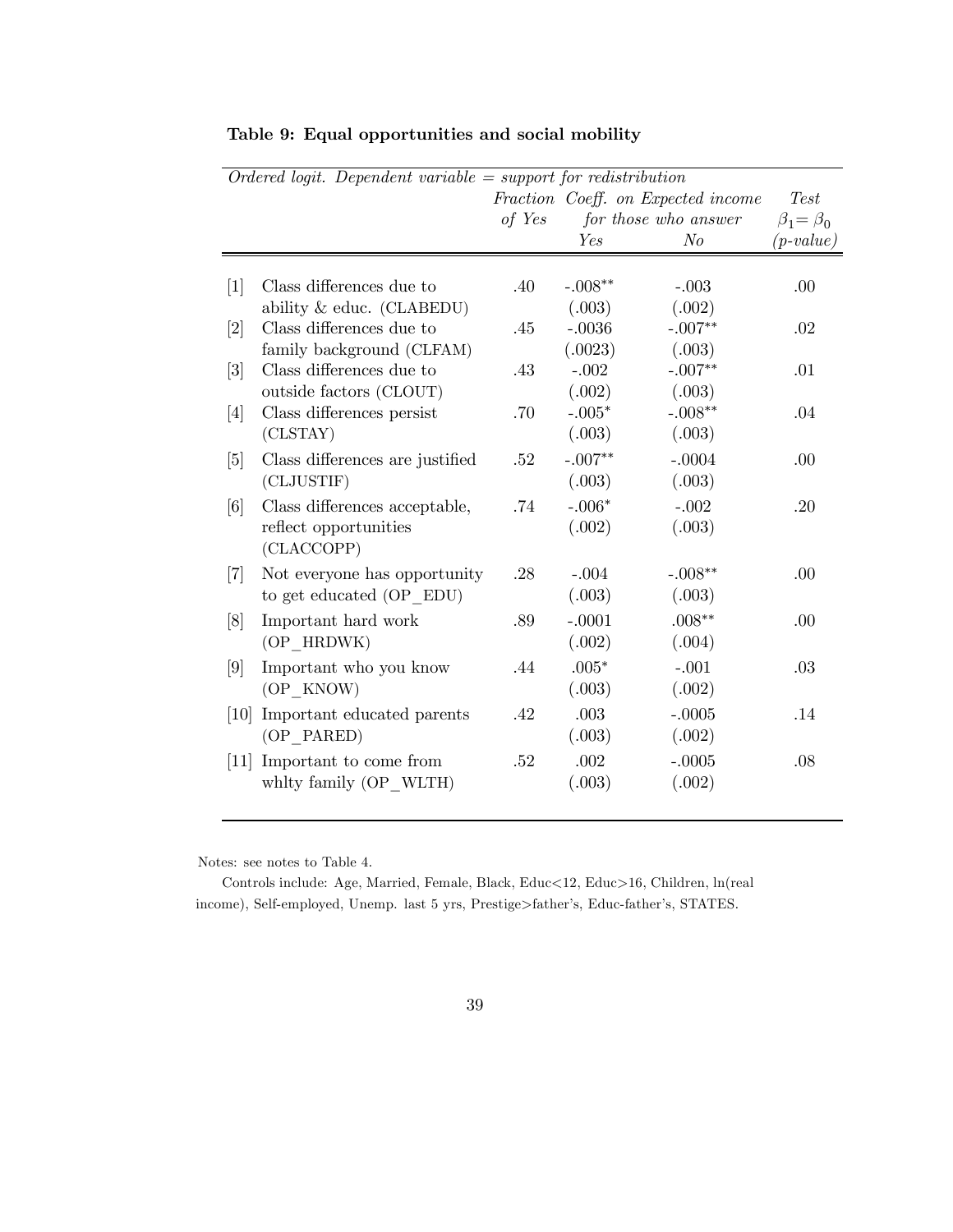

Figure 1: Probability of moving above the 6<sup>th</sup> decile (RELMOB7<sup>s</sup><sub>5</sub>)